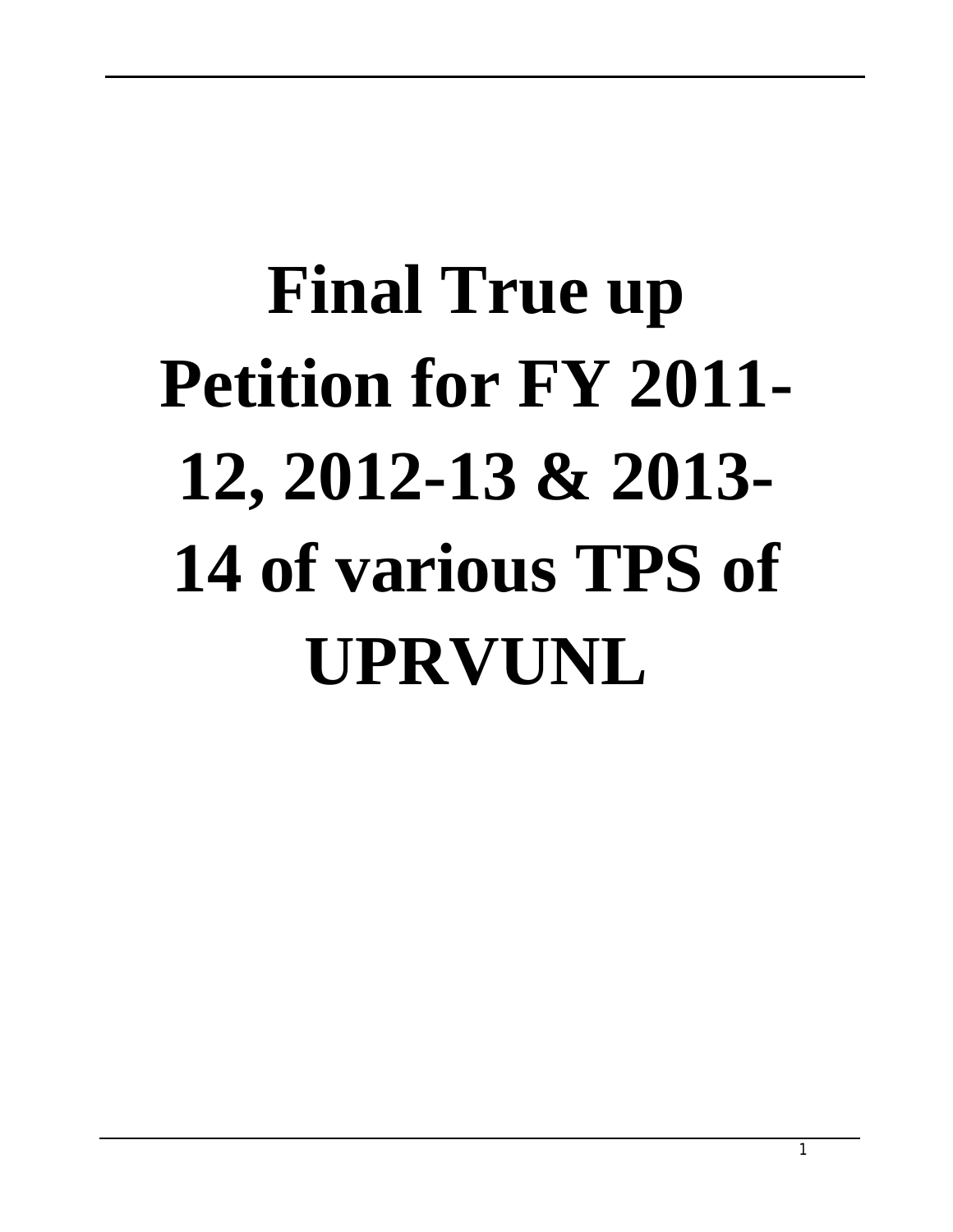#### **1. Background of the Company and its Generating Capacities**

Uttar Pradesh Rajya Vidyut Utpadan Nigam Limited (hereinafter referred to as the 'UPRVUNL' or the 'Petitioner'), is a company incorporated on 25th August 1980 with the principal object of generating electricity. Consequent to the implementation of power sector reforms in the State where under, amongst others, the activities of generation, transmission, distribution and retail supply of electricity carried out by Uttar Pradesh State Electricity Board (UPSEB) have been restructured and UPSEB was unbundled into Uttar Pradesh Power Corporation Limited (UPPCL), Uttar Pradesh Jal Vidyut Nigam Limited (UPJVNL) and UP Rajya Vidyut Utpadan Nigam Limited vide the Uttar Pradesh Electricity Reforms Transfer Scheme, 2000 notification No 149/P-1/2000-24, Lucknow dated January 14th, 2000. As part of the scheme all thermal generating stations as set out in Schedule A to the transfer scheme were transferred to and vested in the Petitioner.

The Transfer Scheme assigned a value of Rs. 6009.63 crs (Prov) to gross fixed assets as on March 31, 1999. The Scheme determined the equity capital as Rs. 1053.71 crs. As part of the Scheme certain liabilities (listed in Schedule 'D' to the Scheme) were retained by GoUP

The Actual Scheme was modified by GoUP vide notification no. 348/P-1/2001-24 dated 25 January 2001, which made the Transfer Scheme of the year 2000 effective from 14 January 2000. The modified Scheme provided that value of gross fixed assets as Rs. 6270.60 crs and increased the equity amount to Rs. 1511.44 Crs.

In pursuance of GOUP notification no., 2740/P-1/2003-24-14P/2003 dated 12th August 2003, UPPCL was further divided into five successor companies, with UPPCL as Transco and four successor distribution companies (hereinafter referred to as "licensees"), which are as follows:

- Paschimanchal Vidyut Vitran Nigam Limited, Meerut (Meerut DisCom)
- Dakshinanchal Vidyut Vitran Nigam Limited, Agra (Agra DisCom)
- Madhyanchal Vidyut Vitran Nigam Limited, Lucknow (Lucknow DisCom)
- Poorvanchal Vidyut Vitran Nigam Limited, Varanasi (Varanasi DisCom)

UPRVUNL is a wholly owned company of the Government of Uttar Pradesh. Pursuant to the Uttar Pradesh Electricity Reforms Act, 1999 and the statutory transfer scheme notified there under, the Petitioner was vested with the activities of generation and sale of electricity from thermal generation assets in the State of Uttar Pradesh. All the electricity generated by the Petitioner is sold to Uttar Pradesh Power Corporation Limited (hereinafter referred to as the 'UPPCL'), which under the aforementioned transfer scheme is vested with the transmission and distribution of electricity in the State of Uttar Pradesh.

UPRVUNL owns, maintains and operates the following generating stations-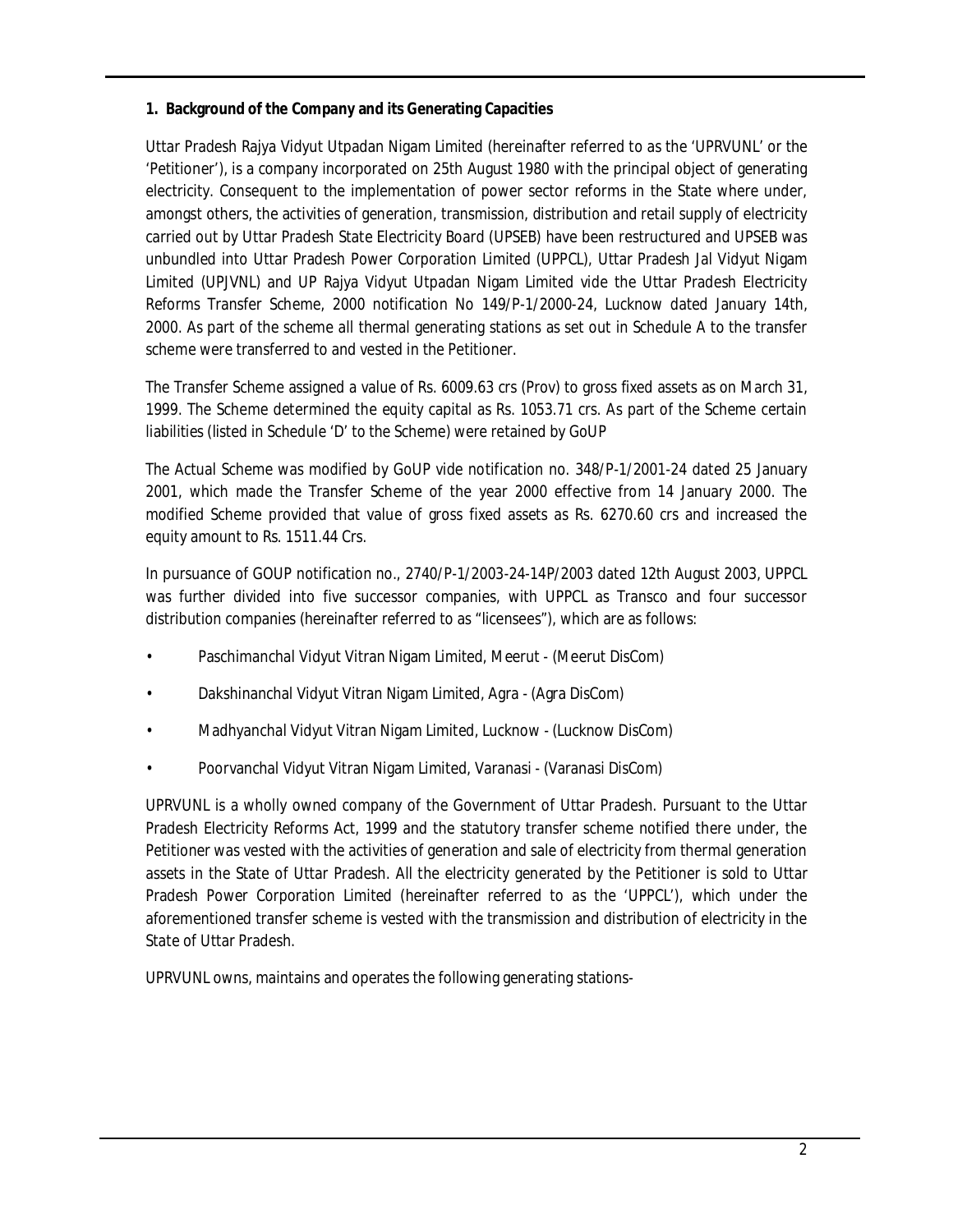| S <sub>No</sub> | <b>Thermal</b><br><b>Power</b><br><b>Station</b> | Unit No.                | <b>Installed</b><br>Capacity | <b>Derated</b><br>Capacity | Date of<br><b>Commercial</b><br><b>Operation</b> |
|-----------------|--------------------------------------------------|-------------------------|------------------------------|----------------------------|--------------------------------------------------|
| 1               |                                                  | 1                       | 210 MW                       | 210 MW                     | 01-Jan-87                                        |
| $\overline{c}$  | Anpara - A                                       | $\mathbf 2$             | 210 MW                       | 210 MW                     | 01-Aug-87                                        |
| 3               |                                                  | 3                       | 210 MW                       | 210 MW                     | 01-Apr-89                                        |
| $\overline{4}$  |                                                  | $\overline{4}$          | 500 MW                       | 500 MW                     | 01-Mar-94                                        |
| 5               | Anpara - B                                       | 5                       | 500 MW                       | 500 MW                     | 01-Oct-94                                        |
| $\overline{6}$  |                                                  | $\overline{1}$          | 50 MW                        | 50 MW                      | 15-Aug-67                                        |
| 7               |                                                  | $\overline{\mathbf{c}}$ | 50 MW                        | 50 MW                      | 11-Mar-68                                        |
| 8               |                                                  | 3                       | 50 MW                        | Nil                        | 13-Oct-68                                        |
| 9               |                                                  | 4                       | 50 MW                        | Nil                        | 16-Jul-69                                        |
| 10              | Obra $- A$                                       | 5                       | 50 MW                        | Nil                        | 30-Jul-71                                        |
| 11              |                                                  | 6                       | 100 MW                       | Nil                        | 04-Oct-73                                        |
| 12              |                                                  | $\overline{\mathbf{z}}$ | 100 MW                       | 94 MW                      | 14-Dec-74                                        |
| 13              |                                                  | 8                       | 100 MW                       | 94 MW                      | 01-Jan-76                                        |
| 14              |                                                  | 9                       | 200 MW                       | 200 MW                     | 15-Mar-80                                        |
| 15              |                                                  | 10                      | 200 MW                       | 200 MW                     | 06-Mar-79                                        |
| 16              | $Obra - B$                                       | 11                      | 200 MW                       | 200 MW                     | 14-Mar-78                                        |
| 17              |                                                  | 12                      | 200 MW                       | 200 MW                     | 29-May-81                                        |
| 18              |                                                  | 13                      | 200 MW                       | 200 MW                     | 29-Jul-82                                        |
| 19              |                                                  | 1                       | 32 MW                        | Nil                        | <b>NA</b>                                        |
| 20              |                                                  | $\mathbf 2$             | 32 MW                        | Nil                        | <b>NA</b>                                        |
| 21              | Panki                                            | 3                       | 110 MW                       | 105 MW                     | 29-Jan-77                                        |
| 22              |                                                  | 4                       | 110 MW                       | 105 MW                     | 29-May-77                                        |
| 23              |                                                  | $\overline{\mathbf{1}}$ | 50 MW                        | Nil                        | 21-Apr-68                                        |
| 24              |                                                  | $\overline{\mathbf{2}}$ | 50 MW                        | Nil                        | 23-Jan-69                                        |
| 25              |                                                  | 3                       | 55 MW                        | Nil                        | Mar-72                                           |
| 26              | Harduaganj                                       | 4                       | 55 MW                        | Nil                        | 18-Sep-72                                        |
| 27              |                                                  | 5                       | 60 MW                        | 60 MW                      | 14-May-77                                        |
| 28              |                                                  | 6                       | 60 MW                        | Nil                        | 26-Oct-77                                        |
| 29              |                                                  | 7                       | 110 MW                       | 105 MW                     | Aug-78                                           |
| 30              | Harduaganj                                       | 8                       | 250 MW                       | 250 MW                     | 01-Feb-12                                        |
| 31              | Extn.                                            | 9                       | 250 MW                       | 250 MW                     | 10-Oct-13                                        |
| 32              | Parichha                                         | 1                       | 110 MW                       | 110 MW                     | 01-Oct-85                                        |
| 33              |                                                  | $\mathbf 2$             | 110 MW                       | 110 MW                     | 25-Feb-85                                        |
| 34              | Parichha Extn                                    | 3                       | 210 MW                       | 210 MW                     | 24-Nov-06                                        |
| 35              |                                                  | 4                       | 210 MW                       | 210 MW                     | 01-Dec-07                                        |
| 36              | Parichha                                         | 5                       | 250 MW                       | 250 MW                     | 17-Jul-12                                        |
| 37              | Extn. Stage 2                                    | 6                       | 250 MW                       | 250 MW                     | 18-Apr-13                                        |
|                 | <b>Total</b>                                     | 37                      | 5544                         | 4933                       |                                                  |

**TABLE – Present Installed Capacity and Derated capacity of UPRVUNL generating stations** 

*Obra U#6 was deleted from capacity w.e.f. 12.01.2011*

*Harduaganj U#3 was deleted from capacity w.e.f. 20.11.10*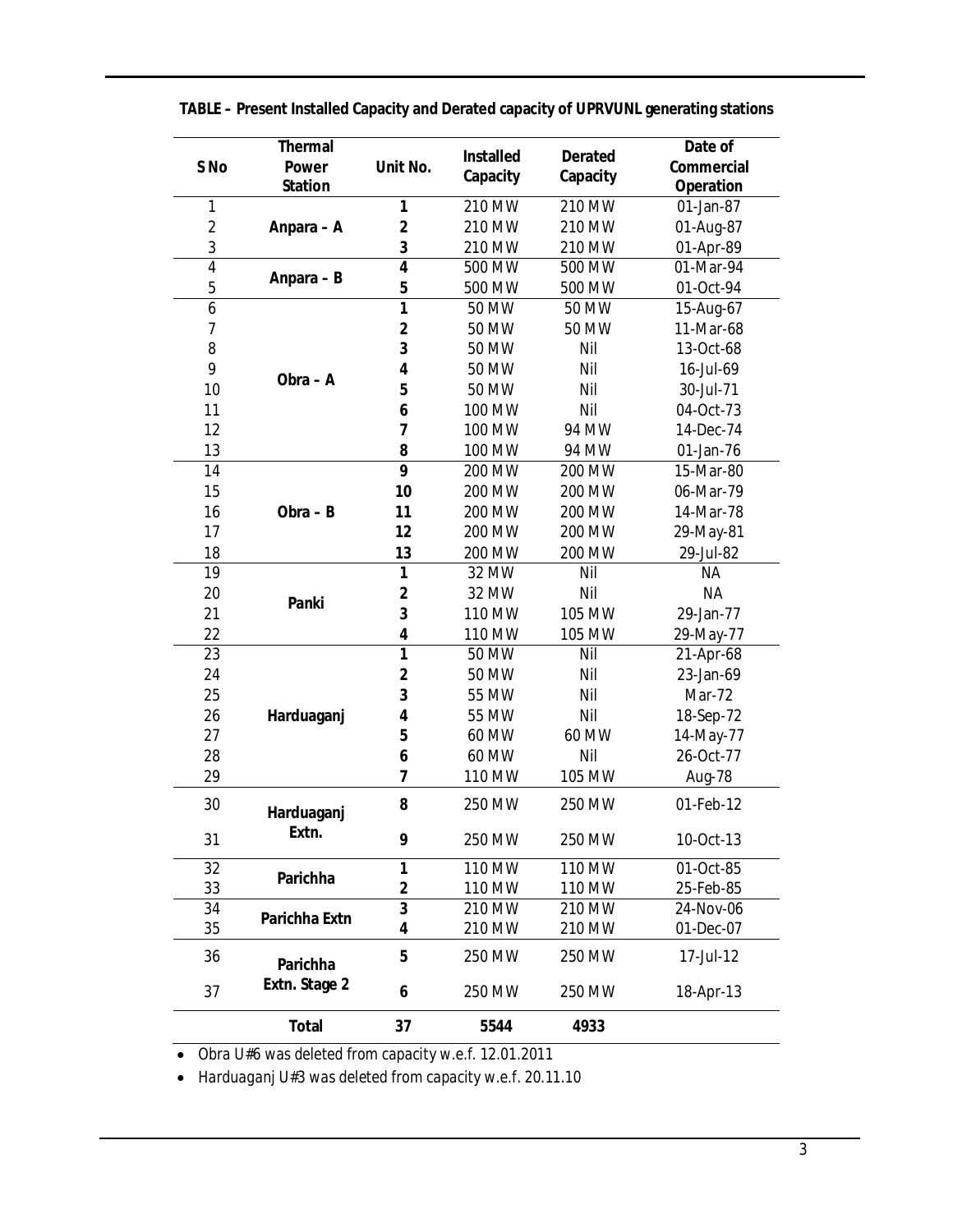# **1. Scheme of Regulations and Previous Tariff Orders**

The Electricity Act, 2003 (Act 36 of 2003) (hereinafter referred to as the 'Act') came into force with effect from 10.6.2003 and the previous Acts governing the electricity supply in the country viz. The Indian Electricity Act, 1910 (9 of 1910), the Electricity (Supply) Act, 1948 (54 of 1948), and the Electricity Regulatory Commissions Act, 1998 have been repealed. The provisions of the UP Electricity Reform Act, 1999 (Uttar Pradesh Act 24 of 1999) to the extent not inconsistent with the provisions of the Electricity Act, 2003, however, continue to apply to Uttar Pradesh.

Section 61 of the Electricity Act, 2003 deals with Tariff Regulations. Section 62 (1) of the Act provides that the Appropriate Commission shall determine the tariff in accordance with the provisions of the Act, inter-alia, for supply of electricity by a generating company to a distribution licensee. Further, in accordance with Section 86 (1) (a) of the Act, Hon'ble UPERC (hereinafter referred to as the 'Hon'ble Commission') shall determine the tariff of generation of power at stations owned by the UPRVUNL. Section 86 (1) (b) further mandates UPERC to regulate electricity purchase and procurement process of distribution licensees including the price at which electricity shall be procured from the generating companies or licensees.

Accordingly, the Hon'ble Commission issued the first tariff regulations being the Uttar Pradesh Electricity Regulatory Commission (Terms and Conditions of Generation Tariff) Regulations, 2004 which were applicable for FY 2005-06 to 2007-08. Such regulations were extended for FY 2008-09 as well.

The Hon'ble Commission had approved tariff orders for the period FY 2005-06 to 2007-08 dated 26<sup>th</sup> March, 2007 and for FY 2008-09 dated 6<sup>th</sup> March, 2009 based on the framework of the aforementioned regulations.

# **2. Multi Year Tariff Regulations, 2009**

Subsequently, the Hon'ble Commission notified the Uttar Pradesh Electricity Regulatory Commission (Terms and Conditions of Generation Tariff) Regulations, 2009 (hereinafter referred to as the 'Regulations') which came into effect from 01.04.2009 and were for the control period of FY 2009-10 to 2013-14. Such regulations recognizing the vintage of certain power stations of the Petitioner namely Obra A Thermal Power Station (TPS), Obra B TPS, Panki TPS, Harduaganj TPS and Parichha TPS, and accordingly provided relaxed operating norms in respect of such stations.

In the interim period it was expected that the plants would undergo Refurbishment and Renovation and Modernisation, so that by the end of the MYT period the machines would run at improved efficiency levels.

Further, in a departure from previous regulations, the 2009 regulations provides that the aforementioned vintage stations namely Obra A TPS, Obra B TPS, Panki TPS, Harduaganj TPS and Parichha TPS may approach the Commission for adjustment in O&M expenses on account of establishment expenses, insurance charges and repair and maintenance based on annual audited financial statements and prudence check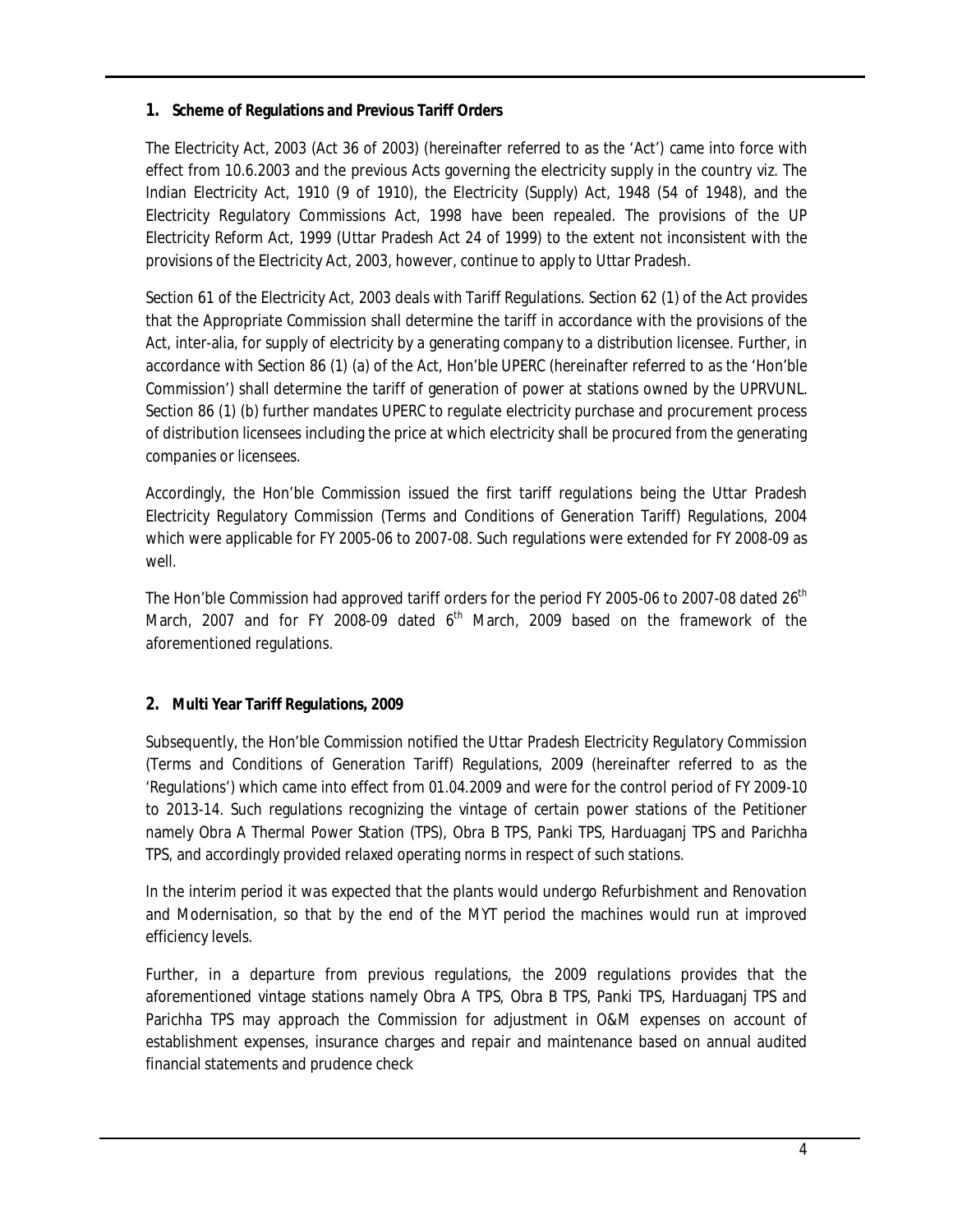#### **3. MYT Petition for FY 2009-10 to 2013-14**

The Petitioner submitted its Multi Year Tariff Petition for FY 2009-10 to 2013-14 on January 20, 2010, being Petition No. 647-656 of 2010 for all its generating units. In the petition the UPRVUNL had submitted the details of the ongoing and proposed schemes towards the Renovation and Modernisation of its vintage stations and had applied for its capitalization in the MYT period and tariff consequences were to follow accordingly. The energy charges and fixed charges were claimed as per the principles stipulated in the regulations.

A significant feature of the MYT Petition was that station wise petitions were filed by the Petitioner unlike previous years filings which were filed for the company as a whole

# **4. MYT Order and its Broad Features**

The Hon'ble Commission decided the MYT Petition No. 647 to 656 of 2010 vide its order dated January 20, 2011. The Hon'ble Commission allowed the capitalisation of the R&M programme as per the original estimates submitted by the Petitioner in the MYT Petition. However, the Hon'ble Commission reduced the allowable debt of Obra BTPS to the extent of Rs. 268.48 crore. The Hon'ble Commission further declined payment of finance and bank charges as claimed by the Petitioner stating that it shall not be allowed separately as these charges are considered as part and parcel of the acquired loans to be invested for addition of Gross Fixed Assets and therefore the same shall be claimed as Fixed Charges in the same manner as is applicable for the recovery of interest during construction.

In a significant departure from the earlier orders, the Hon'ble Commission based on petition by UPRVUNL had considered the allowance of other fuel related expenses like station supplies, lubricants, consumables and pollution cess based on actual amounts incurred.

#### **5. Review Petition and Additional Submission dated September 22, 2011**

UPRVUNL had started implementing the Renovation and modernisation programme at its vintage power stations. Bharat Heavy Electricals Limited (BHEL) being the Original Equipment Manufacturers (OEM) was contracted for Renovation and Modernisation of its vintage stations. The decision of the Petitioner to award the contract to BHEL was guided by the guidelines of the Ministry of Power. Ministry of Power (MoP) had issued guidelines for undertaking R&M works and Life Extension (LE) works in respect of thermal power stations vide Letter No. 12/6/99-Th.3 dated 8/12 – January, 2004. The guidelines, inter-alia, provided that the power stations where BHEL has been the Original Equipment Manufacturer, the R&M works may be awarded after negotiations to BHEL. Accordingly, various state utilities (other than Petitioner as well) have awarded contract for executing R&M-cum-LE works at their thermal units to BHEL.

Among the comprehensive refurbishment programme, BHEL had proposed to modernize and up-rate the existing LMZ Turbines installed at Obra TPS Units 9 to 13. In this respect BHEL indicated to the Petitioner that its sub-vendor M/s. Power Machines, Russia has expertise in modernization of LMZ type turbines. In respect of TG and auxiliaries BHEL indicated the scope of works as follows: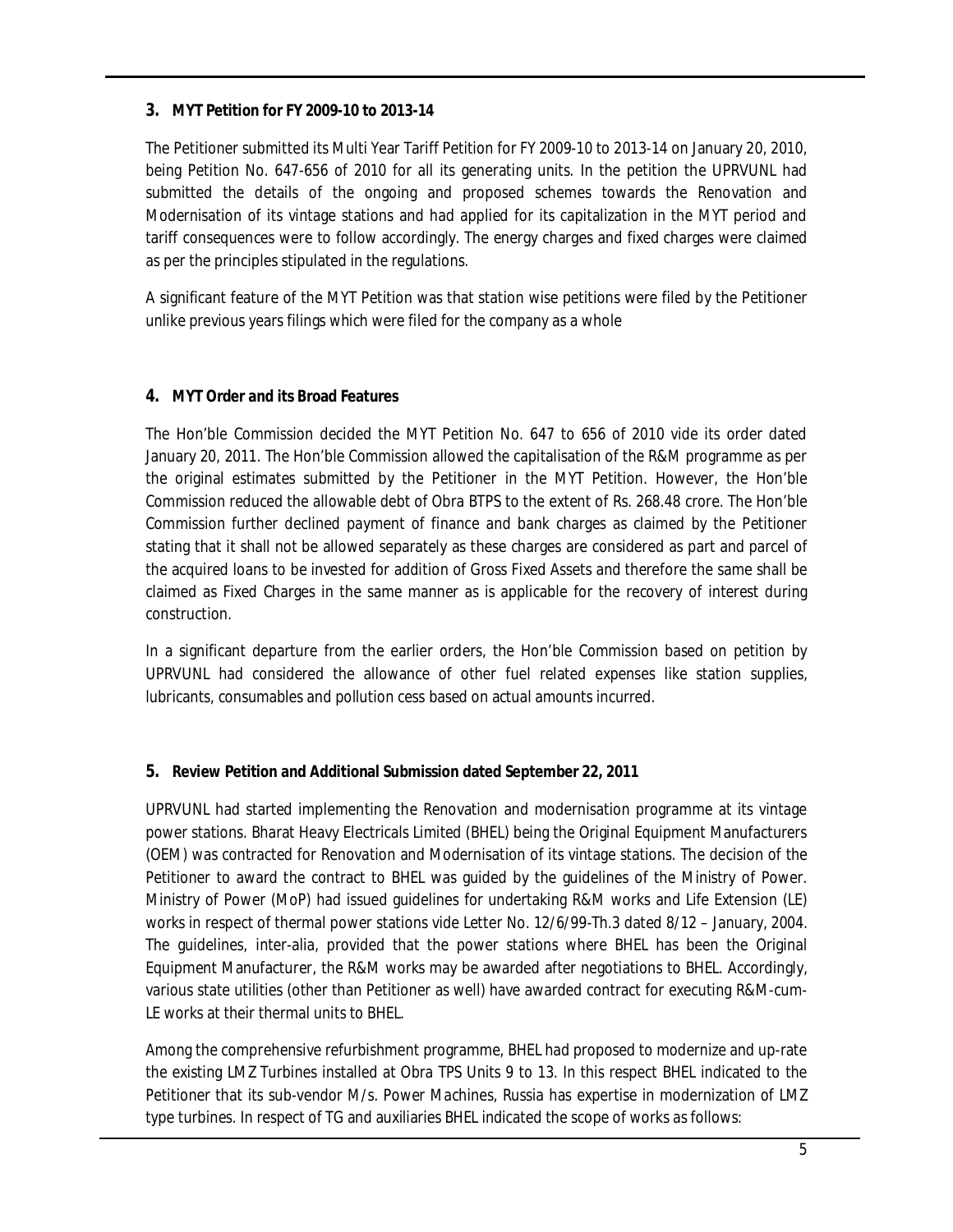*"Proposed modernization of 5x200MW Obra TPS includes replacement of flow parts at existing turbines as well as certain units of HPC, IPC and LPC, modernization of control system and other equipment of the turbine unit. In combination with other equipment and units the replaced and modernized components of the turbine will represent a comprehensive whole ensuring high operating ability. The modernization will result in increase of installed electric power of the turbines, increase of cost-effectiveness through decrease of heat rate of the turbine unit and increase of reliability and serviceability."*

BHEL indicated that it sub-vendor M/s Power Machines, Russia had substantial experience in refurbishment and modernization of 200 MW and similar LMZ turbines across the world and depicted the following experience:

| No.            | <b>Turbine Types</b> | <b>TPP, Country</b>           | <b>Serial Number</b> | No of St. |
|----------------|----------------------|-------------------------------|----------------------|-----------|
|                | K-240-181            | TPP "Tahkoluoto" (Finland)    | 1042                 |           |
| $\overline{2}$ | K-200-130            | Verhnetagilsk SREPS, Russia   | 1916                 | 9         |
| 3              | $K-200-130$          | TPP Mintia Deva, Roumania     | 1076                 | 1         |
| $\overline{4}$ | K-200-130            | Esti TPP, Estonia             | 1270                 | 8         |
| 5              | K-200-130            | Balti TPP, Estonia            | 896                  | 11        |
| 6              | $K-300-240$          | Konakovskaya SREPS, Russia    | 929                  | 3         |
| $\overline{7}$ | $K-300-240$          | Konakovskaya SREPS, Russia    | 984                  | 5         |
| 8              | $K-300-240$          | Konakovskaya SREPS, Russia    | 1066                 | 8         |
| 9              | $K-300-240$          | Lukomiskaya SREPS, Belorussia | 1167                 | 3         |

# **Reference list of Steam Turbines K-200-130 and K-300-240 with flow parts that has undergone modernization**

Besides BHEL also indicated that there are some other refurbishment projects with M/s Power Machines that are under implementation namely; modernization of 200 MW turbines at TPP Maritza East 3 in Bulgaria, Bitola in Macedonia, Maryisk SREPS in Turkmenistan, etc.

Given the above facts, the Petitioner awarded BHEL the contract for refurbishment of Obra BTPS (5x200 MW) units in a strict time-bound manner.

BHEL had committed to the following time schedule for the refurbishment of Obra BTPS units:

| SI  | <b>Stage/Activity</b>                                |            | Period in months from the effective date |             |             |             |  |  |  |
|-----|------------------------------------------------------|------------|------------------------------------------|-------------|-------------|-------------|--|--|--|
| No. |                                                      | Unit No. 9 | Unit No. 10                              | Unit No. 11 | Unit No. 12 | Unit No. 13 |  |  |  |
|     | Engineering                                          | 16         | 19                                       | 21          | 19          | 21          |  |  |  |
|     | Manufacturing                                        |            |                                          |             |             |             |  |  |  |
| 3   | Transportation                                       | 18         | 21                                       | 25          | 21          | 25          |  |  |  |
| 4   | Dismantling *                                        | 16         | 21                                       | 25          | 21          | 25          |  |  |  |
| 5   | Erection<br>&                                        | 22         | 26                                       | 30          | 26          | 30          |  |  |  |
|     | Commissioning                                        |            |                                          |             |             |             |  |  |  |
|     | $*É$ $\times$ $\sim$ $\sim$ $+$ $\sim$ $\sim$ $\sim$ |            |                                          |             |             |             |  |  |  |

\*Except ESP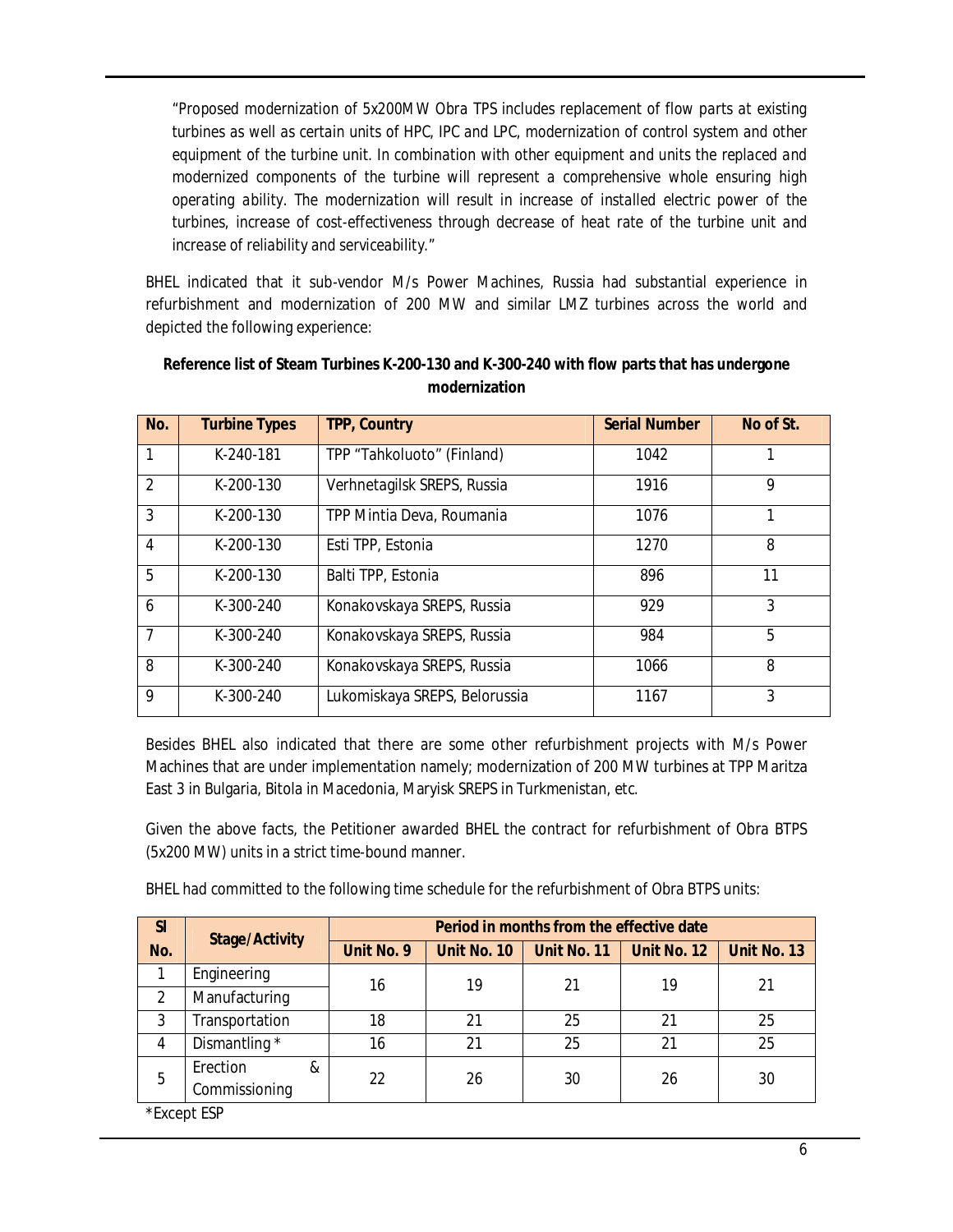*"The unit shut down allowed for R&M implementation shall be a maximum 7 months for first unit and 6 months intervals for other four units. The activity shall be so planned that the total erection and final commissioning of all the five units are completed during scheduled shut down of the units. Erection of the ESP shall be matched with the erection of the corresponding unit."*

Thus as per the contract the timeline for completion of the Refurbishment of all the units were 30 months. Unit No. 9 of 200 MW has been under shut-down since 02.11.2008. However, the above timeline could not be adhered to by BHEL. Unit No. 9 was synchronized on 17.09.2010 but due to problem in R.C. feeders, coal mills and various C&I system problem in hot air / suction air gates and serious problem of high axial shift, unit could not be brought to full load. BHEL submitted an action plan to rectify the above problems and committed to bring the unit on full load by 28th Feb 2011. Such unit could be commissioned by BHEL only by  $27<sup>th</sup>$  June 2011.

The primary reason of this has been that M/s Power Machines, Russia has terminated its contract with BHEL. As a result BHEL which was earlier heavily dependent on the technical expertise of M/s Power Machines, Russia were left in a quandary. Consequently there was immense delay in the refurbishment programme. BHEL has indicated that after the termination of their contract with M/s. Power Machines, Russia, the work on the unit 10 to 13 will be completed by manufacturing indigenous turbines by importing turbine forgings.

The Petitioner's management had taken up the issue of delay with BHEL at the highest level. In this regard BHEL in a meeting held at CEA on 18.8.2010 between BHEL and Petitioner to review the progress of R&M / Life Extension works at the power stations of UPRVUNL. BHEL had committed to the following revised schedule:

| - SI<br>No.   | Unit No. | Shut down date            | Start of E&C work after<br>foundation<br><b>ESP</b> | <b>Synchronisation date</b> |
|---------------|----------|---------------------------|-----------------------------------------------------|-----------------------------|
|               |          |                           | readiness                                           |                             |
|               | 9        | 02.11.2008                | In progress                                         | End of August 2010          |
| $\mathcal{P}$ | 10       | 30.11.2010<br>(after      | 28.02.2011                                          | 31.08.2011                  |
|               |          | dismantling of Unit No.11 |                                                     |                             |
|               |          | ESP)                      |                                                     |                             |
| 3             | 11       | 30.09.2010                | 31.10.2011<br>(after Unit                           | 30.04.2012                  |
|               |          |                           | No.10 commissioning)                                |                             |
| 4             | 12       | 30.09.2011                | 31.12.2011                                          | 30.06.2012                  |
| 5             | 13       | 31.05.2012                | 31.08.2012                                          | 28.02.2013                  |

During a review meeting conducted by MoP held on 18.11.2010, the Petitioner had expressed its serious concern to the MoP in the abnormal delay in commissioning of their Unit No. 9 of 200 MW which has been under shut-down since 02.11.2008

Similarly Gujarat State Electricity Corporation Limited, Punjab State Power Corporation Ltd, Kanti Bijlee Utpadan Nigam Ltd and Bihar State Electricity Board have also expressed their reservations in this regard.

It is also significant to mention that Obra Unit-9 is the first 200MW unit undertaken for refurbishment works in the country and there are such 66 nos., LMZ units in the country which would require LE intervention in due course of time. CEA has indicated that successful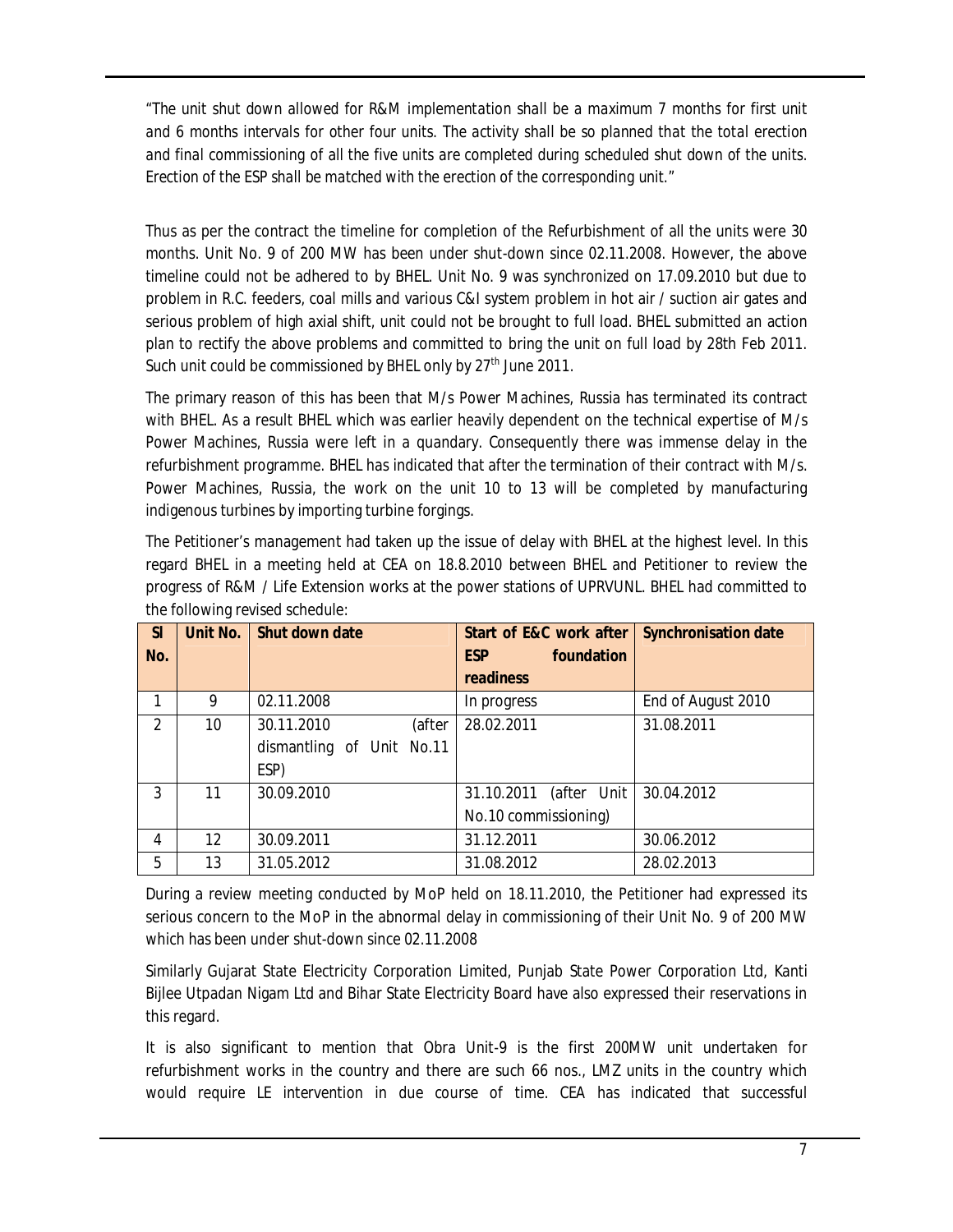implementation of LE works at Obra would provide positive signal to State/Central Power utilities for taking up LE works at their 200/210 MW units in right earnest.

In this regard the MoP has even written letters to the Department of Heavy Industry to take cognizance of this serious matter and impress upon the BHEL to streamline the R&M-cum-LE works being executed by them at various thermal power stations so that the work is completed in a time bound manner.

The Petitioner considering the developments filed a Review Petition seeking review of the MYT (2009-10 to 2013-14) order dated 21.1.2011 in Petition No. 647- 656 of 2010 on the following issues:

- i. Rescheduling of additional capitalization of approved R&M schemes and relaxation of Norms of Operation due to poor contract execution.
- ii. Cascading effect on additional capitalization of R&M Schemes due to consideration of depreciation as deemed loan repayment.
- iii. Reduction of allowable debt of Obra 'B'.
- iv. Re-computation of Interest of Working Capital
- v. Finance and Bank Charges.

However considering more slippages in other stations (namely Anpara BTPS, Obra APTS and Harduaganj TPS), the Petitioner filed an additional submission on September 22, 2011 seeking relaxation in operating norms and suitable adjustment for capitalization/decapitalisation due to delay in start/completion of Renovation and Modernisation schemes in respect of Anpara BTPS, Obra APTS and Harduaganj TPS. The Petitioner in such additional submission had prayed for the transpositioning of the capitalization in respect of the Renovation and Modernisation schemes and had sought relaxation of operating norms in respect of Target Plant Availability Factor, Target Plant Load Factor, Gross Station Heat Rate, Auxiliary Energy Consumption and Specific Fuel Oil Consumption norms.

# **6. Review Order dated March 20, 2012**

The Hon'ble Commission in the Review Order of MYT dated March 20, 2012 has granted partial relief to the UPRVUNL. It has appreciated the dilemma of the Petitioner and allowed the trans-positioning of the capitalisation of the Renovation and Modernisation schemes in respect of Anpara BTPS, Obra APTS and Harduaganj TPS. Further in line with the Petition made by UPRVUNL, the capitalization in respect of Obra BTPS was wholly withdrawn during the MYT period given the uncertainty surrounding its completion. However it did not transpose the improvement trajectories in respect of operating norms namely Target Plant Availability Factor, Target Plant Load Factor, Gross Station Heat Rate, Auxiliary Energy Consumption and Specific Fuel Oil Consumption.

# **7. Appeal filed against the Review Order**

The UPRVUNL has preferred an appeal on a few grounds against the Review Order dated March 20, 2012. The grounds of appeal are discussed in the succeeding paragraphs.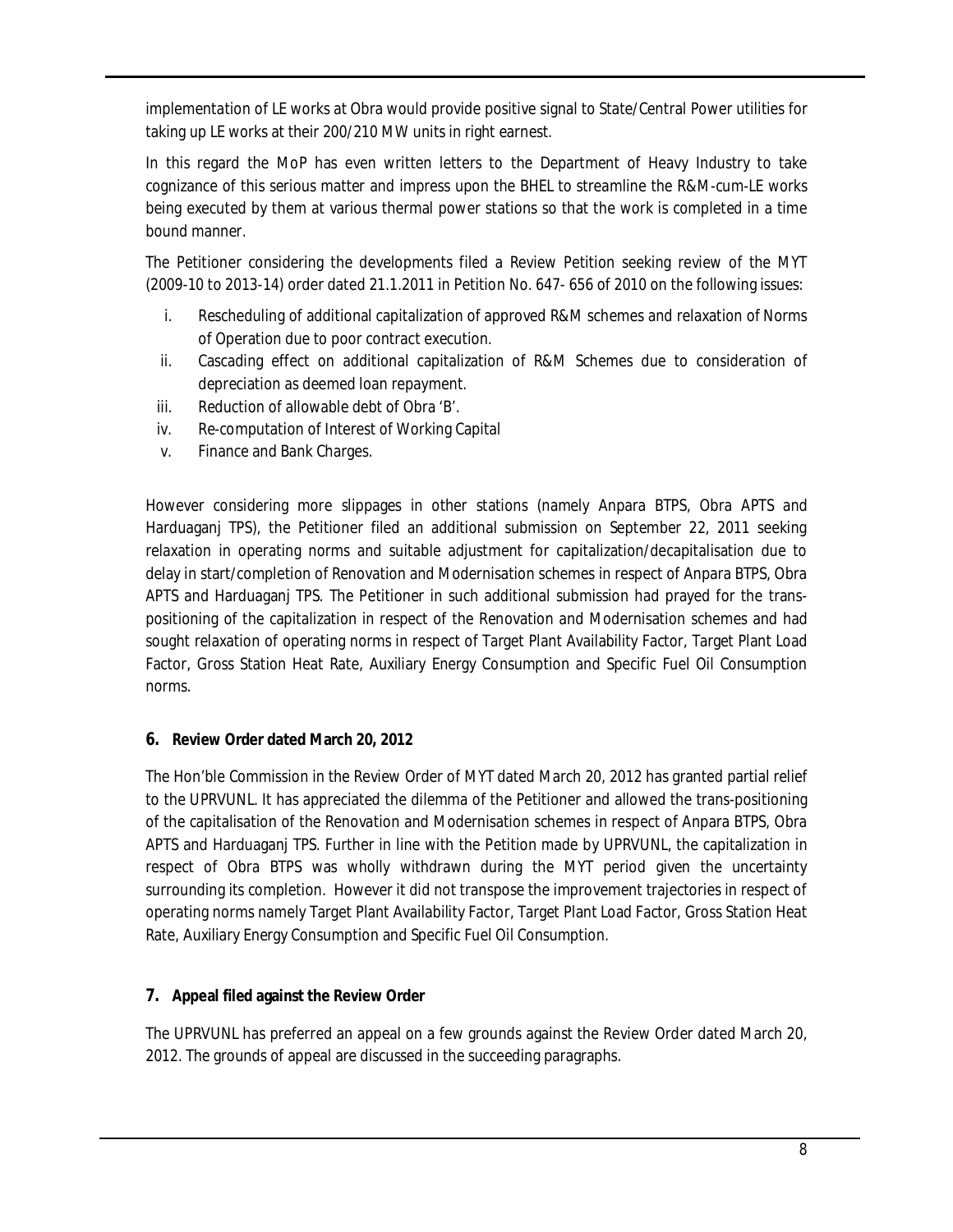The Hon'ble Commission should have considered the relaxation in operating norms in respect of Obra ATPS, Obra BTPS and Harduaganj TPS till the completion of the renovation and modernization at these stations.

| <b>Operating Norm</b>               | <b>Unit</b> | 2009-10 | 2010-11 | 2011-12 | 2012-13 | 2013-14 |
|-------------------------------------|-------------|---------|---------|---------|---------|---------|
| <b>Target Availability</b>          | $\%$        | 60.00%  | 60.00%  | 60.00%  | 60.00%  | 61.00%  |
| <b>Target PLF</b>                   | $\%$        | 55.00%  | 55.00%  | 55.00%  | 55.00%  | 56.00%  |
| <b>Auxiliary Energy Consumption</b> | %           | 11.00%  | 11.00%  | 11.00%  | 11.00%  | 10.80%  |
| <b>Gross Station Heat Rate</b>      | kCal/kWh    | 3000    | 3000    | 3000    | 3000    | 2990    |
| Specific Fuel Oil Consumption       | ml/kWh      | 4.00    | 4.00    | 4.00    | 4.00    | 3.80    |

**Table: Operating Norms for Obra ATPS prayed for in the Review Petition.**

# **Table: Operating Norms for Obra BTPS prayed for in the Review Petition.**

| <b>Operating Norm</b>               | Unit     | 2009-10 | 2010-11 | 2011-12 | 2012-13 | 2013-14 |
|-------------------------------------|----------|---------|---------|---------|---------|---------|
| <b>Target Availability</b>          | %        | 70.00%  | 70.00%  | 70.00%  | 70.00%  | 70.00%  |
| <b>Target PLF</b>                   | %        | 65.00%  | 65.00%  | 65.00%  | 65.00%  | 65.00%  |
| <b>Auxiliary Energy Consumption</b> | %        | 10.50%  | 10.50%  | 10.50%  | 10.50%  | 10.50%  |
| <b>Gross Station Heat Rate</b>      | kCal/kWh | 2900    | 2900    | 2900    | 2900    | 2900    |
| Specific Fuel Oil Consumption       | ml/kWh   | 2.50    | 2.50    | 2.50    | 2.50    | 2.50    |

# **Table: Operating Norms for Harduaganj TPS prayed for in the Review Petition.**

| <b>Operating Norm</b>               | <b>Unit</b> | 2009-10 | 2010-11 | 2011-12 | 2012-13 | 2013-14 |
|-------------------------------------|-------------|---------|---------|---------|---------|---------|
| <b>Target Availability</b>          | %           | 55.00%  | 55.00%  | 55.00%  | 55.00%  | 56.00%  |
| <b>Target PLF</b>                   | %           | 50.00%  | 50.00%  | 50.00%  | 50.00%  | 51.00%  |
| <b>Auxiliary Energy Consumption</b> | %           | 11.50%  | 11.50%  | 11.50%  | 11.50%  | 11.30%  |
| <b>Gross Station Heat Rate</b>      | kCal/kWh    | 3350    | 3350    | 3350    | 3350    | 3300    |
| Specific Fuel Oil Consumption       | ml/kWh      | 4.50    | 4.50    | 4.50    | 4.50    | 4.30    |

By not approving the trans-positioning of operating norms, it has led to a situation where the plants which have outlived their useful lives are expected to improve performance year on year without any renovation and modernisation.

The grounds raised in the appeal by UPRVUNL are that the improvement trajectory should not be applied unless the renovation and modernization is completed at these vintage stations. Till the interim the relaxed norms applicable at the start of the control period (2009-10) may be applicable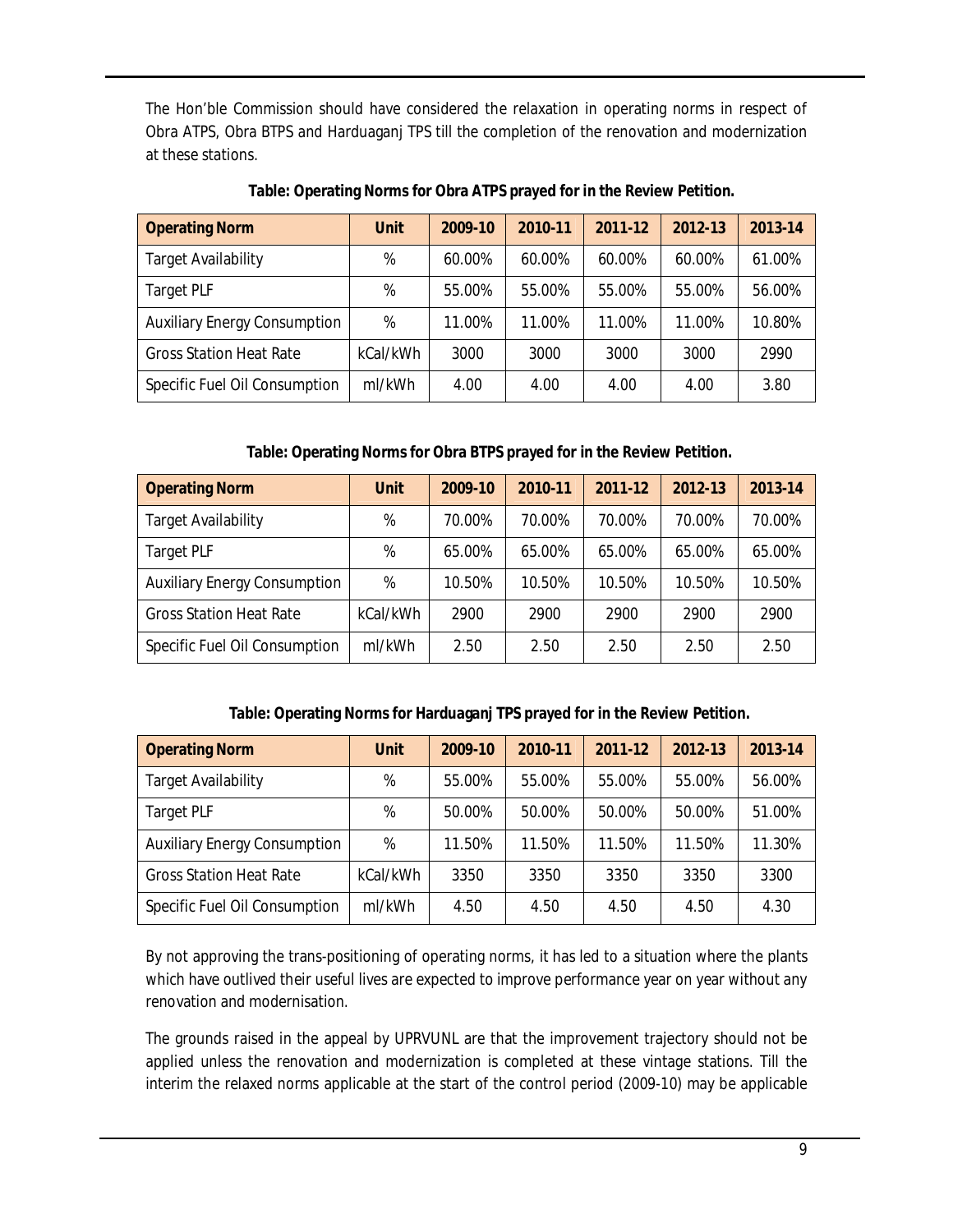for such stations. (Only in case of Obra ATPS, Obra BTPS and Harduaganj. At Anpara BTPS benchmark norms are already applicable and hence it would not get any benefit)

The other ground of appeal is in respect of the allowance of bank and finance charges. The Hon'ble Commission in Para 8-A of the MYT Order has stated:

*"However, the payment of finance and bank charges as claimed by the Petitioner will not be allowed separately as these charges are considered as part and parcel of the acquired loans to be invested for addition of Gross Fixed Assets and therefore the same shall be claimed as Fixed Charges in the same manner as is applicable for the recovery of interest during construction."*

The Hon'ble Commission in the MYT order has construed that such charges are incurred only at the time of debt mobilization and has therefore prescribed that such charges have to be capitalized. It is submitted that the Petitioner incurs recurring finance and bank charges also. This is a deviation of philosophy from FY 2008-09 tariff order approved by the Hon'ble Commission wherein it had allowed recurring finance and bank charges to the Petitioner.

However, later on an application for withdrawal of the appeal was filed by UPRVUNL and the Hon'ble Appellate Tribunal for Electricity thereby disposed off the said appeal in its order dated 17.05.2013 stating *"the Appeal is dismissed as withdrawn".*

# **8. Amendment to Regulations**

The Hon'ble Commission on March 20, 2012 notified the Uttar Pradesh Electricity Regulatory Commission (Terms and Conditions of Generation Tariff) (First Amendment) Regulations 2012 which inter-alia provided for the truing up of capital expenditure and tariff by amending Regulation 5 of the Principal Regulations.

Regulation 5 (5) has been added to the Principal Regulations as below:

# *"Truing up of Capital Expenditure and Tariff:*

*(i) The Commission shall carry out truing up exercise along with the tariff petition filed for the next tariff period, with respect to the capital expenditure including additional capital expenditure incurred up to 31-3-2014, as admitted by the Commission after prudence check at the time of truing up:*

*Provided that the generating company may in its discretion make an application before the Commission one more time prior to 2013-14 for revision of tariff.*

*(ii) The generating company shall make an application, as per Appendix I to these regulations,*  for carrying out truing up exercise in respect of the generating station or any of its units or block of *units thereof by 31-10-2014.*

*(iii) The generating company shall submit for the purpose of truing up, details of capital expenditure and additional expenditure and additional capital expenditure incurred for the period from 1-4-2009 to 31-3-2014, duly audited and certified by the auditors.*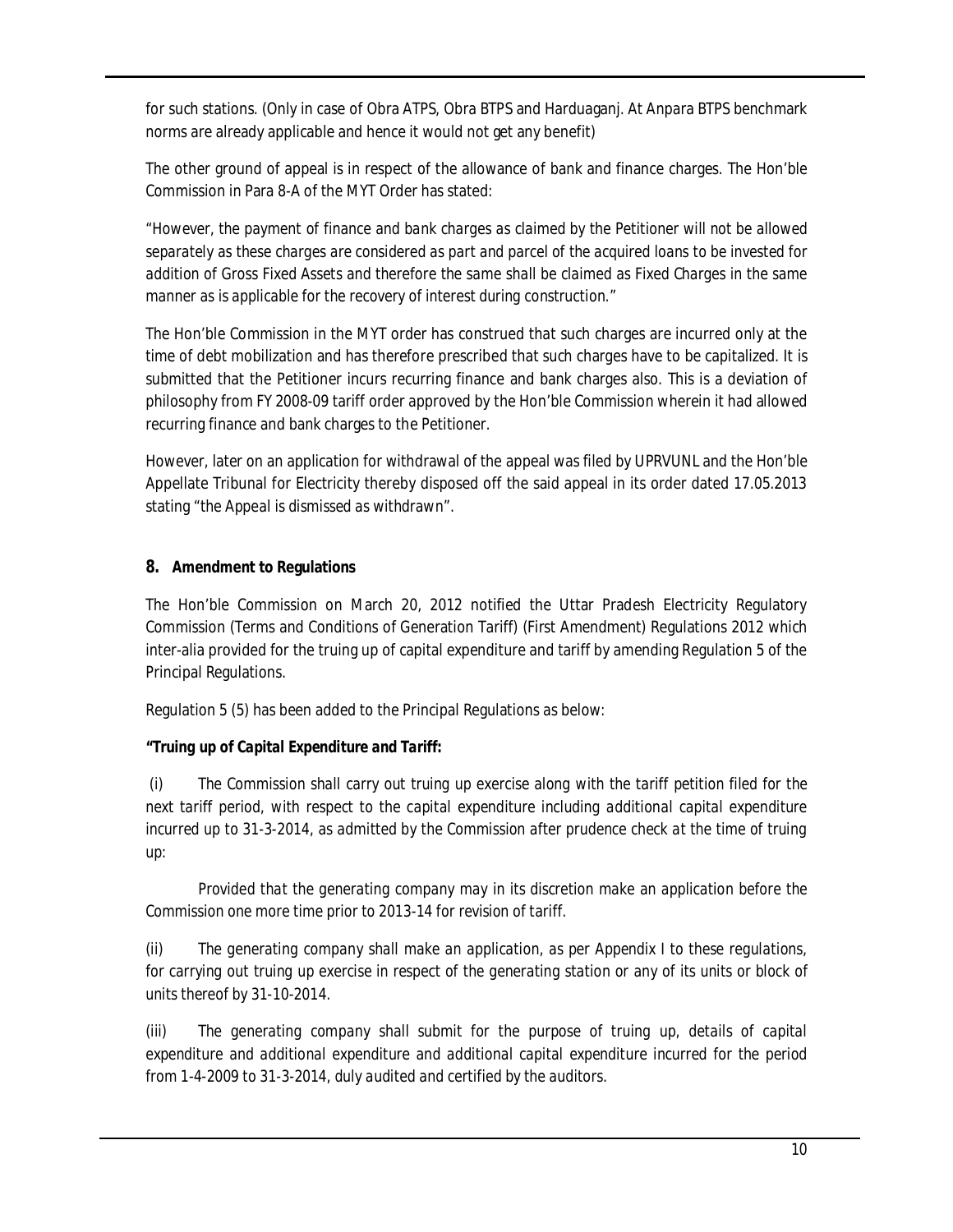*(iv) Where after the truing up the tariff recovered exceeds the tariff approved by the Commission under these regulations the generating company shall refund to the beneficiaries, the excess amount so recovered along with simple interest at the rate equal to short-term Prime Lending Rate of State Bank of India prevailing as on 1st April of the respective year.*

*(v) Where after the truing up the tariff recovered is less than the tariff approved by the Commission under these regulations the generating company shall recover from the beneficiaries, the under-recovered amount along with simple interest at the rate equal to short-term Prime Lending Rate of State Bank of India prevailing as on 1st April of the respective year.*

*(vi) The amount under-recovered or over-recovered, along with simple Interest at the rate equal*  to short-term Prime Lending Rate of State Bank of India prevailing as on 1st April of the respective *year, shall be recovered or refunded by the generating company, in six equal monthly instalments starting within three months from the date of the tariff order issued by the Commission after the truing up exercise." (Emphasis supplied)*

The amendment to the Regulations inter-alia provide for the following:

- Filing of an interim truing up petition in respect of capital expenditure incurred and consequential tariff before the final truing up
- Final truing up in respect of capital expenditure incurred and consequential tariff for the period upto FY 2013-14.

# **9. Filing of True-up Petition for FY 2009-10, FY 2010-11, Actual true-up for FY 2011-12 & Revised estimates for FY 2012-13 & FY 2013-14**

The Petitioner filed an interim True-up petition for additional capitalisation based on audited accounts for FY 2009-10 & 2010-11 and Actual accounts for FY 2012-13. In its petition the UPRVUNL claimed the final Truing-up for FY 2009-10, FY 2010-11, Actual truing-up for FY 2011-12 and projection of revised estimates for FY 2012-13 & FY 2013-14. The energy charges and fixed charges for FY 2012-13 & FY 2013-14 were claimed as per the principles stipulated in the regulations. The Petitioner in the true-up petition had claimed a reduction of its Annual Revenue Requirement so as to pass on the variation to the beneficiaries by a reduction in generation tariff, on account of lower O&M expenses and transposition of the R&M milestones as approved in the MYT order dated 20<sup>th</sup> March, 2012.

# **10. True-up Order**

The Hon'ble Commission decided the True-up Petition vide its order dated November 14, 2013. The Hon'ble Commission allowed the final True-up for FY 2009-10, FY 2010-11, Actual true-up for FY 2011-12 and approved revised estimates for FY 2012-13 & FY 2013-14 based on the submissions made by UPRVUNL. The Hon'ble Commission also allowed the capitalisation of the R&M programme as per the revised estimates submitted by the Petitioner in the True-up Petition. The Hon'ble Commission restated the Annual Revenue Requirement for FY 2009-10 to FY 2013-14 based on the revised submissions made by the Petitioner in its true-up petition.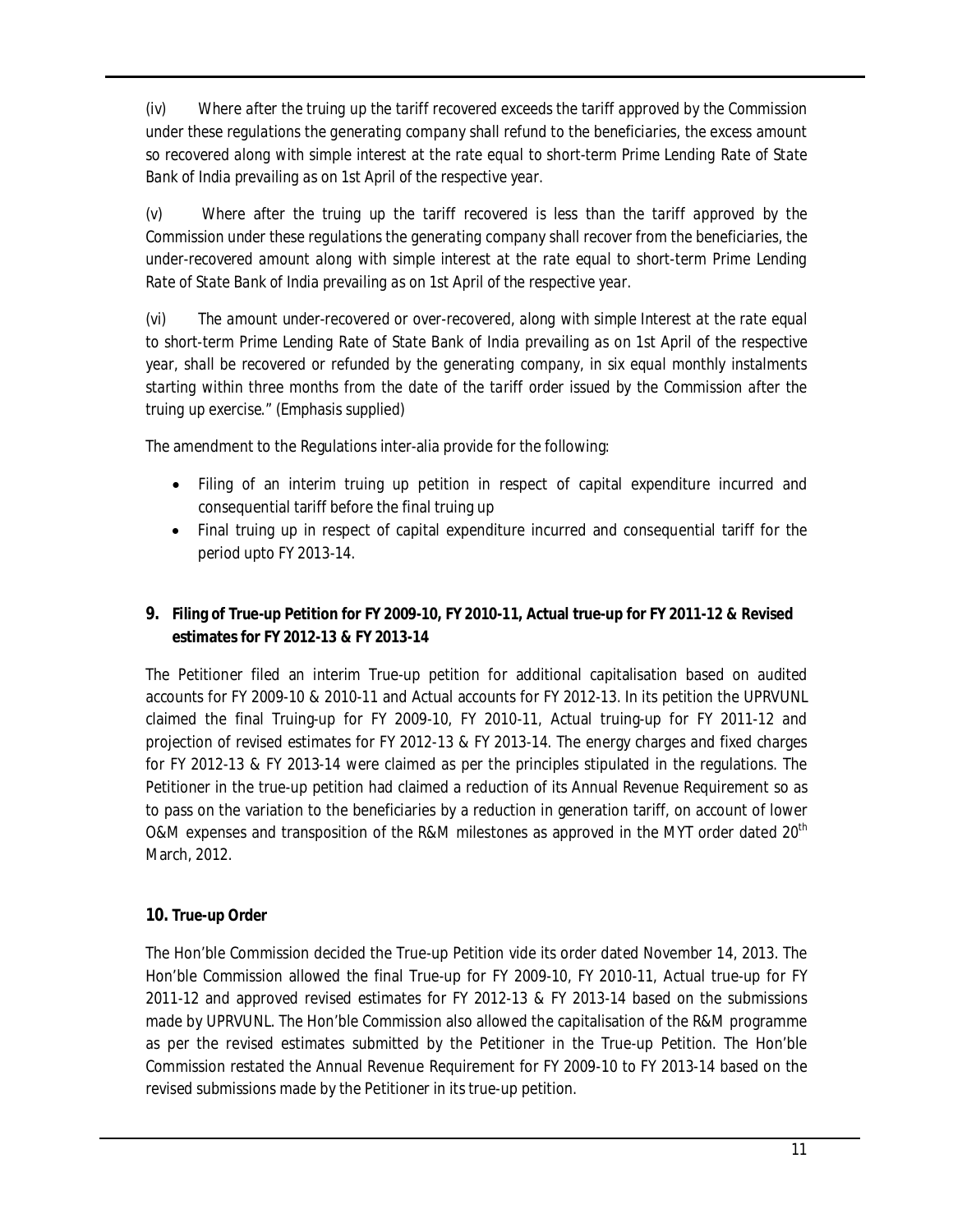# **11. Filing of Final True-up Petition for FY 2011-12, Actual true-up for FY 2012-13 and Revised estimates for FY 2013-14**

The Petitioner filed an interim True-up petition for additional capitalisation based on audited accounts for FY 2011-12 and Actual accounts for FY 2012-13. In its petition the UPRVUNL claimed the final Truing-up for FY 2011-12, Actual truing-up for FY 2012-13 and projection of revised estimates for FY 2013-14. The energy charges and fixed charges for FY 2013-14 were claimed as per the principles stipulated in the regulations. The Petitioner in the true-up petition had claimed a reduction of its Annual Revenue Requirement so as to pass on the variation to the beneficiaries by a reduction in generation tariff, on account of lower O&M expenses and transposition of the R&M milestones as approved in the MYT order dated  $20<sup>th</sup>$  March, 2012.

A hearing on this matter was held with the Hon'ble Commission on 22.07.2014 in which the UPPCL opposed the petition stating that as per the Regulations, the Commission shall carry out the truingup exercise along-with the tariff petition file for the next tariff period with respect to the capital expenditure including additional capital expenditure incurred upto 31.03.2014. In response to which the Hon'ble Commission directed UPRVUNL to the file a fresh true-up petition along with the MYT petition and accordingly disposed off the current petition vide its Order dated 21<sup>st</sup> August, 2014.

# **12. Current Petition and its need, objectives and features**

This petition is being filed by the Petitioner in respect of the following:

- 1. Final True-up petition for FY 2011-12, 2012-13 and 2013-14 based on audited accounts
- 2. As the consequential true-up up to FY 2012-13 and FY 2013-14 is negative, the Petitioner is proposing a reduction of its Annual Revenue Requirement so as to pass on the variation to the beneficiaries by a reduction in generation tariff.

The current filings are being made in respect of each generating station of the Petitioner as per the directives of the Hon'ble Commission and past practice. The principles adopted for computing the true up are in accordance with the Generation Tariff Regulations and the True up Order dated November 14, 2013.

The Petitioner has enclosed the audited accounts for FY 2011-12, 2012-13 and 2013-14, on the basis which the true-up has been claimed.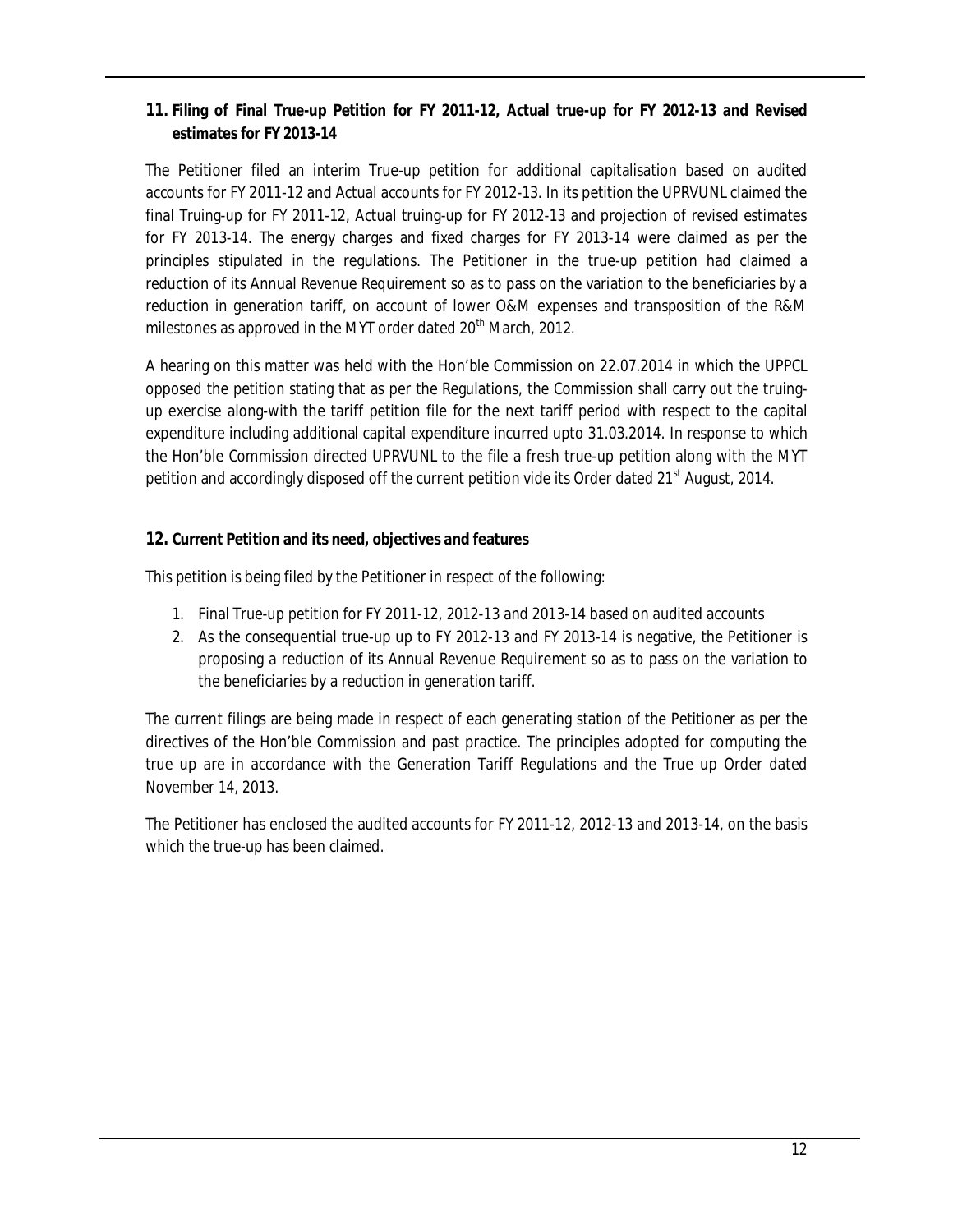# **13. Anpara ATPS**

This section presents the final true-up for FY 2011-12, 2012-13 and 2013-14 in respect of this Thermal Power Station.

# **13.1. Annual Capacity Charges**

As per tariff regulations the annual capacity (fixed) charges consist of

- a) Interest on Loan Capital
- b) Depreciation including Advance against Depreciation
- c) Return on Equity
- d) Operation and maintenance expenses including insurance
- e) Interest on Working Capital
- f) Compensation Allowance

This section provides the description of the approved capacity charges Vs allowable capacity charges for FY 2011-12, FY 2012-13 and FY 2013-14 based on financial statements of the UPRVUNL. On the basis of which the Petitioner has proposed the revised Annual Revenue Requirement and consequentially applied for reduction of its tariff to be charged from beneficiaries.

# **13.2. Gross Fixed Assets**

The Petitioner submits that it has considered the opening balance of gross fixed assets for the financial year 2011-12 from the True-up Order issued by the Hon'ble Commission on  $14<sup>th</sup>$  November, 2013. The details of such capitalization have been shown in the specific formats annexed to this petition.

Accordingly the following table depicts the approved gross fixed asset balance vis-à-vis actual gross fixed asset balance for FY 2011-12, FY 2012-13 and FY 2013-14:

|                    |          |        |                 |                          | Figures in Rs Crore      |                          |
|--------------------|----------|--------|-----------------|--------------------------|--------------------------|--------------------------|
| <b>Particulars</b> | 2011-12  |        | 2012-13         |                          | 2013-14                  | $2013 -$<br>14           |
|                    | Approved | Actual | <b>Approved</b> | Actual                   | <b>Approved</b>          | Actual                   |
| <b>Opening GFA</b> | 819.22   | 819.22 | 819.70          | 821.03                   | 819.70                   | 866.07                   |
| Capitalisation     | 0.48     | 1.81   | ۰               | 45.04                    | $\overline{\phantom{a}}$ | 19.55                    |
| <b>Deletions</b>   |          | ۰      |                 | $\overline{\phantom{a}}$ |                          | $\overline{\phantom{a}}$ |
| <b>Closing GFA</b> | 819.70   | 821.03 | 819.70          | 866.07                   | 819.70                   | 885.62                   |

# **Table: Gross Fixed Asset Balance**

# **13.3. Means of Finance**

The Hon'ble Commission in its order dated 20<sup>th</sup> March 2012 had prescribed a normative approach of financing of the capital expenditure in the ratio of 70% debt and 30% equity in line with the Tariff Regulations. Further the allowable depreciation had been considered as normative loan repayment.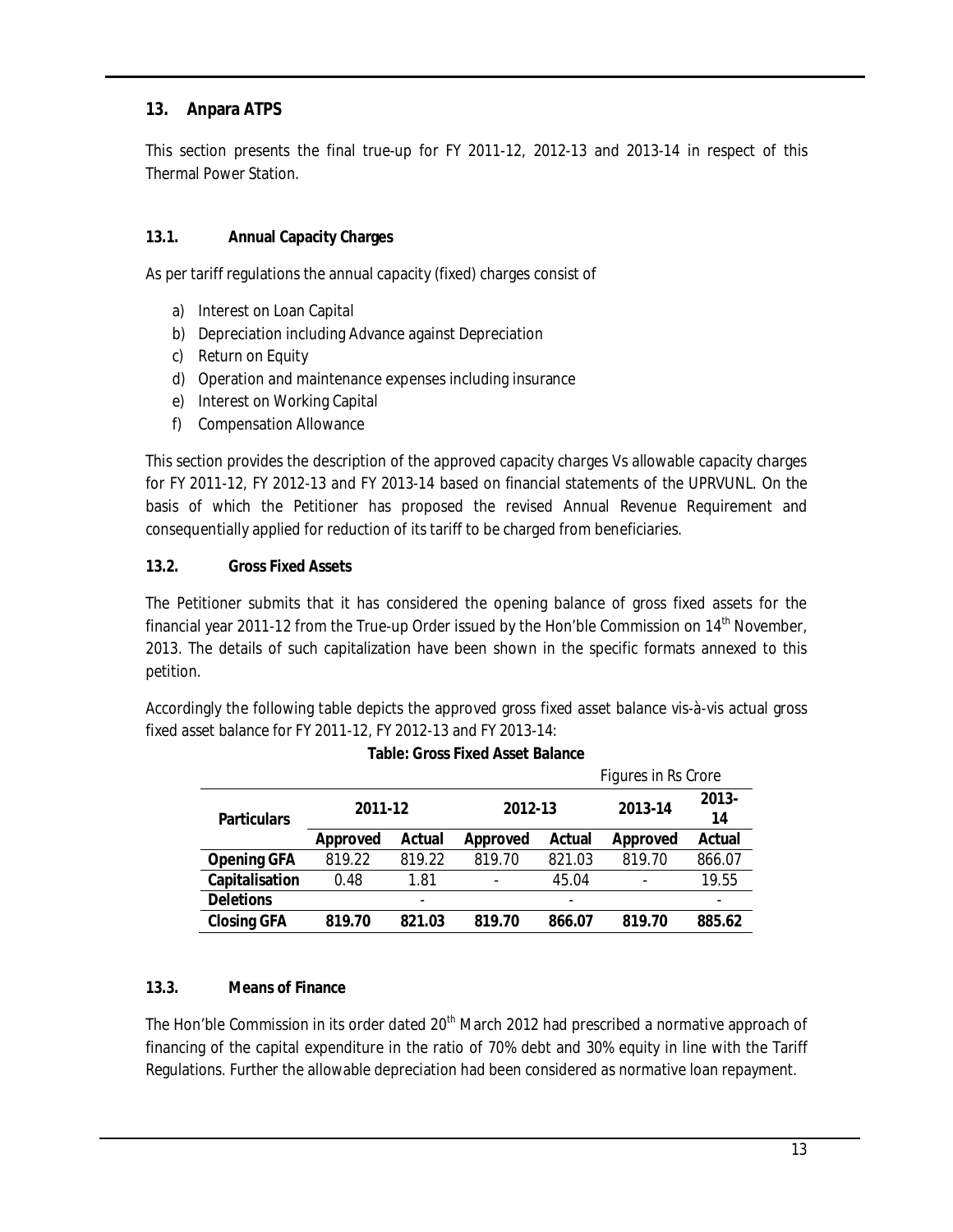In order to maintain consistency in approach, the Petitioner has considered the aforementioned philosophy and calculated the normative debt and normative equity. The opening values of accumulated depreciation, normative loan and normative equity as on 1.4.2011 has been adopted from the approved values in the order dated  $14<sup>th</sup>$  November, 2013. Accordingly the gross fixed asset balance, the net fixed asset balance and its financing is presented in the table below:

|                                 |         | <b>Figures in Rs Crore</b> |         |  |
|---------------------------------|---------|----------------------------|---------|--|
| <b>Anpara 'A' Power Station</b> | 2011-12 | 2012-13                    | 2013-14 |  |
|                                 |         | True up                    |         |  |
| <b>Opening GFA</b>              | 819.22  | 821.03                     | 866.07  |  |
| Additions                       | 1.81    | 45.04                      | 19.55   |  |
| Deletions                       |         |                            |         |  |
| <b>Closing GFA</b>              | 821.03  | 866.07                     | 885.62  |  |
| <b>Closing Net FA</b>           | 237.55  | 252.78                     | 242.00  |  |
| Financing:                      |         |                            |         |  |
| <b>Opening Equity</b>           | 221.47  | 222.01                     | 235.52  |  |
| Additions                       | 0.54    | 13.51                      | 5.87    |  |
| <b>Closing Equity</b>           | 222.01  | 235.52                     | 241.39  |  |
| Open. Accumulated Depreciation  | 553.88  | 583.48                     | 613.29  |  |
| Depreciation during the year    | 29.60   | 29.81                      | 30.33   |  |
| <b>Closing Accumulated</b>      | 583.48  | 613.29                     | 643.62  |  |
| Depreciation                    |         |                            |         |  |
| <b>Opening Debts</b>            | 43.87   | 15.53                      | 17.25   |  |
| Additions                       | 1.27    | 31.53                      | 13.69   |  |
| Less: Depreciation              | 29.60   | 29.81                      | 30.33   |  |
| (normative repayment)           |         |                            |         |  |
| <b>Closing Debts</b>            | 15.53   | 17.25                      | 0.61    |  |

# **Table: Calculation of GFA, NFA and its financing**

# **13.4. Depreciation**

The Petitioner submits that the depreciation as per accounts is calculated as per the prescription of Schedule XIV of the Companies Act, 1956 which is depicted in the accounting policies annexed with the audited accounts. However the Tariff Regulations prescribe that the eligible depreciation shall be calculated annually, based on straight line method over the useful life of the asset and the rates prescribed in Appendix II of such regulations. It is noteworthy of mentioning that the Appendix II prescribes distinct depreciation rates for each class of assets.

The Petitioner has provided the asset class wise list of gross fixed assets in Form 12 of the tariff formats submitted along with this petition. Accordingly the Petitioner has calculated the eligible depreciation based on the rates prescribed in the tariff regulations.

The allowable depreciation is depicted in the table below:

# **Table: Allowable Depreciation**

|                    |          |        | <b>Figures in Rs Crore</b> |  |         |        |
|--------------------|----------|--------|----------------------------|--|---------|--------|
| <b>Particulars</b> | 2011-12  |        | 2012-13                    |  | 2013-14 |        |
|                    | Approved | Actual | Approved Actual Approved   |  |         | Actual |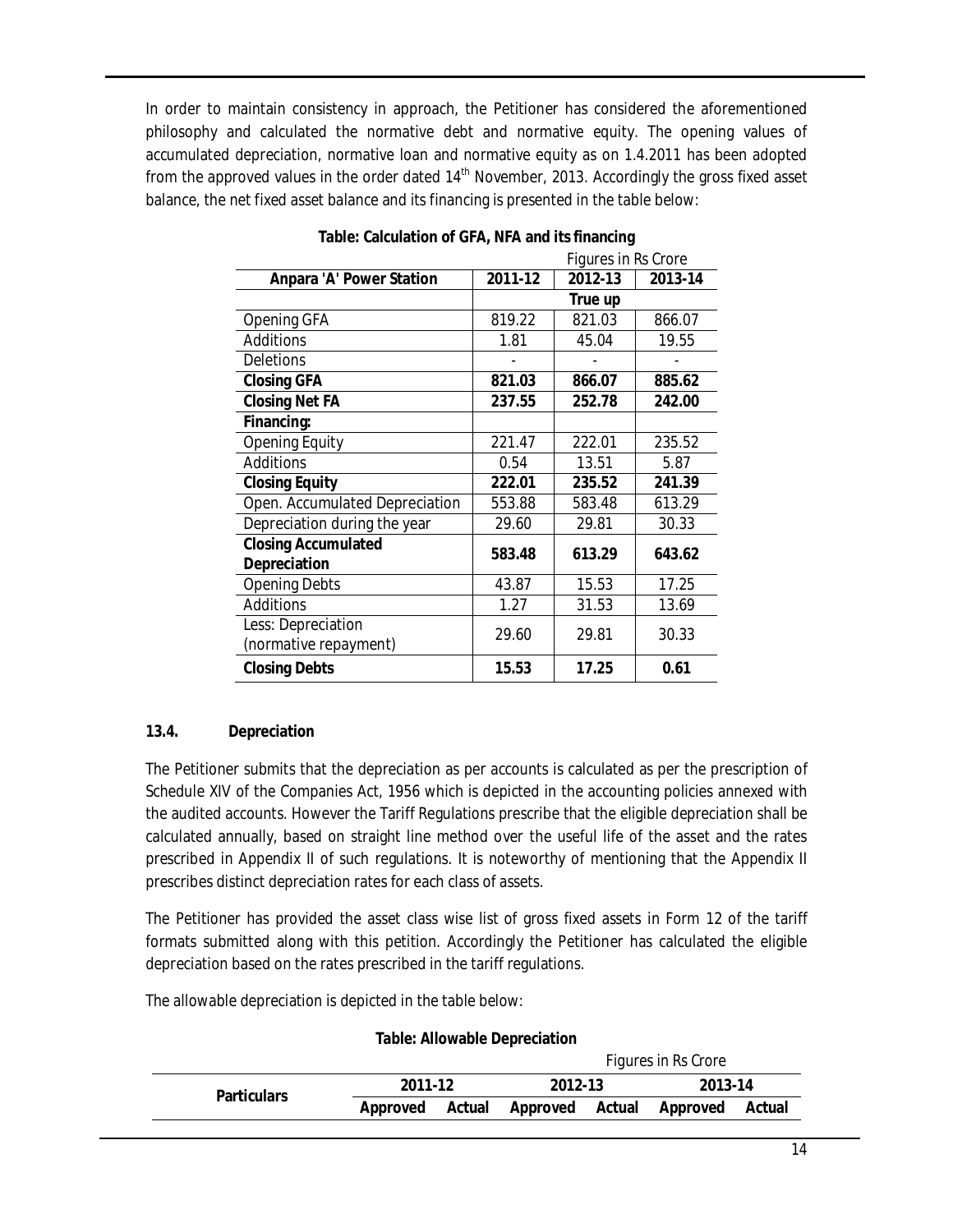| <b>Depreciation including AAD</b> 29.58 29.60 29.59 29.81 29.59 |  |  | 30.33 |
|-----------------------------------------------------------------|--|--|-------|
|                                                                 |  |  |       |

#### **13.5. Interest on Loan**

As discussed above, the Hon'ble Commission in its order dated  $20<sup>th</sup>$  March 2012 had prescribed a normative approach of financing of the capital expenditure in the ratio of 70% debt and 30% equity in line with the Tariff Regulations. Further the allowable depreciation has been considered as normative loan repayment. The weighted average interest on loan capital was worked out at 10.91% in the order dated 20<sup>th</sup> March 2012.

70% of the total capitalisation has been considered to be funded through debt. Considering the debt worked out as above and applying the rate of 10.91%, the interest on loan capital has been worked out in the table below:

|                              |                 |        | Figures in Rs Crore |        |                 |        |  |
|------------------------------|-----------------|--------|---------------------|--------|-----------------|--------|--|
| <b>Particulars</b>           | 2011-12         |        | 2012-13             |        | 2013-14         |        |  |
|                              | <b>Approved</b> | Actual | Approved            | Actual | <b>Approved</b> | Actual |  |
| <b>Opening Debts</b>         | 43.87           | 43.87  | 14.63               | 15.53  |                 | 17.25  |  |
| Additions                    | 0.34            | 1.27   | ٠                   | 31.53  |                 | 13.69  |  |
| Less: Normative<br>repayment | 29.58           | 29.60  | 14.64               | 29.81  |                 | 30.33  |  |
| <b>Closing Debts</b>         | 14.63           | 15.53  | ٠                   | 17.25  |                 | 0.61   |  |
| Average Debt                 | 29.25           | 29.70  | 7.32                | 16.39  |                 | 8.93   |  |
| <b>Interest on Loan</b>      | 3.19            | 3.24   | 0.80                | 1.79   |                 | 0.97   |  |

# **Table: Allowable Interest on Loan**

# **13.6. Return on Equity**

The opening equity base as on 1.4.2011 has been adopted from the order dated  $14<sup>th</sup>$  November, 2013. 30% of the total capitalisation has been considered to be funded from equity infusion. The Tariff Regulations prescribe that return on equity would be allowed at the rate of 15.50%. Accordingly, the allowable return on equity has been computed in the table below:

| Table: Allowable Return on Equity |         |
|-----------------------------------|---------|
|                                   | $F_{i}$ |

|                              |          |        | <b>Figures in Rs Crore</b> |               |          |               |  |  |
|------------------------------|----------|--------|----------------------------|---------------|----------|---------------|--|--|
| <b>Particulars</b>           | 2011-12  |        | 2012-13                    |               | 2013-14  |               |  |  |
|                              | Approved | Actual | Approved                   | <b>Actual</b> | Approved | <b>Actual</b> |  |  |
| <b>Opening Equity</b>        | 221.47   | 221.47 | 221.61                     | 222.01        | 221.61   | 235.52        |  |  |
| Additions                    | 0.14     | 0.54   |                            | 13.51         |          | 19.55         |  |  |
| <b>Closing Equity</b>        | 221.61   | 222.01 | 221.61                     | 235.52        | 221.61   | 255.08        |  |  |
| Rate of Return on Equity (%) | 15.50%   | 15.50% | 15.50%                     | 15.50%        | 15.50%   | 15.50%        |  |  |
| <b>Allowable RoE</b>         | 34.35    | 34.41  | 34.35                      | 36.51         | 34.35    | 37.42         |  |  |

# **13.7. Operation and Maintenance Expenses**

The tariff regulations prescribe that only capital expenditure would be eligible for truing up. The regulations do not provide for truing up in respect of O&M expenses and other variable costs except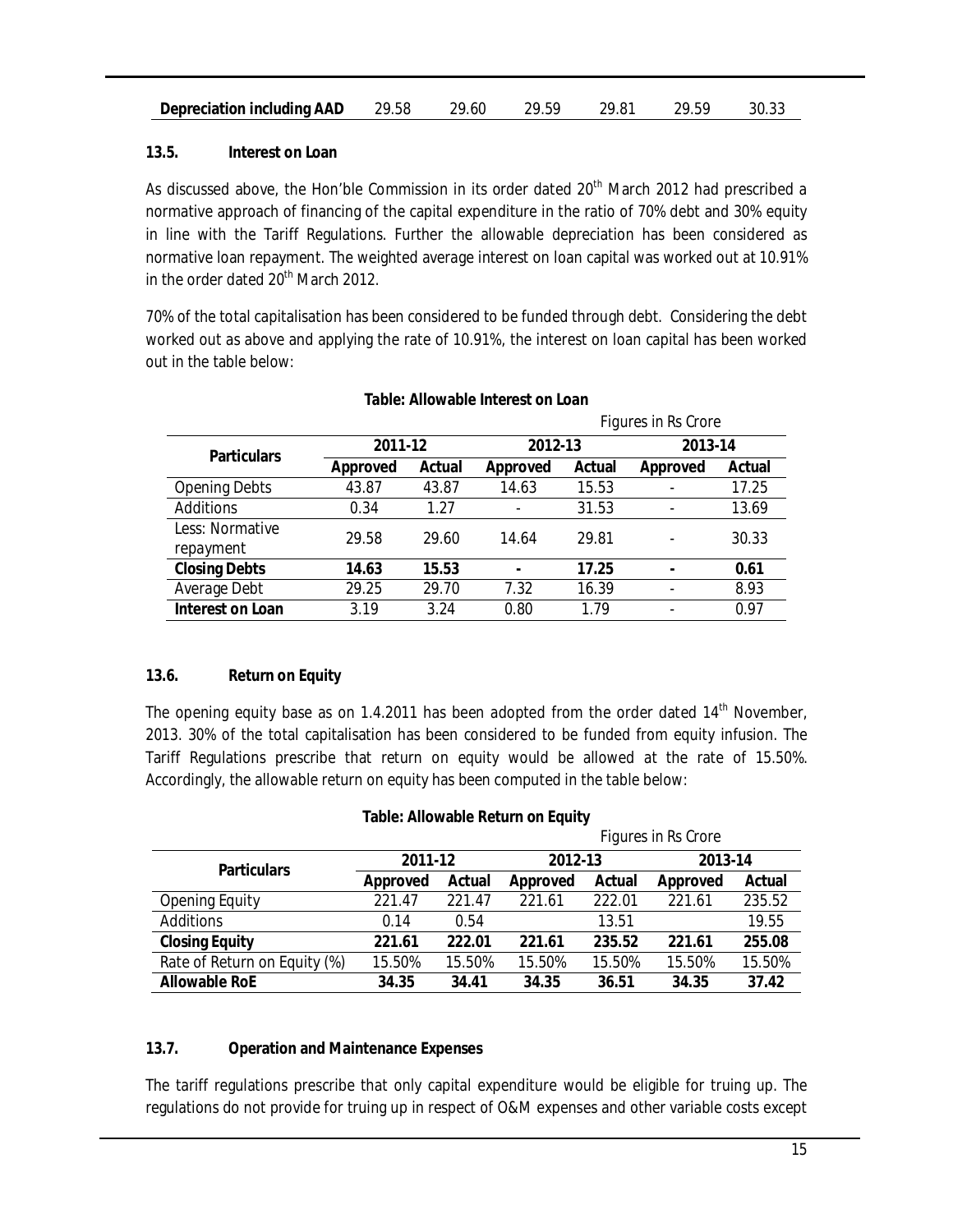in certain cases in respect of vintage generating stations of Obra A, Obra B, Panki, Harduaganj and Parichha where such stations can claim the adjustment in respect of employee expenses, repair and maintenance expenses and insurance charges.

As this thermal power station does not qualify to claim any upside variations in respect of Operation and Maintenance Expenses, hence the same has not been claimed.

However, a summary of the actual O&M expenses vis-à-vis the approved expenses are depicted in the table below for depicting purposes:

|                         |          |        | <b>Figures in Rs Crore</b> |        |          |        |  |  |  |
|-------------------------|----------|--------|----------------------------|--------|----------|--------|--|--|--|
| <b>Particulars</b>      | 2011-12  |        | 2012-13                    |        | 2013-14  |        |  |  |  |
|                         | Approved | Actual | Approved                   | Actual | Approved | Actual |  |  |  |
| <b>O&amp;M Expenses</b> | 114.29   | 115.15 | 135 48                     | 159 48 | 143.23   | 162.06 |  |  |  |

# **Table: Allowable Operation and Maintenance Expenses**

# **13.8. Compensation Allowance**

The Hon'ble Commission had allowed Rs. 4.10 crore per year in respect of compensation allowance in the MYT order. As no variation is to be allowed in respect of compensation allowance, no adjustment is being sought in true-up petition.

# **13.9. Interest on Working Capital**

The tariff regulations do not prescribe any variation to be allowed in true-up in respect of interest on working capital.

# **13.10. Summary of the true-up claimed for FY 2011-12, 2012-13 and FY 2013-14**

Based on the foregoing discussions, the following table summarizes the truing-up computations for the financial years 2011-12, 2012-13 and FY 2013-14 for approval by the Hon'ble Commission.

|                                   |        |                  |                          |        |                  |                          |        | <b>Figures in Rs Crore</b> |                          |                      |  |
|-----------------------------------|--------|------------------|--------------------------|--------|------------------|--------------------------|--------|----------------------------|--------------------------|----------------------|--|
|                                   |        | 2011-12          |                          |        | 2012-13          |                          |        | 2013-14                    |                          | <b>Total</b>         |  |
| <b>Particulars</b>                | Order  | <b>Allowable</b> | True-<br>Up(A)           | Order  | <b>Allowable</b> | True-<br>Up(B)           | Order  | Allowable                  | True-<br>Up(G)           | True-Up<br>$(A+B+C)$ |  |
| Depreciation<br>incl AAD          | 29.58  | 29.60            | 0.02                     | 29.59  | 29.81            | 0.22                     | 29.59  | 30.33                      | 0.74                     | 0.98                 |  |
| Interest on<br>Long Term<br>Loans | 3.19   | 3.24             | 0.05                     | 0.80   | 1.79             | 0.99                     |        | 0.97                       | 0.97                     | 2.01                 |  |
| Return on<br><b>Equity</b>        | 34.35  | 34.41            | 0.06                     | 34.35  | 36.51            | 2.16                     | 34.35  | 37.42                      | 3.07                     | 5.28                 |  |
| <b>IoWC</b>                       | 26.60  | 26.60            | $\overline{\phantom{a}}$ | 27.71  | 27.71            | ۰                        | 28.13  | 28.13                      | ٠                        |                      |  |
| 0&M                               | 114.29 | 115.15           | $\overline{\phantom{a}}$ | 135.48 | 159.48           | $\overline{\phantom{a}}$ | 143.23 | 162.06                     | $\overline{\phantom{a}}$ |                      |  |
| Compensation<br><b>Allowance</b>  | 4.10   | 4.10             | $\overline{\phantom{a}}$ | 4.10   | 4.10             | $\overline{\phantom{a}}$ | 4.10   | 4.10                       | ٠                        |                      |  |
| <b>Total</b>                      | 212.11 | 213.11           | 0.14                     | 232.03 | 259.40           | 3.36                     | 239.40 | 263.01                     | 4.78                     | 8.28                 |  |

#### **Table: True-up Summary for FY 2011-12, 2012-13 and FY 2013-14**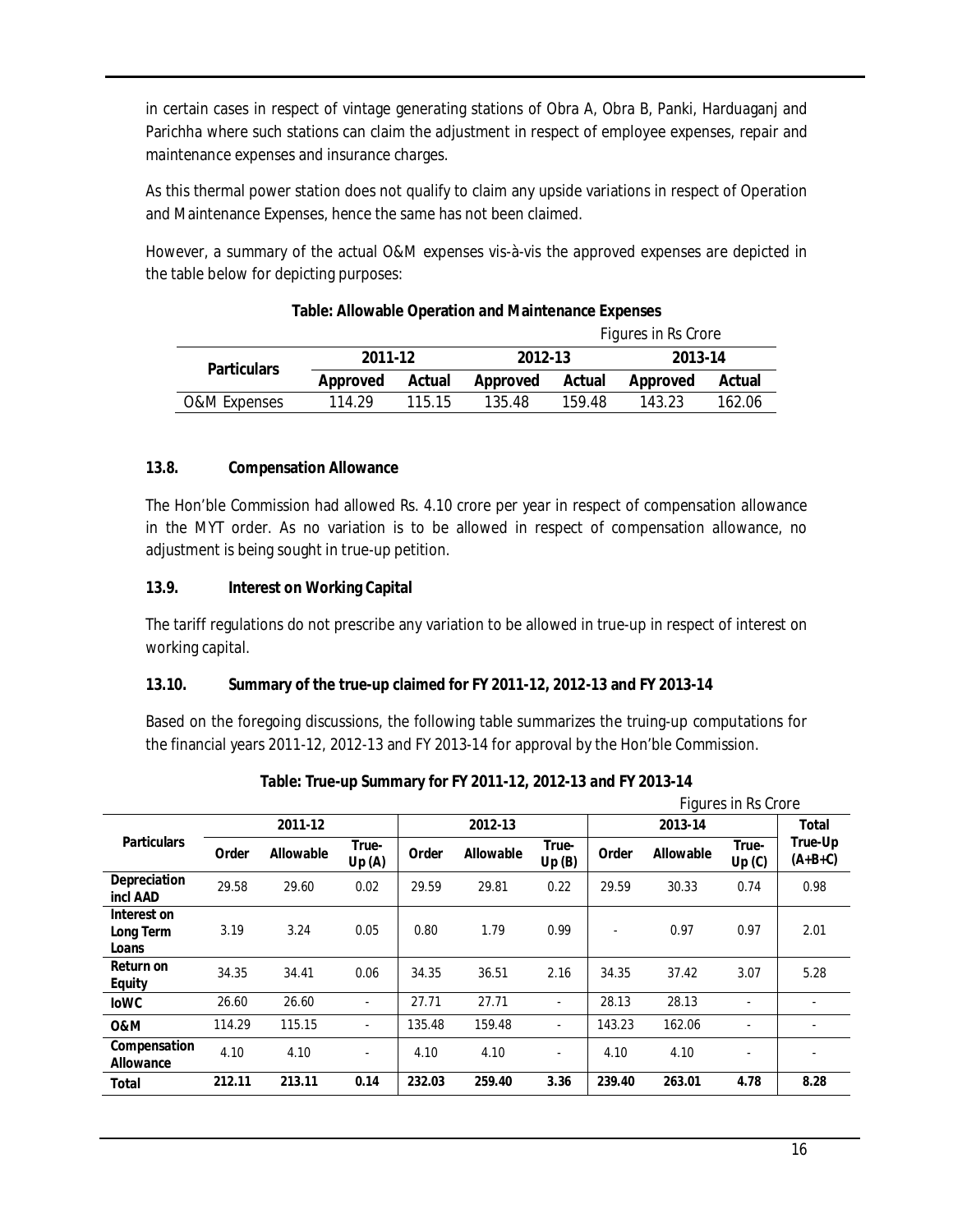# **14. Anpara BTPS**

This section presents the final true-up for FY 2011-12, 2012-13 and 2013-14 in respect of this Thermal Power Station.

# **14.1. Annual Capacity Charges**

As per tariff regulations the annual capacity (fixed) charges consist of

- a) Interest on Loan Capital
- b) Depreciation including Advance against Depreciation
- c) Return on Equity
- d) Operation and maintenance expenses including insurance
- e) Interest on Working Capital
- f) Compensation Allowance

This section provides the description of the approved capacity charges Vs allowable capacity charges for FY 2011-12, FY 2012-13 and FY 2013-14 based on financial statements of the UPRVUNL. On the basis of which the Petitioner has proposed the revised Annual Revenue Requirement and consequentially applied for reduction of its tariff to be charged from beneficiaries.

#### **14.2. Gross Fixed Assets**

The Petitioner submits that it has considered the opening balance of gross fixed assets for the financial year 2011-12 from the True-up Order issued by the Hon'ble Commission on  $14<sup>th</sup>$  November, 2013. The details of such capitalization have been shown in the specific formats annexed to this petition.

Accordingly the following table depicts the approved gross fixed asset balance vis-à-vis actual gross fixed asset balance for FY 2011-12, FY 2012-13 and FY 2013-14:

|                    |                      |          | Figures in Rs Crore |          |          |          |  |  |
|--------------------|----------------------|----------|---------------------|----------|----------|----------|--|--|
|                    | 2011-12              |          | 2012-13             |          | 2013-14  |          |  |  |
| <b>Particulars</b> | Approved             | Actual   | Approved            | Actual   | Approved | Actual   |  |  |
| <b>Opening GFA</b> | 4,762.45<br>4,762.45 |          | 4,789.59            | 4,797.28 | 4,789.59 | 4,818.71 |  |  |
| Capitalisation     | 27.14                | 34.83    |                     | 21.43    | 691.97   | 37.10    |  |  |
| <b>Deletions</b>   |                      |          |                     |          |          |          |  |  |
| <b>Closing GFA</b> | 4,789.59             | 4,797.28 | 4,789.59            | 4,818.71 | 5,481.56 | 4,855.82 |  |  |

#### **14.3. Means of Finance**

The Hon'ble Commission in its order dated 20<sup>th</sup> March 2012 had prescribed a normative approach of financing of the capital expenditure in the ratio of 70% debt and 30% equity in line with the Tariff Regulations. Further the allowable depreciation had been considered as normative loan repayment.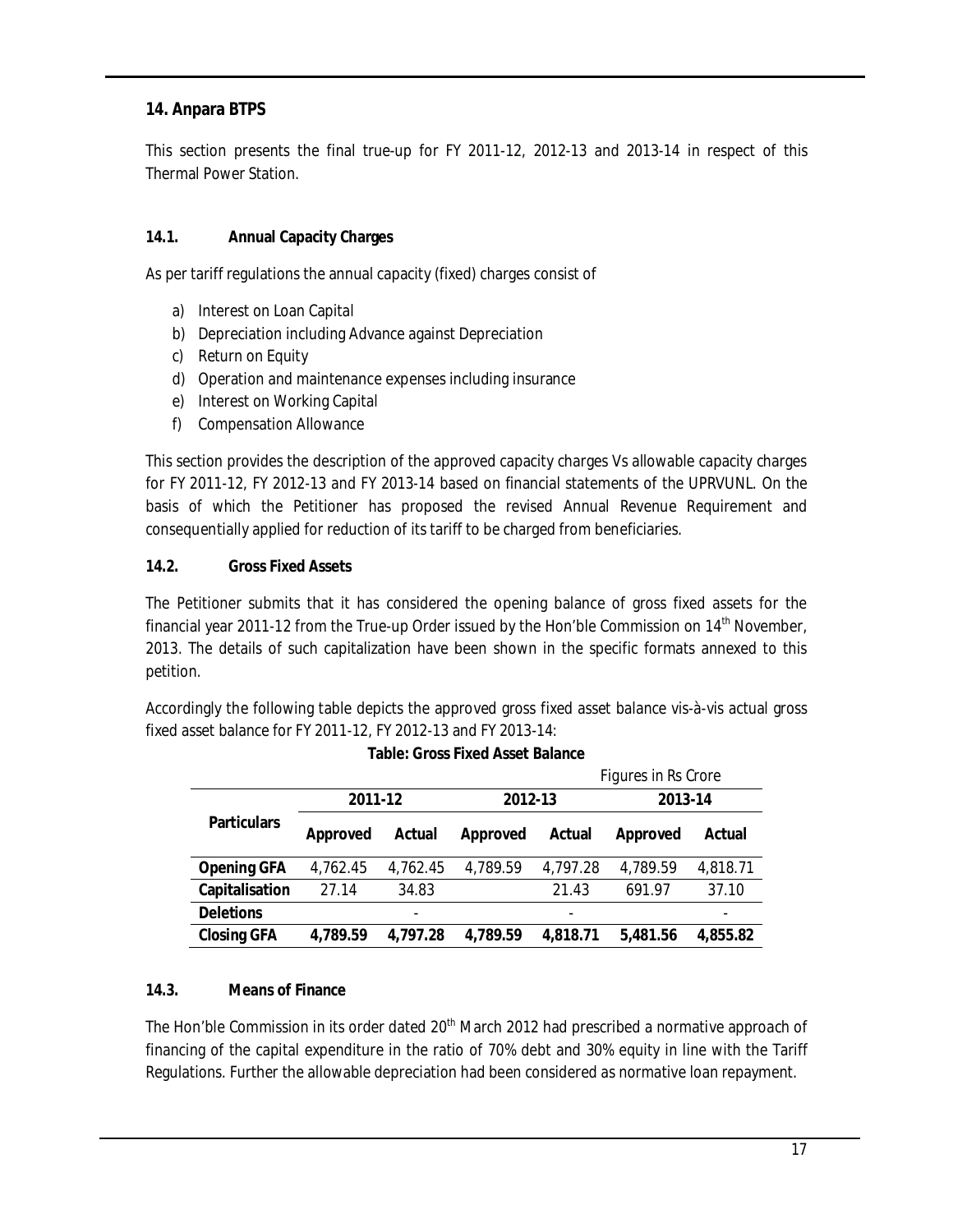In order to maintain consistency in approach, the Petitioner has considered the aforementioned philosophy and calculated the normative debt and normative equity. The opening values of accumulated depreciation, normative loan and normative equity as on 1.4.2011 has been adopted from the approved values in the order dated  $14<sup>th</sup>$  November, 2013. Accordingly the gross fixed asset balance, the net fixed asset balance and its financing is presented in the table below:

|                                          | <b>Figures in Rs Crore</b> |          |          |  |  |  |  |
|------------------------------------------|----------------------------|----------|----------|--|--|--|--|
| <b>Anpara 'B' Power Station</b>          | 2011-12                    | 2012-13  | 2013-14  |  |  |  |  |
|                                          |                            | True up  |          |  |  |  |  |
| Opening GFA                              | 4,762.45                   | 4,797.28 | 4,818.71 |  |  |  |  |
| Additions                                | 34.83                      | 21.43    | 37.10    |  |  |  |  |
| Deletions                                |                            |          |          |  |  |  |  |
| <b>Closing GFA</b>                       | 4,797.28                   | 4,818.71 | 4,855.82 |  |  |  |  |
| <b>Closing Net FA</b>                    | 4,797.28                   | 4,818.71 | 4,855.82 |  |  |  |  |
| Financing:                               |                            |          |          |  |  |  |  |
| <b>Opening Equity</b>                    | 1,289.00                   | 1,299.45 | 1,305.88 |  |  |  |  |
| Additions                                | 10.45                      | 6.43     | 11.13    |  |  |  |  |
| <b>Closing Equity</b>                    | 1,299.45                   | 1,305.88 | 1,317.01 |  |  |  |  |
| Open. Accumulated Depreciation           | 3,452.28                   | 3,625.66 | 3,800.05 |  |  |  |  |
| Depreciation during the year             | 173.38                     | 174.39   | 175.45   |  |  |  |  |
| <b>Closing Accumulated Depreciation</b>  | 3,625.66                   | 3,800.05 | 3,975.50 |  |  |  |  |
| <b>Opening Debts</b>                     | 21.16                      |          |          |  |  |  |  |
| Additions                                | 24.38                      | 15.00    | 25.97    |  |  |  |  |
| Less: Depreciation (normative repayment) | 45.54                      | 15.00    | 25.97    |  |  |  |  |
| <b>Closing Debts</b>                     |                            |          |          |  |  |  |  |

# **Table: Calculation of GFA, NFA and its financing**

# **14.4. Depreciation**

The Petitioner submits that the depreciation as per accounts is calculated as per the prescription of Schedule XIV of the Companies Act, 1956 which is depicted in the accounting policies annexed with the audited accounts. However the Tariff Regulations prescribe that the eligible depreciation shall be calculated annually, based on straight line method over the useful life of the asset and the rates prescribed in Appendix II of such regulations. It is noteworthy of mentioning that the Appendix II prescribes distinct depreciation rates for each class of assets.

The Petitioner has provided the asset class wise list of gross fixed assets in Form 12 of the tariff formats submitted along with this petition. Accordingly the Petitioner has calculated the eligible depreciation based on the rates prescribed in the tariff regulations.

The allowable depreciation is depicted in the table below:

| Table: Allowable Depreciation     |                            |        |          |        |          |               |  |  |  |
|-----------------------------------|----------------------------|--------|----------|--------|----------|---------------|--|--|--|
|                                   | <b>Figures in Rs Crore</b> |        |          |        |          |               |  |  |  |
| <b>Particulars</b>                | 2011-12                    |        | 2012-13  |        | 2013-14  |               |  |  |  |
|                                   | Approved                   | Actual | Approved | Actual | Approved | <b>Actual</b> |  |  |  |
| <b>Depreciation including AAD</b> | 173.24                     | 173.38 | 173.73   | 174.39 | 216.07   | 175.45        |  |  |  |

#### **Table: Allowable Depreciation**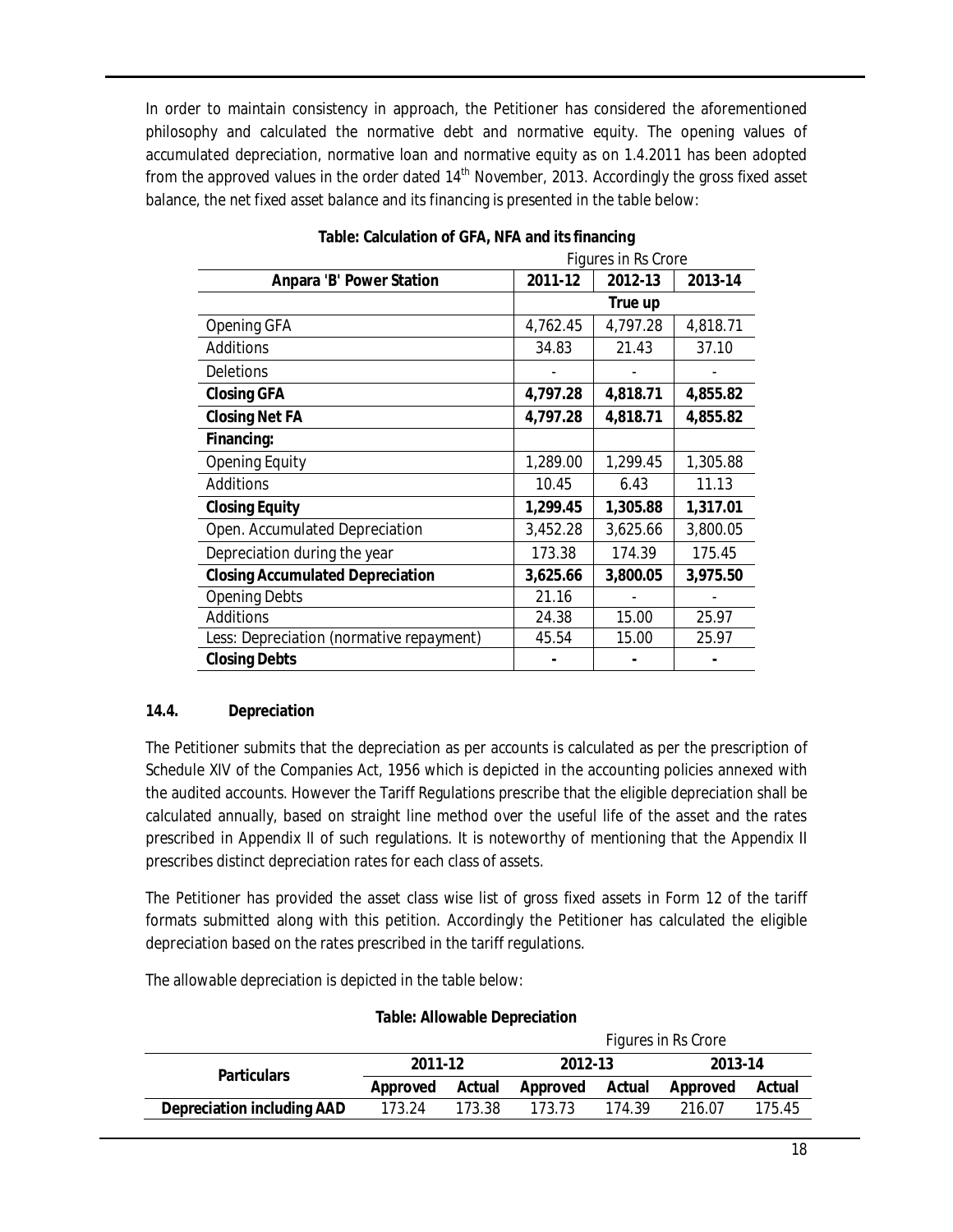#### **14.5. Interest on Loan**

As discussed above, the Hon'ble Commission in its order dated  $20<sup>th</sup>$  March 2012 had prescribed a normative approach of financing of the capital expenditure in the ratio of 70% debt and 30% equity in line with the Tariff Regulations. Further the allowable depreciation has been considered as normative loan repayment. The weighted average interest on loan capital was worked out at 10.91% in the order dated 20<sup>th</sup> March 2012.

70% of the total capitalisation has been considered to be funded through debt. Considering the debt worked out as above and applying the rate of 10.91%, the interest on loan capital has been worked out in the table below:

|                              |                 |                |                | Figures in Rs Crore      |                          |                          |
|------------------------------|-----------------|----------------|----------------|--------------------------|--------------------------|--------------------------|
| <b>Particulars</b>           | 2011-12         |                | 2012-13        |                          | 2013-14                  |                          |
|                              | <b>Approved</b> | Actual         | Approved       | Actual                   | Approved                 | Actual                   |
| <b>Opening Debts</b>         | 21.16           | 21.16          | -              | $\overline{\phantom{0}}$ | $\overline{\phantom{a}}$ | $\overline{\phantom{a}}$ |
| Additions                    | 19.00           | 24.38          | ٠              | 15.00                    | 553.58                   | 25.97                    |
| Less: Normative<br>repayment | 40.16           | 45.54          |                | 15.00                    | 42.34                    | 25.97                    |
| <b>Closing Debts</b>         | $\blacksquare$  | $\blacksquare$ | ٠              | ٠                        | 511.24                   | $\blacksquare$           |
| Average Debt                 | 10.58           | 10.58          | -              |                          | 255.62                   | $\overline{\phantom{a}}$ |
| <b>Interest on Loan</b>      | 1.41            | 1.41           | $\blacksquare$ | ٠                        | 33.95                    | $\blacksquare$           |

# **Table: Allowable Interest on Loan**

# **14.6. Return on Equity**

The opening equity base as on 1.4.2011 has been adopted from the order dated  $14<sup>th</sup>$  November, 2013. 30% of the total capitalisation has been considered to be funded from equity infusion. The Tariff Regulations prescribe that return on equity would be allowed at the rate of 15.50%. Accordingly, the allowable return on equity has been computed in the table below:

|                                 |                 |          |                 | Figures in Rs Crore |                 |          |  |  |
|---------------------------------|-----------------|----------|-----------------|---------------------|-----------------|----------|--|--|
| <b>Particulars</b>              | 2011-12         |          | 2012-13         |                     | 2013-14         |          |  |  |
|                                 | <b>Approved</b> | Actual   | <b>Approved</b> | <b>Actual</b>       | <b>Approved</b> | Actual   |  |  |
| <b>Opening Equity</b>           | 1,289.00        | 1,289.00 | 1,297.14        | 1,299.45            | 1,297.14        | 1,305.88 |  |  |
| Additions                       | 8.14            | 10.45    |                 | 6.43                | 138.39          |          |  |  |
| <b>Closing Equity</b>           | 1,297.14        | 1,299.45 | 1,297.14        | 1,305.88            | 1,435.53        | 1,305.88 |  |  |
| Rate of Return on<br>Equity (%) | 15.50%          | 15.50%   | 15.50%          | 15.50%              | 15.50%          | 15.50%   |  |  |
| <b>Allowable RoE</b>            | 201.06          | 201.41   | 201.06          | 202.41              | 222.51          | 204.14   |  |  |

# **Table: Allowable Return on Equity**

#### **14.7. Operation and Maintenance Expenses**

The tariff regulations prescribe that only capital expenditure would be eligible for truing up. The regulations do not provide for truing up in respect of O&M expenses and other variable costs except in certain cases in respect of vintage generating stations of Obra A, Obra B, Panki, Harduaganj and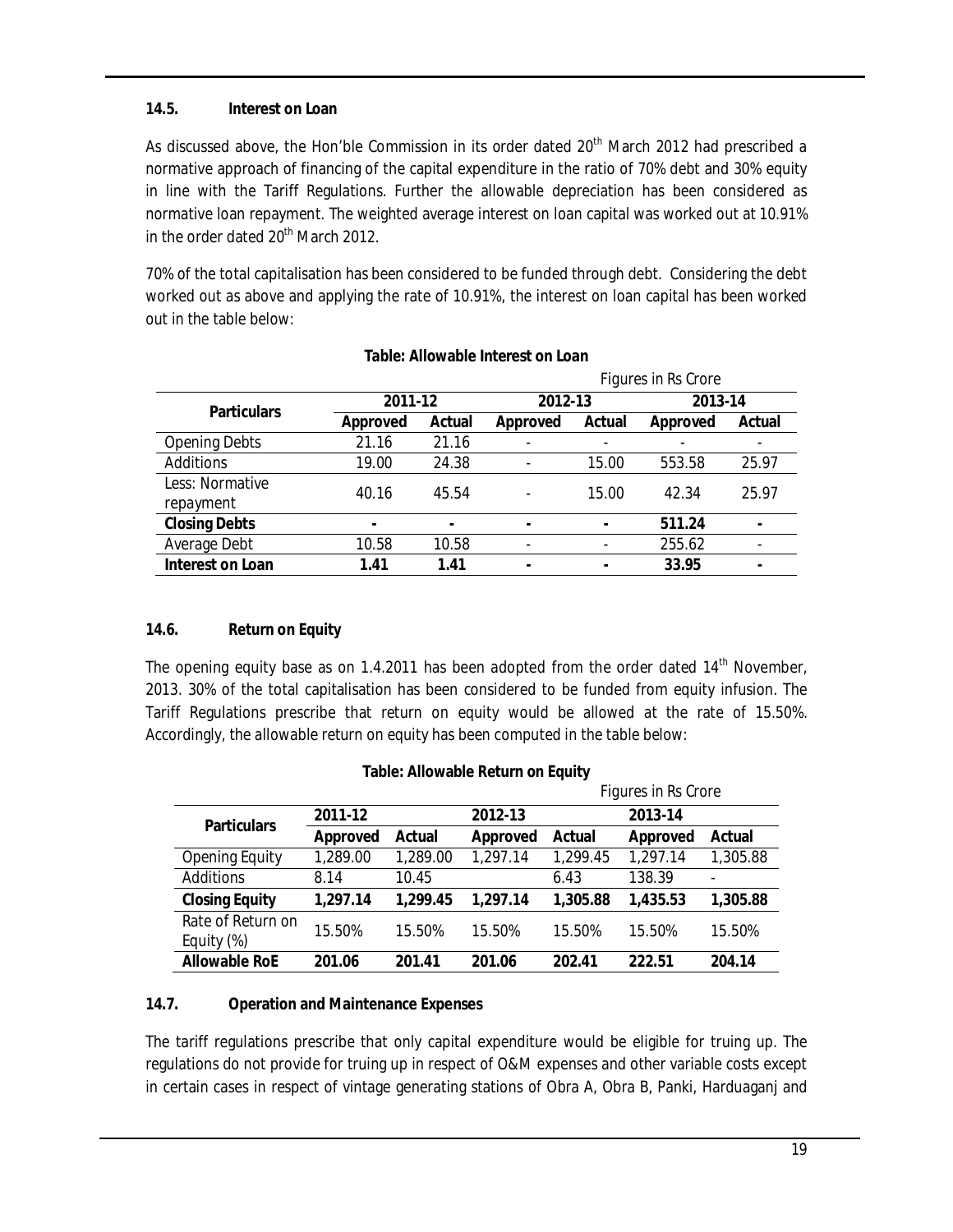Parichha where such stations can claim the adjustment in respect of employee expenses, repair and maintenance expenses and insurance charges.

As this thermal power station does not qualify to claim any upside variations in respect of Operation and Maintenance Expenses, hence the same has not been claimed.

However, a summary of the actual O&M expenses vis-à-vis the approved expenses are depicted in the table below for depicting purposes:

|                         |          |        | Figures in Rs Crore |        |          |        |  |
|-------------------------|----------|--------|---------------------|--------|----------|--------|--|
| <b>Particulars</b>      | 2011-12  |        | 2012-13             |        | 2013-14  |        |  |
|                         | Approved | Actual | Approved            | Actual | Approved | Actual |  |
| <b>O&amp;M Expenses</b> | 99 71    | 104.71 | 153.60              | 81.15  | 162.39   | 127.24 |  |

# **Table: Allowable Operation and Maintenance Expenses**

# **14.8. Compensation Allowance**

The Hon'ble Commission had allowed Rs. 3.50 crore per year in respect of compensation allowance in the MYT order. As no variation is to be allowed in respect of compensation allowance, no adjustment is being sought in true-up petition.

# **14.9. Interest on Working Capital**

The tariff regulations do not prescribe any variation to be allowed in true-up in respect of interest on working capital.

# **14.10. Summary of the true-up claimed for FY 2011-12, 2012-13 and FY 2013-14**

Based on the foregoing discussions, the following table summarizes the truing-up computations for the financial years 2011-12, 2012-13 and FY 2013-14 for approval by the Hon'ble Commission.

|                                       |        |                  |                |                          | Figures in Rs Crore |                          |        |                  |                          |                          |
|---------------------------------------|--------|------------------|----------------|--------------------------|---------------------|--------------------------|--------|------------------|--------------------------|--------------------------|
|                                       |        | 2011-12          |                |                          | 2012-13             |                          |        | 2013-14          |                          | <b>Total</b>             |
| <b>Particulars</b>                    | Order  | <b>Allowable</b> | True-<br>Up(A) | Order                    | <b>Allowable</b>    | True-<br>Up(B)           | Order  | <b>Allowable</b> | True-Up<br>(C)           | True-<br>Up<br>$(A+B+C)$ |
| Depreciation incl<br>AAD              | 173.24 | 173.38           | 0.14           | 173.73                   | 174.39              | 0.66                     | 216.07 | 175.45           | $-40.62$                 | $-39.82$                 |
| Interest on Long<br><b>Term Loans</b> | 1.41   | 1.41             | $-0.00$        | $\overline{\phantom{a}}$ |                     | $\overline{\phantom{0}}$ | 33.95  | ٠                | $-33.95$                 | $-33.95$                 |
| <b>Return on Equity</b>               | 201.06 | 201.41           | 0.35           | 201.06                   | 202.41              | 1.35                     | 222.51 | 204.14           | $-18.37$                 | $-16.67$                 |
| <b>IoWC</b>                           | 41.90  | 41.90            | ٠              | 47.20                    | 47.20               | ۰                        | 49.73  | 49.73            | $\overline{\phantom{a}}$ | ٠                        |
| 0&M                                   | 99.71  | 104.71           | ٠              | 153.60                   | 81.15               | $-72.45$                 | 162.39 | 127.24           | $-35.15$                 | $-107.60$                |
| Compensation<br><b>Allowance</b>      | 3.50   | 3.50             | ۰              | 3.50                     | 3.50                | ۰                        | 3.50   | 3.50             | ٠                        | ۰                        |
| <b>Total</b>                          | 520.82 | 526.30           | 0.49           | 579.09                   | 508.65              | $-70.44$                 | 688.15 | 560.05           | $-128.10$                | $-198.04$                |

**Table: True-up Summary for FY 2011-12, 2012-13 and FY 2013-14**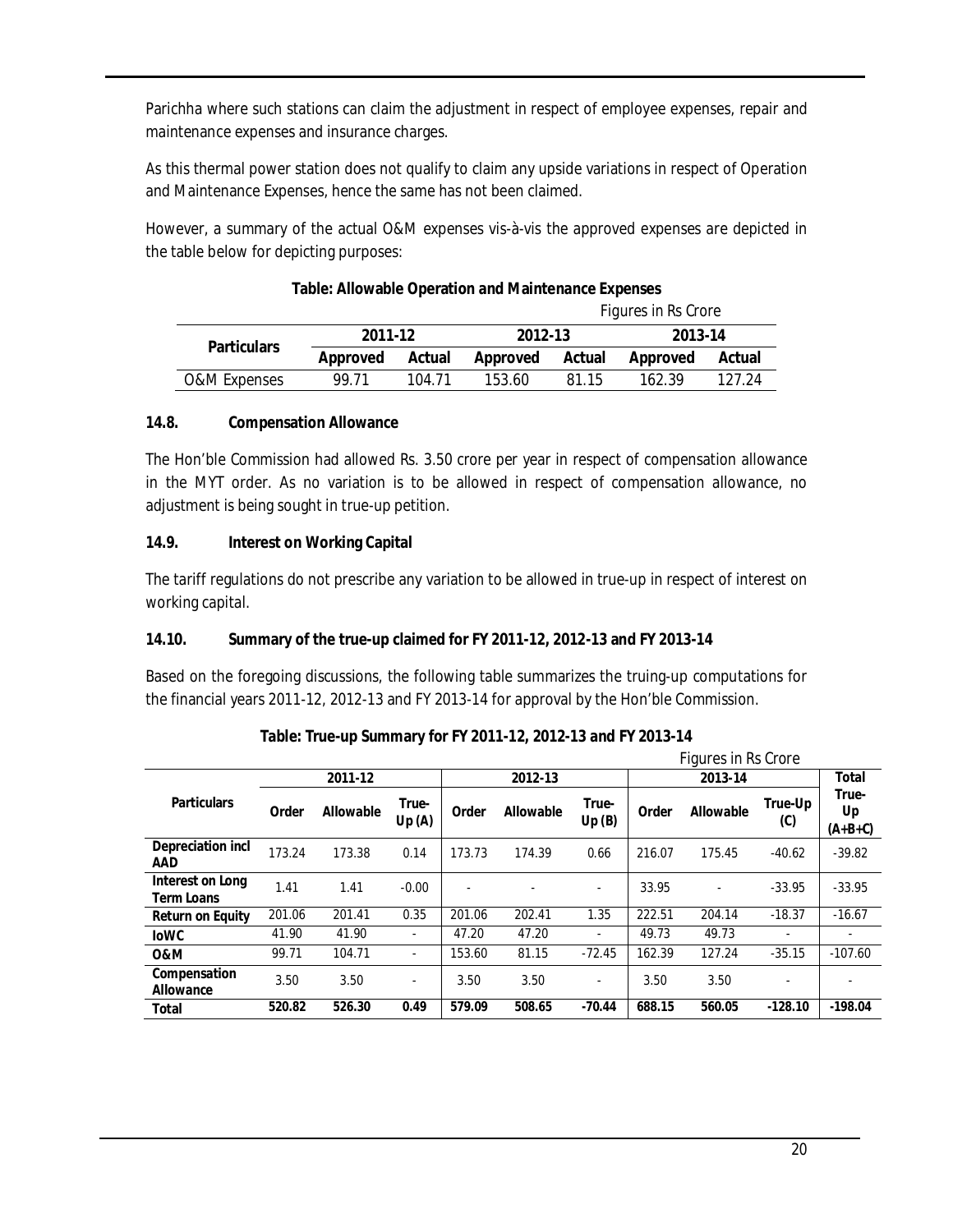# **15. Obra ATPS**

This section presents the final true-up for FY 2011-12, 2012-13 and 2013-14 in respect of this Thermal Power Station.

# **15.1. Annual Capacity Charges**

As per tariff regulations the annual capacity (fixed) charges consist of

- a) Interest on Loan Capital
- b) Depreciation including Advance against Depreciation
- c) Return on Equity
- d) Operation and maintenance expenses including insurance
- e) Interest on Working Capital
- f) Compensation Allowance

This section provides the description of the approved capacity charges Vs allowable capacity charges for FY 2011-12, FY 2012-13 and FY 2013-14 based on financial statements of the UPRVUNL. On the basis of which the Petitioner has proposed the revised Annual Revenue Requirement and consequentially applied for reduction of its tariff to be charged from beneficiaries.

# **15.2. Gross Fixed Assets**

The Petitioner submits that it has considered the opening balance of gross fixed assets for the financial year 2011-12 from the True-up Order issued by the Hon'ble Commission on  $14<sup>th</sup>$  November, 2013. The details of such capitalization have been shown in the specific formats annexed to this petition.

Accordingly the following table depicts the approved gross fixed asset balance vis-à-vis actual gross fixed asset balance for FY 2011-12, FY 2012-13 and FY 2013-14:

|                    |          |                          | riyul es ili ks Gibie |                          |          |               |
|--------------------|----------|--------------------------|-----------------------|--------------------------|----------|---------------|
| <b>Particulars</b> | 2011-12  |                          | 2012-13               |                          | 2013-14  |               |
|                    | Approved | <b>Actual</b>            | Approved              | Actual                   | Approved | <b>Actual</b> |
| <b>Opening GFA</b> | 364.88   | 364.88                   | 365.00                | 365.17                   | 365.00   | 365.19        |
| Capitalisation     | 0.12     | 0.29                     |                       | 0.02                     | 124.60   | 0.23          |
| <b>Deletions</b>   |          | $\overline{\phantom{a}}$ |                       | $\overline{\phantom{a}}$ |          | 133.49        |
| <b>Closing GFA</b> | 365.00   | 365.17                   | 365.00                | 365.19                   | 489.60   | 231.93        |

# **Table: Gross Fixed Asset Balance**

*Figures in Rs Crore*

#### **15.3. Means of Finance**

The Hon'ble Commission in its order dated 20<sup>th</sup> March 2012 had prescribed a normative approach of financing of the capital expenditure in the ratio of 70% debt and 30% equity in line with the Tariff Regulations. Further the allowable depreciation had been considered as normative loan repayment.

In order to maintain consistency in approach, the Petitioner has considered the aforementioned philosophy and calculated the normative debt and normative equity. The opening values of accumulated depreciation, normative loan and normative equity as on 1.4.2011 has been adopted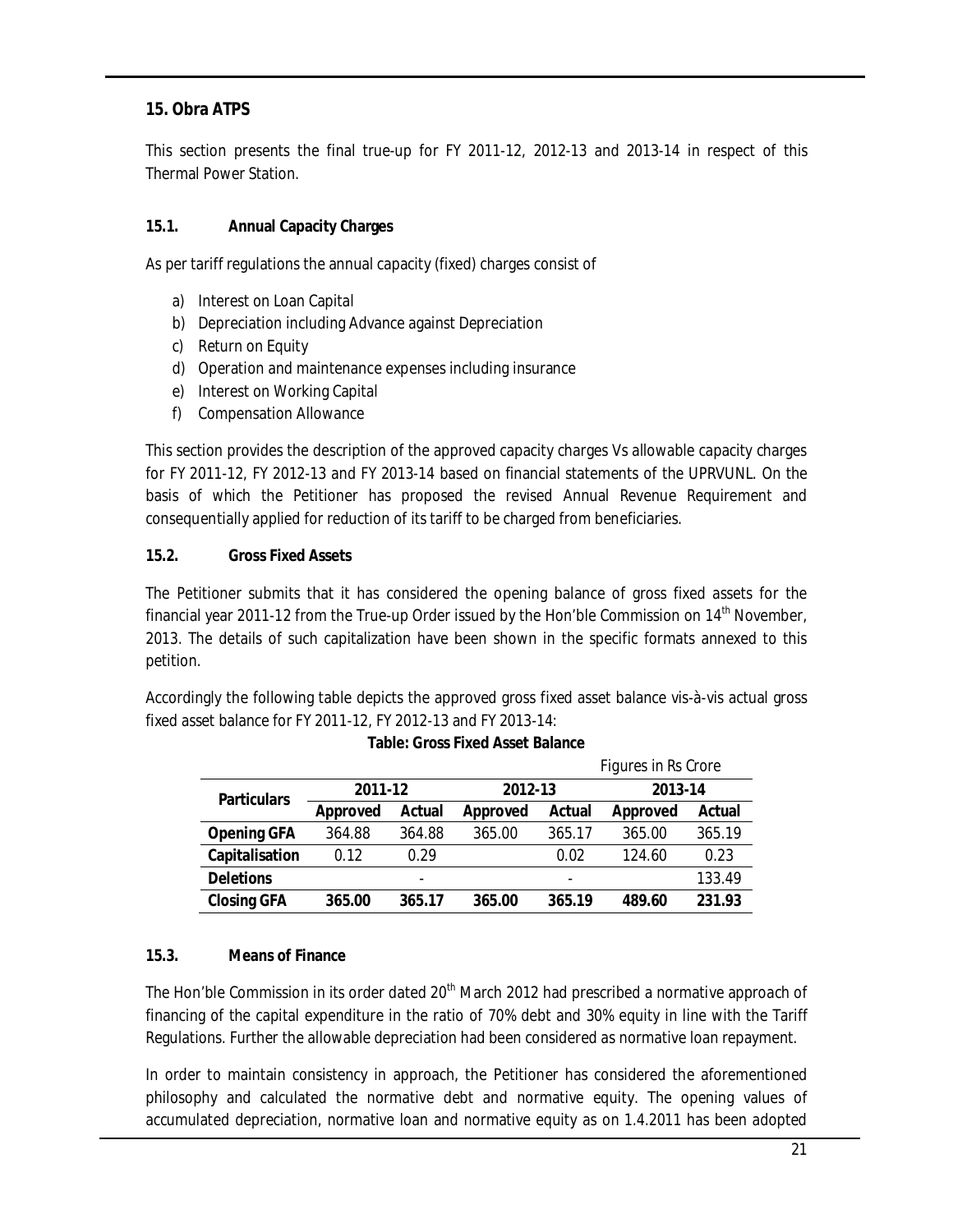from the approved values in the order dated  $14<sup>th</sup>$  November, 2013. Accordingly the gross fixed asset balance, the net fixed asset balance and its financing is presented in the table below:

|                                             |         | <b>Figures in Rs Crore</b> |          |  |
|---------------------------------------------|---------|----------------------------|----------|--|
| <b>Obra 'A' Power Station</b>               | 2011-12 | 2012-13                    | 2013-14  |  |
|                                             |         | True up                    |          |  |
| <b>Opening GFA</b>                          | 364.88  | 365.17                     | 365.19   |  |
| <b>Additions</b>                            | 0.29    | 0.02                       | 0.23     |  |
| Deletions                                   |         |                            | 133.49   |  |
| <b>Closing GFA</b>                          | 365.17  | 365.19                     | 231.93   |  |
| <b>Closing Net FA</b>                       | 365.17  | 365.19                     | 231.93   |  |
| Financing:                                  |         |                            |          |  |
| <b>Opening Equity</b>                       | 120.34  | 120.43                     | 120.43   |  |
| Additions                                   | 0.09    | 0.01                       | $-39.98$ |  |
| <b>Closing Equity</b>                       | 120.43  | 120.43                     | 80.46    |  |
| Open. Accumulated Depreciation              | 134.28  | 147.40                     | 160.52   |  |
| Depreciation during the year                | 13.12   | 13.12                      | 13.13    |  |
| <b>Closing Accumulated</b><br>Depreciation  | 147.40  | 160.52                     | 173.65   |  |
| <b>Opening Debts</b>                        | 146.50  | 133.59                     | 120.48   |  |
| Additions                                   | 0.21    | 0.01                       | 0.16     |  |
| Less: Depreciation<br>(normative repayment) | 13.12   | 13.12                      | 13.13    |  |
| <b>Closing Debts</b>                        | 133.59  | 120.48                     | 107.51   |  |

**Table: Calculation of GFA, NFA and its financing**

# **15.4. Depreciation**

The Petitioner submits that the depreciation as per accounts is calculated as per the prescription of Schedule XIV of the Companies Act, 1956 which is depicted in the accounting policies annexed with the audited accounts. However the Tariff Regulations prescribe that the eligible depreciation shall be calculated annually, based on straight line method over the useful life of the asset and the rates prescribed in Appendix II of such regulations. It is noteworthy of mentioning that the Appendix II prescribes distinct depreciation rates for each class of assets.

The Petitioner has provided the asset class wise list of gross fixed assets in Form 12 of the tariff formats submitted along with this petition. Accordingly the Petitioner has calculated the eligible depreciation based on the rates prescribed in the tariff regulations.

The allowable depreciation is depicted in the table below:

**Table: Allowable Depreciation**

|                                      |          |        | Figures in Rs Crore |        |          |        |  |
|--------------------------------------|----------|--------|---------------------|--------|----------|--------|--|
| <b>Particulars</b>                   | 2011-12  |        | 2012-13             |        | 2013-14  |        |  |
|                                      | Approved | Actual | Approved            | Actual | Approved | Actual |  |
| <b>Depreciation</b><br>including AAD | 13 11    | 13 12  | 13 12               | 13.12  | 20.37    | 13.13  |  |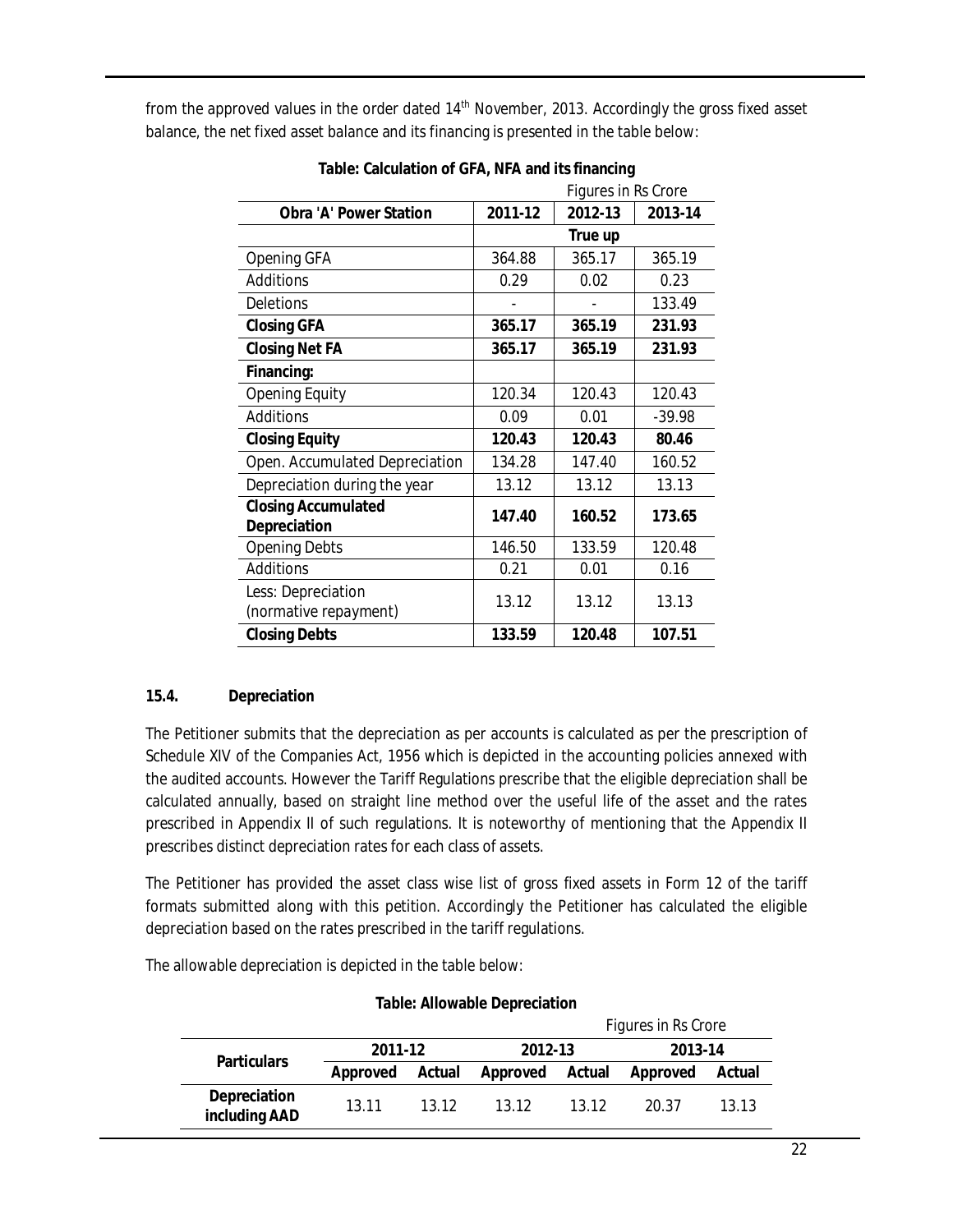#### **15.5. Interest on Loan**

As discussed above, the Hon'ble Commission in its order dated 20<sup>th</sup> March 2012 had prescribed a normative approach of financing of the capital expenditure in the ratio of 70% debt and 30% equity in line with the Tariff Regulations. Further the allowable depreciation has been considered as normative loan repayment. The weighted average interest on loan capital was worked out at 10.91% in the order dated 20<sup>th</sup> March 2012.

70% of the total capitalisation has been considered to be funded through debt. Considering the debt worked out as above and applying the rate of 10.91%, the interest on loan capital has been worked out in the table below:

|                              |                 |               | <b>Figures in Rs Crore</b> |        |          |               |  |
|------------------------------|-----------------|---------------|----------------------------|--------|----------|---------------|--|
| <b>Particulars</b>           | 2011-12         |               | 2012-13                    |        | 2013-14  |               |  |
|                              | <b>Approved</b> | <b>Actual</b> | Approved                   | Actual | Approved | <b>Actual</b> |  |
| <b>Opening Debts</b>         | 146.50          | 146.50        | 133.47                     | 133.59 | 120.35   | 120.48        |  |
| Additions                    | 0.08            | 0.21          | $\blacksquare$             | 0.01   | 99.68    | 0.16          |  |
| Less: Normative<br>repayment | 13.11           | 13.12         | 13.12                      | 13.12  | 20.37    | 13.13         |  |
| <b>Closing Debts</b>         | 133.47          | 133.59        | 120.35                     | 120.48 | 199.66   | 107.51        |  |
| Average Debt                 | 139.99          | 140.04        | 126.91                     | 127.04 | 160.01   | 114.00        |  |
| Interest on Loan             | 15.41           | 15.42         | 13.97                      | 13.99  | 17.62    | 12.55         |  |

# **Table: Allowable Interest on Loan**

# **15.6. Return on Equity**

The opening equity base as on 1.4.2011 has been adopted from the order dated  $14<sup>th</sup>$  November, 2013. 30% of the total capitalisation has been considered to be funded from equity infusion. The Tariff Regulations prescribe that return on equity would be allowed at the rate of 15.50%. Accordingly, the allowable return on equity has been computed in the table below:

|                                 |          |        |          | Figures in Rs Crore |          |        |  |  |
|---------------------------------|----------|--------|----------|---------------------|----------|--------|--|--|
| <b>Particulars</b>              | 2011-12  |        | 2012-13  |                     | 2013-14  |        |  |  |
|                                 | Approved | Actual | Approved | Actual              | Approved | Actual |  |  |
| <b>Opening Equity</b>           | 120.34   | 120.34 | 120.38   | 120.43              | 120.38   | 120.43 |  |  |
| <b>Additions</b>                | 0.04     | 0.09   |          | 0.01                | 24.92    |        |  |  |
| <b>Closing Equity</b>           | 120.38   | 120.43 | 120.38   | 120.43              | 145.30   | 120.43 |  |  |
| Rate of Return<br>on Equity (%) | 15.50%   | 15.50% | 15.50%   | 15.50%              | 15.50%   | 15.50% |  |  |
| <b>Allowable RoE</b>            | 16.97    | 16.98  | 16.97    | 16.98               | 22.52    | 10.78  |  |  |

# **Table: Allowable Return on Equity**

#### **15.7. Operation and Maintenance Expenses**

The tariff regulations prescribe that only capital expenditure would be eligible for truing up. The regulations do not provide for truing up in respect of O&M expenses and other variable costs except in certain cases in respect of vintage generating stations of Obra A, Obra B, Panki, Harduaganj and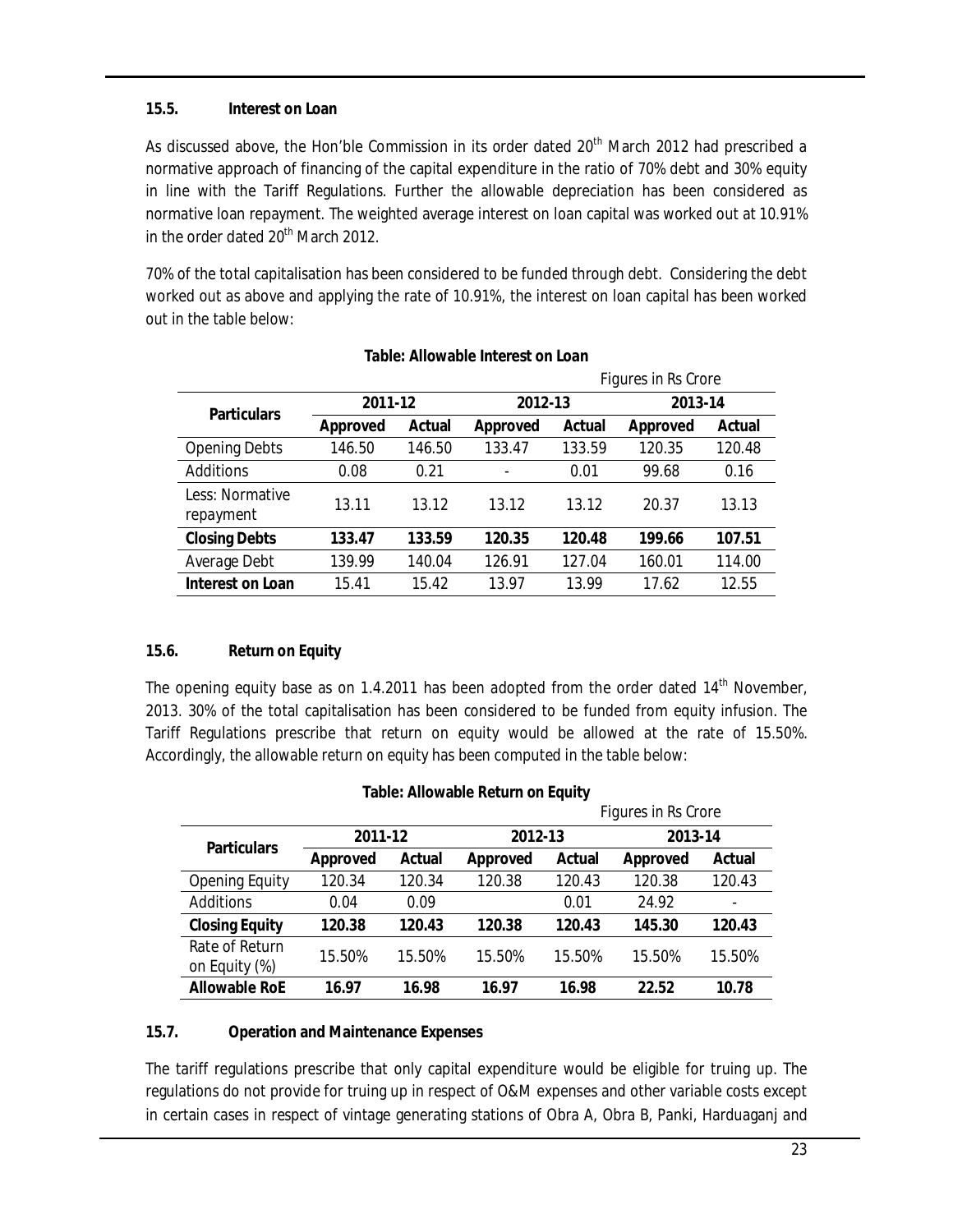Parichha where such stations can claim the adjustment in respect of employee expenses, repair and maintenance expenses and insurance charges.

Accordingly the variations in respect of Operation and Maintenance Expenses has been claimed for this thermal power station, Wherever the actual O&M Expenses are lower than the approved O&M expenses the total True-up is shown as '-ve' and wherever the actual O&M expense are higher than approved O&M expenses, the total True-up is shown as '+ve'. The variation in O&M expenses has been detailed in the table given below.

|                         |          |        | Figures in Rs Crore |        |          |               |  |
|-------------------------|----------|--------|---------------------|--------|----------|---------------|--|
| <b>Particulars</b>      | 2011-12  |        | 2012-13             |        | 2013-14  |               |  |
|                         | Approved | Actual | Approved            | Actual | Approved | <b>Actual</b> |  |
| <b>O&amp;M Expenses</b> | 107.14   | 117.01 | 61.93               | 125.54 | 65.48    | 128.11        |  |

# **Table: Allowable Operation and Maintenance Expenses**

# **15.8. Compensation Allowance**

The Hon'ble Commission had allowed Rs. 1.87 crore per year in respect of compensation allowance in the MYT order. As no variation is to be allowed in respect of compensation allowance, no adjustment is being sought in true-up petition.

# **15.9. Interest on Working Capital**

The tariff regulations do not prescribe any variation to be allowed in true-up in respect of interest on working capital.

# **15.10. Summary of the true-up claimed for FY 2011-12, 2012-13 and FY 2013-14**

Based on the foregoing discussions, the following table summarizes the truing-up computations for the financial years 2011-12, 2012-13 and FY 2013-14 for approval by the Hon'ble Commission.

| , iyul us ili na ululu                |        |                  |                |        |                  |                |        |                  |                |                          |
|---------------------------------------|--------|------------------|----------------|--------|------------------|----------------|--------|------------------|----------------|--------------------------|
|                                       |        | 2011-12          |                |        | 2012-13          |                |        | 2013-14          |                |                          |
| <b>Particulars</b>                    | Order  | <b>Allowable</b> | True-<br>Up(A) | Order  | <b>Allowable</b> | True-<br>Up(B) | Order  | <b>Allowable</b> | True-<br>Up(G) | True-<br>Up<br>$(A+B+C)$ |
| Depreciation incl<br>AAD              | 13.11  | 13.12            | 0.01           | 13.12  | 13.12            | 0.00           | 20.37  | 13.13            | $-7.24$        | $-7.23$                  |
| Interest on Long<br><b>Term Loans</b> | 15.41  | 15.42            | 0.01           | 13.97  | 13.99            | 0.02           | 17.62  | 12.55            | $-5.07$        | $-5.04$                  |
| <b>Return on Equity</b>               | 16.97  | 16.98            | 0.01           | 16.97  | 16.98            | 0.01           | 22.52  | 10.78            | $-11.74$       | $-11.71$                 |
| <b>IoWC</b>                           | 15.10  | 15.10            | ٠              | 14.09  | 14.09            |                | 15.18  | 15.18            |                |                          |
| 0&M                                   | 107.14 | 117.01           | 9.87           | 61.93  | 125.54           | 63.61          | 65.48  | 128.11           | 62.63          | 136.11                   |
| Compensation<br>Allowance             | 1.87   | 1.87             | ٠              | 1.87   | 1.87             |                | 1.87   | 1.87             | ٠              |                          |
| <b>Total</b>                          | 169.61 | 179.50           | 9.90           | 121.96 | 185.59           | 63.64          | 143.05 | 181.62           | 38.58          | 112.12                   |

**Table: True-up Summary for FY 2011-12, 2012-13 and FY 2013-14**

*Figures in Rs Crore*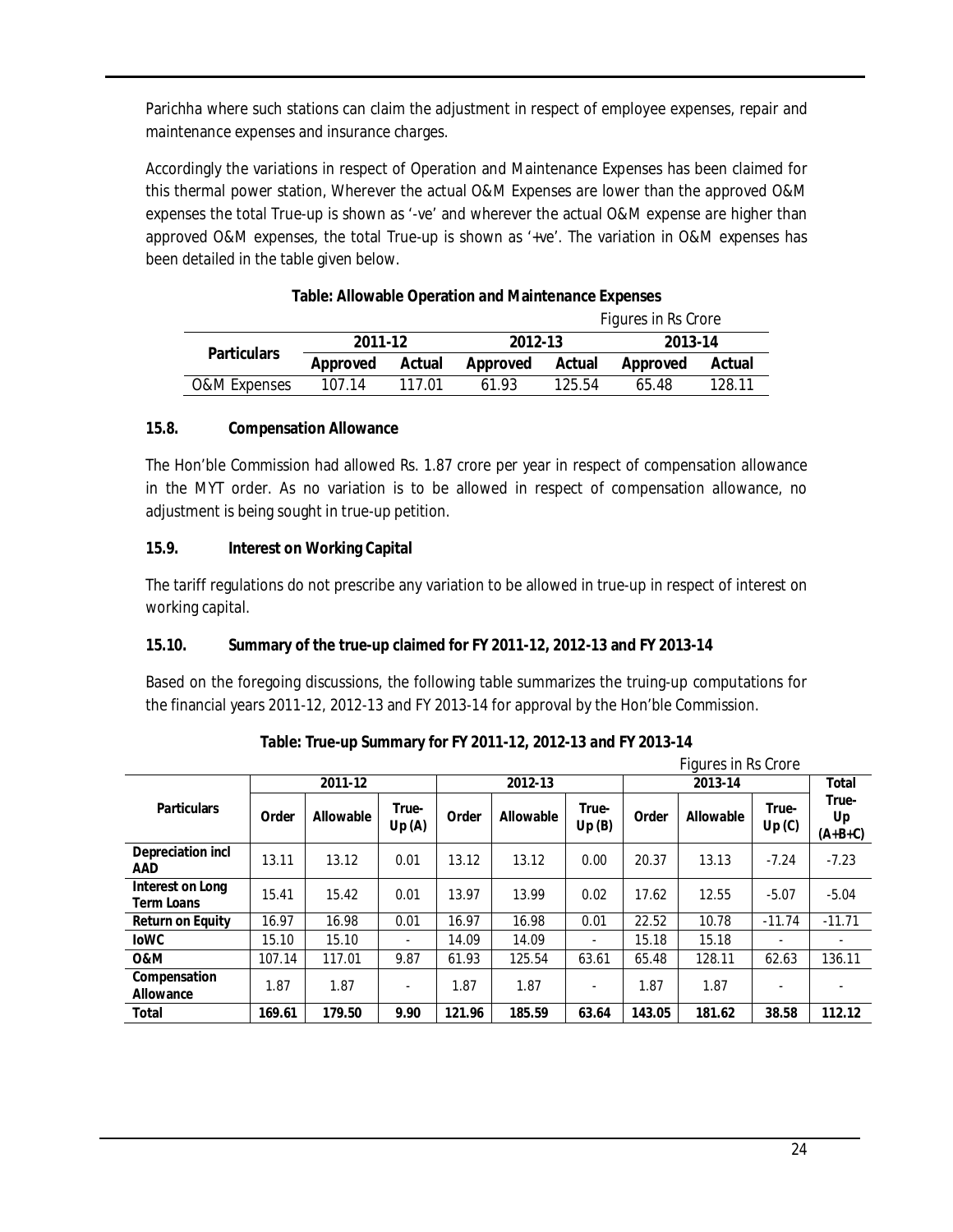# **16. Obra BTPS**

This section presents the final true-up for FY 2011-12, 2012-13 and 2013-14 in respect of this Thermal Power Station.

# **16.1. Annual Capacity Charges**

As per tariff regulations the annual capacity (fixed) charges consist of

- a) Interest on Loan Capital
- b) Depreciation including Advance against Depreciation
- c) Return on Equity
- d) Operation and maintenance expenses including insurance
- e) Interest on Working Capital
- f) Compensation Allowance

This section provides the description of the approved capacity charges Vs allowable capacity charges for FY 2011-12, FY 2012-13 and FY 2013-14 based on financial statements of the UPRVUNL. On the basis of which the Petitioner has proposed the revised Annual Revenue Requirement and consequentially applied for reduction of its tariff to be charged from beneficiaries.

# **16.2. Gross Fixed Assets**

The Petitioner submits that it has considered the opening balance of gross fixed assets for the financial year 2011-12 from the True-up Order issued by the Hon'ble Commission on  $14<sup>th</sup>$  November, 2013. The details of such capitalization have been shown in the specific formats annexed to this petition.

Accordingly the following table depicts the approved gross fixed asset balance vis-à-vis actual gross fixed asset balance for FY 2011-12, FY 2012-13 and FY 2013-14:

|                    |          |        | Figures in Rs Crore |        |          |        |  |
|--------------------|----------|--------|---------------------|--------|----------|--------|--|
| <b>Particulars</b> | 2011-12  |        | 2012-13             |        | 2013-14  |        |  |
|                    | Approved | Actual | Approved            | Actual | Approved | Actual |  |
| <b>Opening GFA</b> | 484.35   | 484.35 | 768.78              | 769.47 | 768.78   | 849.81 |  |
| Capitalisation     | 284.43   | 285.11 |                     | 80.34  |          | 0.09   |  |
| <b>Deletions</b>   |          | ۰      |                     | -      |          | ۰      |  |
| <b>Closing GFA</b> | 768.78   | 769.47 | 768.78              | 849.81 | 768.78   | 849.89 |  |

# **16.3. Means of Finance**

The Hon'ble Commission in its order dated  $20<sup>th</sup>$  March 2012 had prescribed a normative approach of financing of the capital expenditure in the ratio of 70% debt and 30% equity in line with the Tariff Regulations. Further the allowable depreciation had been considered as normative loan repayment.

In order to maintain consistency in approach, the Petitioner has considered the aforementioned philosophy and calculated the normative debt and normative equity. The opening values of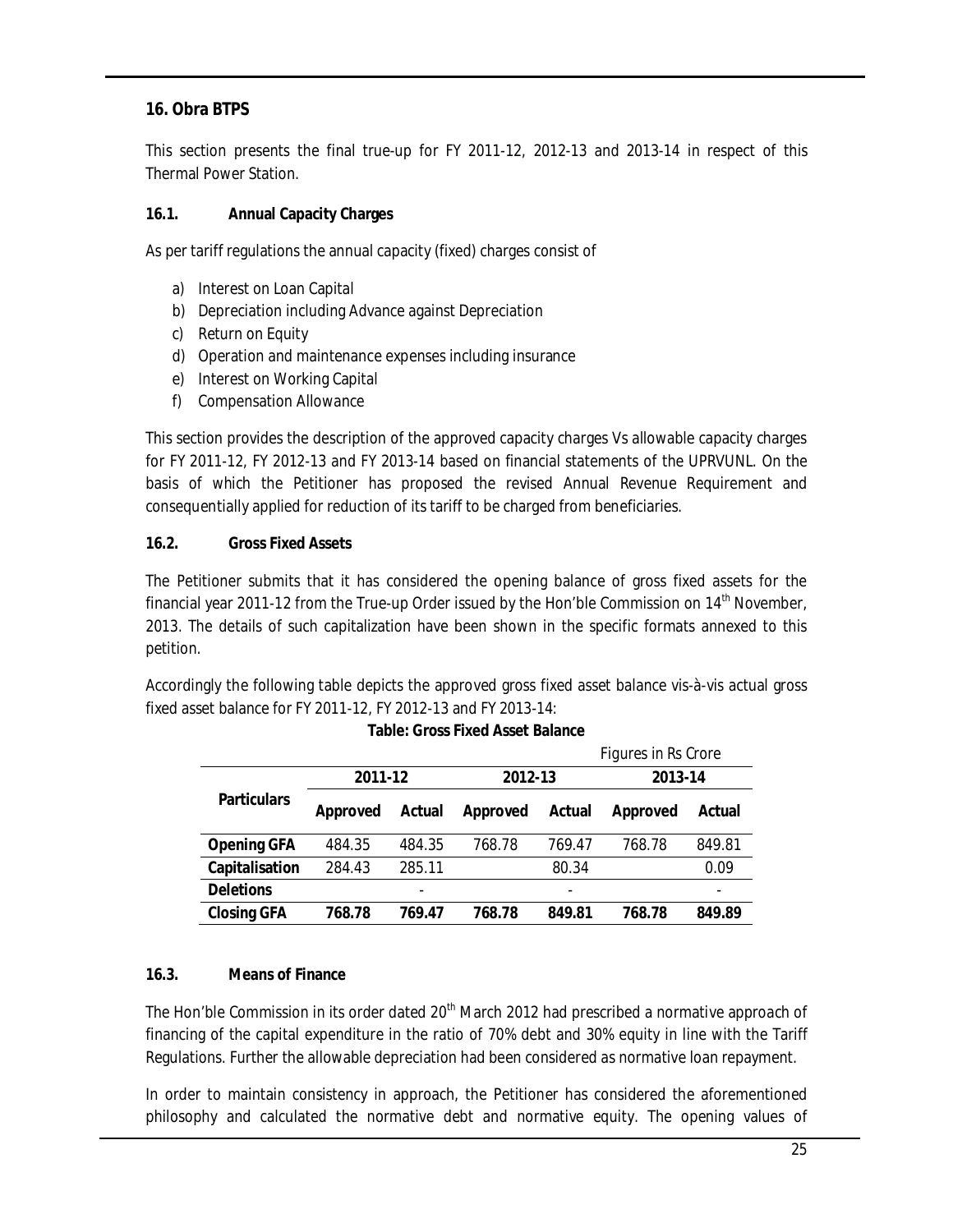accumulated depreciation, normative loan and normative equity as on 1.4.2011 has been adopted from the approved values in the order dated  $14<sup>th</sup>$  November, 2013. Accordingly the gross fixed asset balance, the net fixed asset balance and its financing is presented in the table below:

|                                |         | Figures in Rs Crore |         |  |
|--------------------------------|---------|---------------------|---------|--|
| <b>Obra 'B' Power Station</b>  | 2011-12 | 2012-13             | 2013-14 |  |
|                                |         | True up             |         |  |
| <b>Opening GFA</b>             | 484.35  | 769.47              | 849.81  |  |
| Additions                      | 285.11  | 80.34               | 0.09    |  |
| Deletions                      |         |                     |         |  |
| <b>Closing GFA</b>             | 769.47  | 849.81              | 849.89  |  |
| <b>Closing Net FA</b>          | 423.77  | 474.93              | 444.39  |  |
| Financing:                     |         |                     |         |  |
| <b>Opening Equity</b>          | 124.95  | 210.48              | 234.59  |  |
| Additions                      | 85.53   | 24.10               | 0.03    |  |
| <b>Closing Equity</b>          | 210.48  | 234.59              | 234.61  |  |
| Open. Accumulated Depreciation | 323.09  | 345.69              | 374.87  |  |
| Depreciation during the year   | 22.60   | 29.18               | 30.63   |  |
| <b>Closing Accumulated</b>     | 345.69  | 374.87              | 405.50  |  |
| <b>Depreciation</b>            |         |                     |         |  |
| <b>Opening Debts</b>           | 36.74   | 213.72              | 240.78  |  |
| Additions                      | 199.58  | 56.24               | 0.06    |  |
| Less: Depreciation             | 22.60   | 29.18               | 30.63   |  |
| (normative repayment)          |         |                     |         |  |
| <b>Closing Debts</b>           | 213.72  | 240.78              | 210.21  |  |

# **16.4. Depreciation**

The Petitioner submits that the depreciation as per accounts is calculated as per the prescription of Schedule XIV of the Companies Act, 1956 which is depicted in the accounting policies annexed with the audited accounts. However the Tariff Regulations prescribe that the eligible depreciation shall be calculated annually, based on straight line method over the useful life of the asset and the rates prescribed in Appendix II of such regulations. It is noteworthy of mentioning that the Appendix II prescribes distinct depreciation rates for each class of assets.

The Petitioner has provided the asset class wise list of gross fixed assets in Form 12 of the tariff formats submitted along with this petition. Accordingly the Petitioner has calculated the eligible depreciation based on the rates prescribed in the tariff regulations.

The allowable depreciation is depicted in the table below:

# **Table: Allowable Depreciation**

|                               |          |        | Figures in Rs Crore |        |          |        |  |  |
|-------------------------------|----------|--------|---------------------|--------|----------|--------|--|--|
| <b>Particulars</b>            | 2011-12  |        | 2012-13             |        | 2013-14  |        |  |  |
|                               | Approved | Actual | Approved            | Actual | Approved | Actual |  |  |
| Depreciation including<br>AAD | 22.59    | 22.60  | 27 71               | 29 18  | 27 71    | 30.63  |  |  |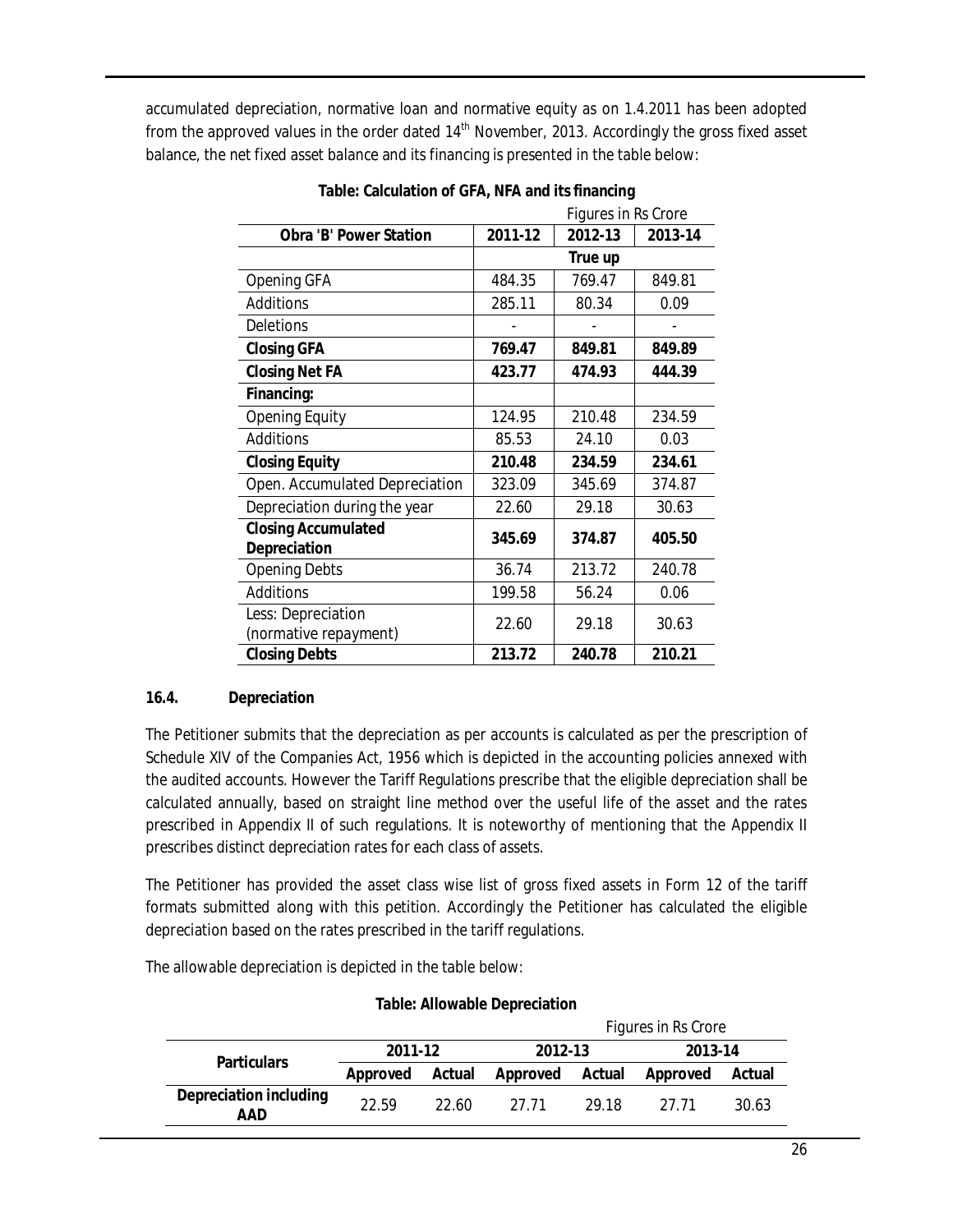# **16.5. Interest on Loan**

As discussed above, the Hon'ble Commission in its order dated  $20<sup>th</sup>$  March 2012 had prescribed a normative approach of financing of the capital expenditure in the ratio of 70% debt and 30% equity in line with the Tariff Regulations. Further the allowable depreciation has been considered as normative loan repayment. The weighted average interest on loan capital was worked out at 10.91% in the order dated 20<sup>th</sup> March 2012.

70% of the total capitalisation has been considered to be funded through debt. Considering the debt worked out as above and applying the rate of 10.91%, the interest on loan capital has been worked out in the table below:

|                              |                 |        | Figures in Rs Crore |        |                 |        |  |  |
|------------------------------|-----------------|--------|---------------------|--------|-----------------|--------|--|--|
| <b>Particulars</b>           | 2011-12         |        | 2012-13             |        | 2013-14         |        |  |  |
|                              | <b>Approved</b> | Actual | Approved            | Actual | <b>Approved</b> | Actual |  |  |
| <b>Opening Debts</b>         | 36.74           | 36.74  | 213.26              | 213.72 | 185.55          | 240.78 |  |  |
| Additions                    | 199.10          | 199.58 | $\blacksquare$      | 56.24  |                 | 0.06   |  |  |
| Less: Normative<br>repayment | 22.58           | 22.60  | 27.71               | 29.18  | 27.71           | 30.63  |  |  |
| <b>Closing Debts</b>         | 213.26          | 213.72 | 185.55              | 240.78 | 157.84          | 210.21 |  |  |
| Average Debt                 | 125.00          | 125.23 | 199.41              | 227.25 | 171.70          | 225.49 |  |  |
| Interest on Loan             | 14.33           | 14.35  | 22.85               | 26.04  | 19.68           | 25.84  |  |  |

# **Table: Allowable Interest on Loan**

# **16.6. Return on Equity**

The opening equity base as on 1.4.2011 has been adopted from the order dated 14<sup>th</sup> November, 2013. 30% of the total capitalisation has been considered to be funded from equity infusion. The Tariff Regulations prescribe that return on equity would be allowed at the rate of 15.50%. Accordingly, the allowable return on equity has been computed in the table below:

# **Table: Allowable Return on Equity**

|                                 |          |        | Figures in Rs Crore |        |          |        |  |  |
|---------------------------------|----------|--------|---------------------|--------|----------|--------|--|--|
| <b>Particulars</b>              | 2011-12  |        | 2012-13             |        | 2013-14  |        |  |  |
|                                 | Approved | Actual | <b>Approved</b>     | Actual | Approved | Actual |  |  |
| <b>Opening Equity</b>           | 124.95   | 124.95 | 210.28              | 210.48 | 210.28   | 234.59 |  |  |
| Additions                       | 85.33    | 85.53  |                     | 24.10  |          | $\,$   |  |  |
| <b>Closing Equity</b>           | 210.28   | 210.48 | 210.28              | 234.59 | 210.28   | 234.59 |  |  |
| Rate of Return on<br>Equity (%) | 15.50%   | 15.50% | 15.50%              | 15.50% | 15.50%   | 15.50% |  |  |
| <b>Allowable RoE</b>            | 32.59    | 32.63  | 32.59               | 36.36  | 32.59    | 36.36  |  |  |

# **16.7. Operation and Maintenance Expenses**

The tariff regulations prescribe that only capital expenditure would be eligible for truing up. The regulations do not provide for truing up in respect of O&M expenses and other variable costs except in certain cases in respect of vintage generating stations of Obra A, Obra B, Panki, Harduaganj and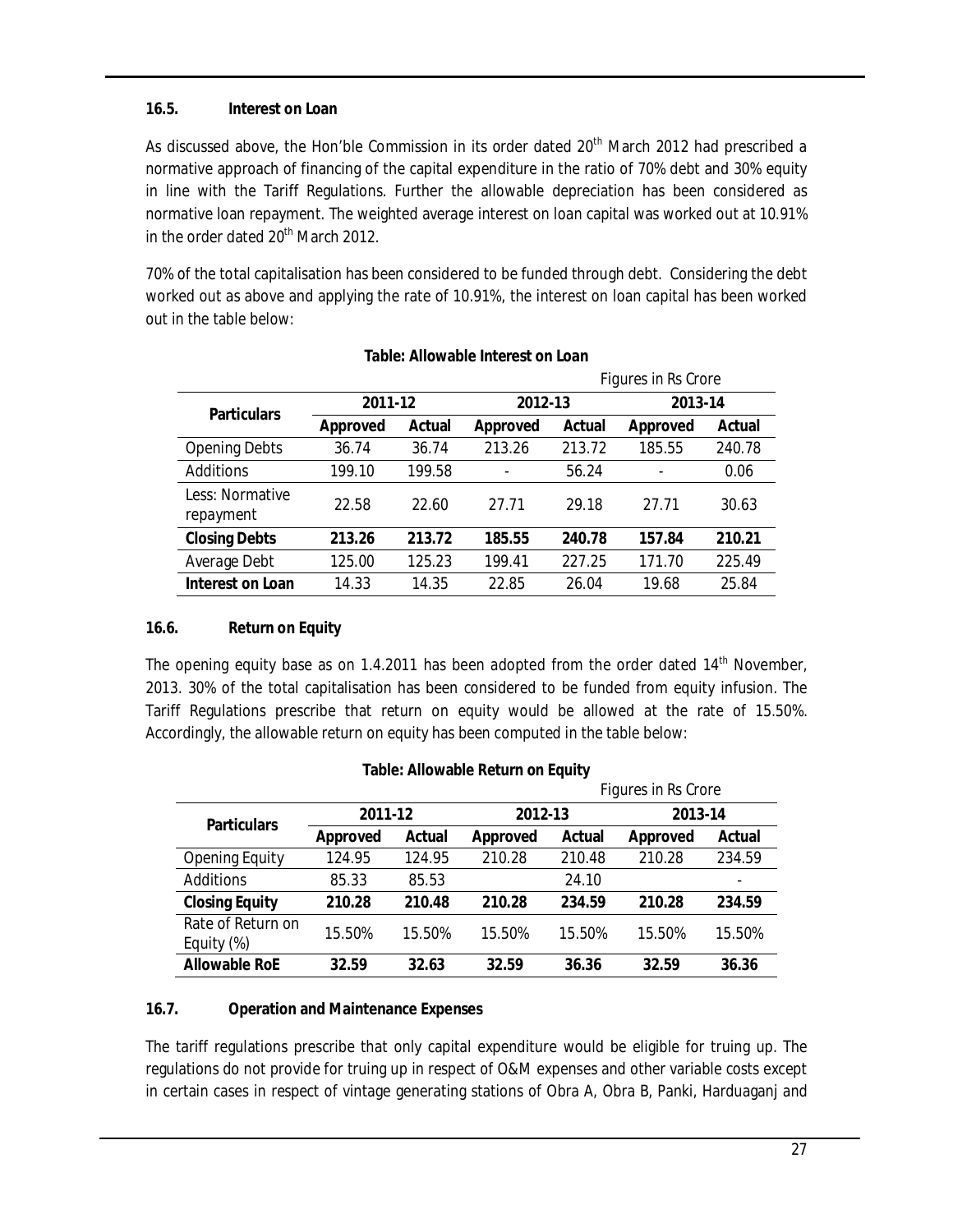Parichha where such stations can claim the adjustment in respect of employee expenses, repair and maintenance expenses and insurance charges.

Accordingly the variations in respect of Operation and Maintenance Expenses has been claimed for this thermal power station, Wherever the actual O&M Expenses are lower than the approved O&M expenses the total True-up is shown as '-ve' and wherever the actual O&M expense are higher than approved O&M expenses, the total True-up is shown as '+ve'. The variation in O&M expenses has been detailed in the table given below.

|                         |          |        | Figures in Rs Crore |        |          |        |  |  |  |
|-------------------------|----------|--------|---------------------|--------|----------|--------|--|--|--|
| <b>Particulars</b>      | 2011-12  |        | 2012-13             |        | 2013-14  |        |  |  |  |
|                         | Approved | Actual | Approved            | Actual | Approved | Actual |  |  |  |
| <b>O&amp;M Expenses</b> | 164.01   | 176.75 | 215.05              | 157.24 | 227.35   | 176.77 |  |  |  |

# **Table: Allowable Operation and Maintenance Expenses**

# **16.8. Compensation Allowance**

The Hon'ble Commission had allowed Rs. 6.50 crore per year in respect of compensation allowance in the MYT order. As no variation is to be allowed in respect of compensation allowance, no adjustment is being sought in true-up petition.

# **16.9. Interest on Working Capital**

The tariff regulations do not prescribe any variation to be allowed in true-up in respect of interest on working capital.

# **16.10. Summary of the true-up claimed for FY 2011-12, 2012-13 and FY 2013-14**

Based on the foregoing discussions, the following table summarizes the truing-up computations for the financial years 2011-12, 2012-13 and FY 2013-14 for approval by the Hon'ble Commission.

|                                       | <b>Figures in Rs Crore</b> |                  |                |        |                  |                          |        |                  |                          |                          |
|---------------------------------------|----------------------------|------------------|----------------|--------|------------------|--------------------------|--------|------------------|--------------------------|--------------------------|
|                                       |                            | 2011-12          |                |        | 2012-13          |                          |        | 2013-14          |                          |                          |
| <b>Particulars</b>                    | Order                      | <b>Allowable</b> | True-<br>Up(A) | Order  | <b>Allowable</b> | True-<br>Up(B)           | Order  | <b>Allowable</b> | True-<br>Up(C)           | True-<br>Up<br>$(A+B+C)$ |
| <b>Depreciation incl</b><br>AAD       | 22.59                      | 22.60            | 0.01           | 27.71  | 29.18            | 1.47                     | 27.71  | 30.63            | 2.92                     | 4.40                     |
| Interest on Long<br><b>Term Loans</b> | 14.33                      | 14.35            | 0.02           | 22.85  | 26.04            | 3.19                     | 19.68  | 25.84            | 6.16                     | 9.38                     |
| <b>Return on Equity</b>               | 32.59                      | 32.63            | 0.04           | 32.59  | 36.36            | 3.77                     | 32.59  | 36.36            | 3.77                     | 7.58                     |
| <b>IoWC</b>                           | 45.73                      | 45.73            | ٠              | 50.50  | 50.50            | $\overline{\phantom{a}}$ | 52.96  | 52.96            | $\overline{\phantom{a}}$ |                          |
| 0&M                                   | 164.01                     | 176.75           | 12.74          | 215.05 | 157.24           | $-57.81$                 | 227.35 | 176.77           | $-50.58$                 | $-95.65$                 |
| Compensation<br>Allowance             | 6.50                       | 6.50             | ۰              | 6.50   | 6.50             | $\sim$                   | 6.50   | 6.50             |                          |                          |
| <b>Total</b>                          | 285.75                     | 298.56           | 12.81          | 355.21 | 305.82           | $-49.38$                 | 366.79 | 329.07           | $-37.72$                 | $-74.29$                 |

# **Table: True-up Summary for FY 2011-12, 2012-13 and FY 2013-14**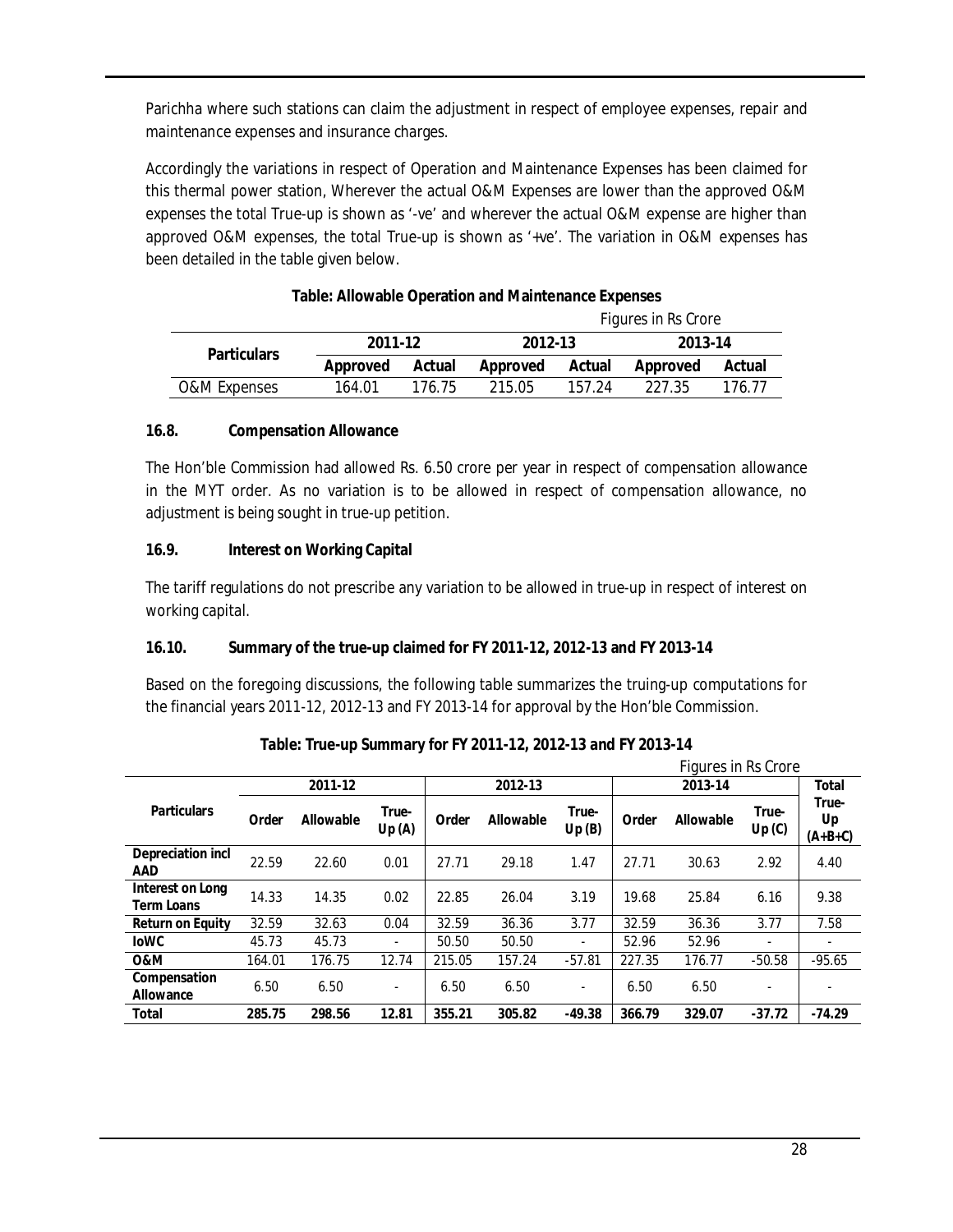# **17. Panki TPS**

This section presents the final true-up for FY 2011-12, 2012-13 and 2013-14 in respect of this Thermal Power Station.

# **17.1. Annual Capacity Charges**

As per tariff regulations the annual capacity (fixed) charges consist of

- a) Interest on Loan Capital
- b) Depreciation including Advance against Depreciation
- c) Return on Equity
- d) Operation and maintenance expenses including insurance
- e) Interest on Working Capital
- f) Compensation Allowance

This section provides the description of the approved capacity charges Vs allowable capacity charges for FY 2011-12, FY 2012-13 and FY 2013-14 based on financial statements of the UPRVUNL. On the basis of which the Petitioner has proposed the revised Annual Revenue Requirement and consequentially applied for reduction of its tariff to be charged from beneficiaries.

# **17.2. Gross Fixed Assets**

The Petitioner submits that it has considered the opening balance of gross fixed assets for the financial year 2011-12 from the True-up Order issued by the Hon'ble Commission on  $14<sup>th</sup>$  November, 2013. The details of such capitalization have been shown in the specific formats annexed to this petition.

Accordingly the following table depicts the approved gross fixed asset balance vis-à-vis actual gross fixed asset balance for FY 2011-12, FY 2012-13 and FY 2013-14:

|                    |          | <u>Hydica III Na Citul C</u> |                 |                          |                          |               |  |
|--------------------|----------|------------------------------|-----------------|--------------------------|--------------------------|---------------|--|
| <b>Particulars</b> | 2011-12  |                              | 2012-13         |                          | 2013-14                  |               |  |
|                    | Approved | Actual                       | <b>Approved</b> | Actual                   | <b>Approved</b>          | <b>Actual</b> |  |
| <b>Opening GFA</b> | 168.28   | 168.28                       | 175.04          | 175.28                   | 175.04                   | 175.39        |  |
| Capitalisation     | 6.75     | 6.99                         |                 | 0.11                     | $\overline{\phantom{0}}$ | 6.62          |  |
| <b>Deletions</b>   |          | ۰                            |                 | $\overline{\phantom{a}}$ |                          | 22.01         |  |
| <b>Closing GFA</b> | 175.04   | 175.28                       | 175.04          | 175.39                   | 175.04                   | 160.00        |  |

# **Table: Gross Fixed Asset Balance**

*Figures in Rs Crore*

# **17.3. Means of Finance**

The Hon'ble Commission in its order dated 20<sup>th</sup> March 2012 had prescribed a normative approach of financing of the capital expenditure in the ratio of 70% debt and 30% equity in line with the Tariff Regulations. Further the allowable depreciation had been considered as normative loan repayment.

In order to maintain consistency in approach, the Petitioner has considered the aforementioned philosophy and calculated the normative debt and normative equity. The opening values of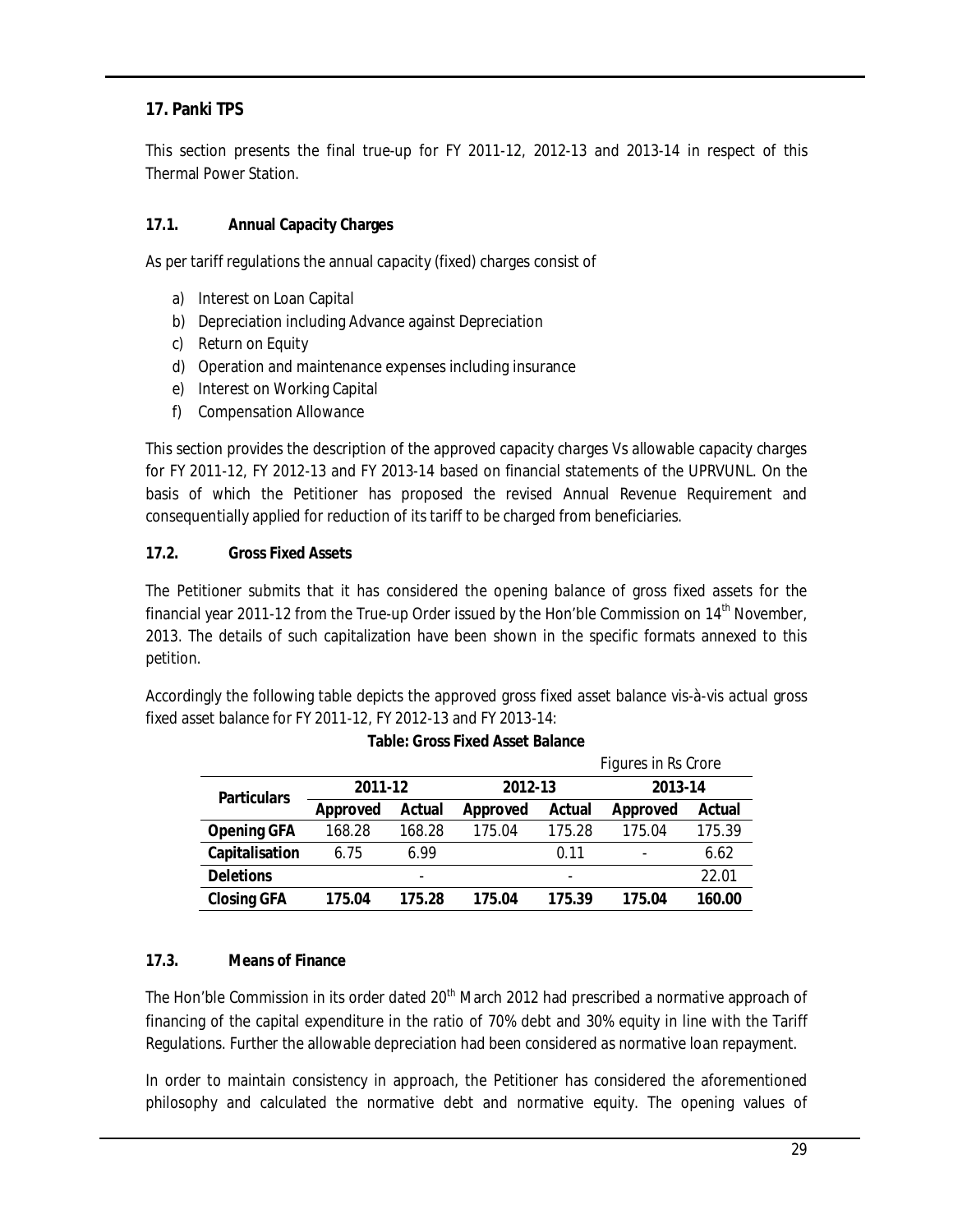accumulated depreciation, normative loan and normative equity as on 1.4.2011 has been adopted from the approved values in the order dated  $14<sup>th</sup>$  November, 2013. Accordingly the gross fixed asset balance, the net fixed asset balance and its financing is presented in the table below:

|                                                   |         | <b>Figures in Rs Crore</b> |         |  |  |
|---------------------------------------------------|---------|----------------------------|---------|--|--|
| <b>Panki Power Station</b>                        | 2011-12 | 2012-13                    | 2013-14 |  |  |
|                                                   | True up |                            |         |  |  |
| <b>Opening GFA</b>                                | 168.28  | 175.28                     | 175.39  |  |  |
| Additions                                         | 6.99    | 0.11                       | 6.62    |  |  |
| Deletions                                         |         |                            | 22.01   |  |  |
| <b>Closing GFA</b>                                | 175.28  | 175.39                     | 160.00  |  |  |
| <b>Closing Net FA</b>                             | 74.47   | 68.24                      | 46.39   |  |  |
| Financing:                                        |         |                            |         |  |  |
| <b>Opening Equity</b>                             | 39.12   | 41.22                      | 41.25   |  |  |
| Additions                                         | 2.10    | 0.03                       | $-4.62$ |  |  |
| <b>Closing Equity</b>                             | 41.22   | 41.25                      | 36.64   |  |  |
| Open. Accumulated Depreciation                    | 94.60   | 100.81                     | 107.15  |  |  |
| Depreciation during the year                      | 6.21    | 6.34                       | 6.46    |  |  |
| <b>Closing Accumulated</b><br><b>Depreciation</b> | 100.81  | 107.15                     | 113.61  |  |  |
| <b>Opening Debts</b>                              | 34.56   | 33.25                      | 26.99   |  |  |
| Additions                                         | 4.90    | 0.08                       | 4.64    |  |  |
| Less: Depreciation<br>(normative repayment)       | 6.21    | 6.34                       | 6.46    |  |  |
| <b>Closing Debts</b>                              | 33.25   | 26.99                      | 25.16   |  |  |

**Table: Calculation of GFA, NFA and its financing**

# **17.4. Depreciation**

The Petitioner submits that the depreciation as per accounts is calculated as per the prescription of Schedule XIV of the Companies Act, 1956 which is depicted in the accounting policies annexed with the audited accounts. However the Tariff Regulations prescribe that the eligible depreciation shall be calculated annually, based on straight line method over the useful life of the asset and the rates prescribed in Appendix II of such regulations. It is noteworthy of mentioning that the Appendix II prescribes distinct depreciation rates for each class of assets.

The Petitioner has provided the asset class wise list of gross fixed assets in Form 12 of the tariff formats submitted along with this petition. Accordingly the Petitioner has calculated the eligible depreciation based on the rates prescribed in the tariff regulations.

The allowable depreciation is depicted in the table below:

# **Table: Allowable Depreciation**

|                                      | Figures in Rs Crore |        |          |        |          |        |  |
|--------------------------------------|---------------------|--------|----------|--------|----------|--------|--|
| <b>Particulars</b>                   | 2011-12             |        | 2012-13  |        | 2013-14  |        |  |
|                                      | Approved            | Actual | Approved | Actual | Approved | Actual |  |
| <b>Depreciation</b><br>including AAD | 6.20                | 6.21   | 6.33     | 6.34   | 6.33     | 6.46   |  |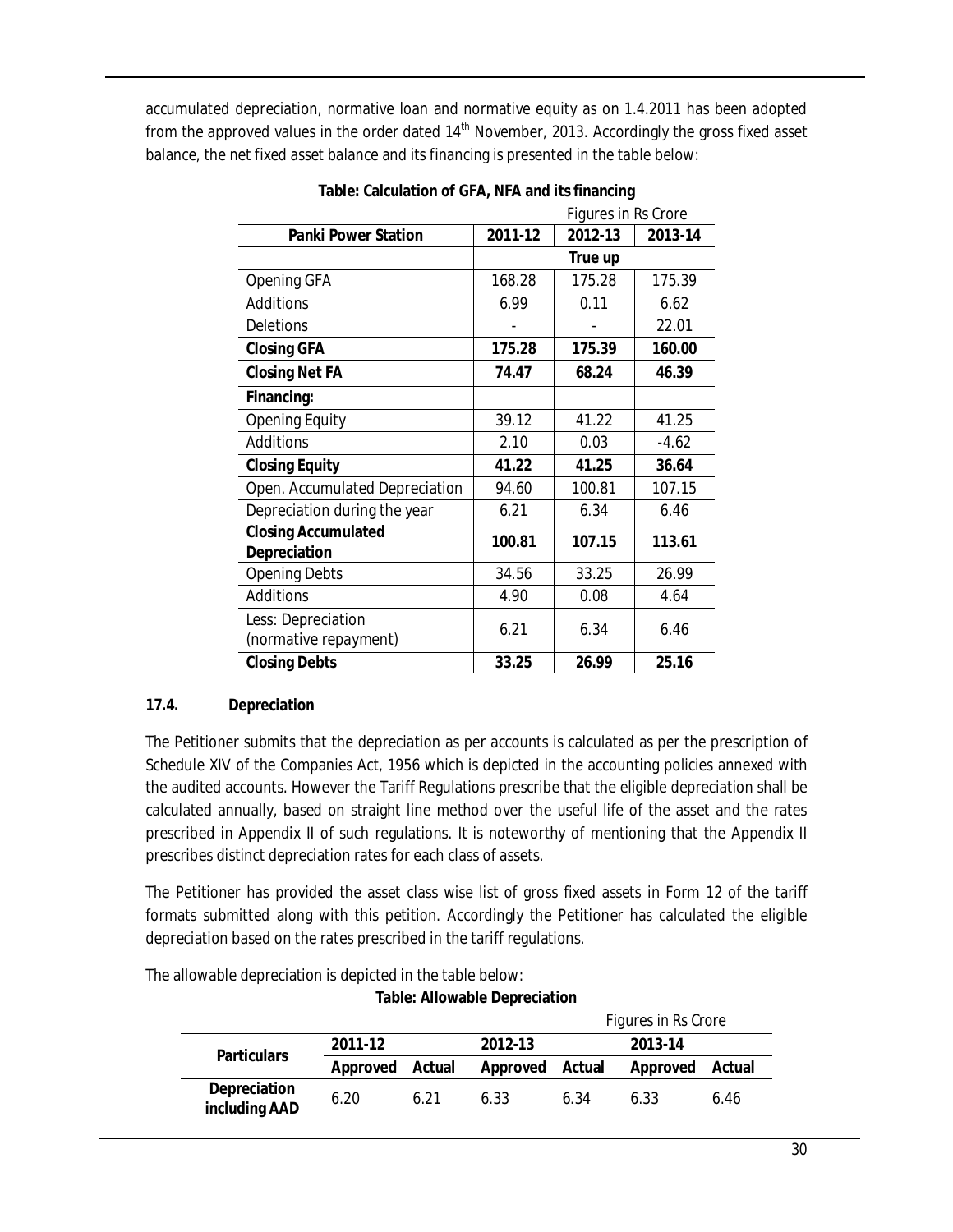# **17.5. Interest on Loan**

As discussed above, the Hon'ble Commission in its order dated  $20<sup>th</sup>$  March 2012 had prescribed a normative approach of financing of the capital expenditure in the ratio of 70% debt and 30% equity in line with the Tariff Regulations. Further the allowable depreciation has been considered as normative loan repayment. The weighted average interest on loan capital was worked out at 10.91% in the order dated 20<sup>th</sup> March 2012.

70% of the total capitalisation has been considered to be funded through debt. Considering the debt worked out as above and applying the rate of 10.91%, the interest on loan capital has been worked out in the table below:

|                              |          |               | Figures in Rs Crore |        |                 |        |  |  |
|------------------------------|----------|---------------|---------------------|--------|-----------------|--------|--|--|
| <b>Particulars</b>           | 2011-12  |               | 2012-13             |        | 2013-14         |        |  |  |
|                              | Approved | <b>Actual</b> | Approved            | Actual | <b>Approved</b> | Actual |  |  |
| <b>Opening Debts</b>         | 34.56    | 34.56         | 33.09               | 33.25  | 26.76           | 26.99  |  |  |
| Additions                    | 4.73     | 4.90          |                     | 0.08   |                 | 4.64   |  |  |
| Less: Normative<br>repayment | 6.20     | 6.21          | 6.33                | 6.34   | 6.33            | 6.46   |  |  |
| <b>Closing Debts</b>         | 33.09    | 33.25         | 26.76               | 26.99  | 20.43           | 25.16  |  |  |
| Average Debt                 | 33.83    | 33.90         | 29.93               | 30.12  | 23.60           | 26.07  |  |  |
| Interest on Loan             | 3.91     | 3.92          | 3.46                | 3.48   | 2.73            | 3.01   |  |  |

# **Table: Allowable Interest on Loan**

# **17.6. Return on Equity**

The opening equity base as on 1.4.2011 has been adopted from the order dated 14<sup>th</sup> November, 2013. 30% of the total capitalisation has been considered to be funded from equity infusion. The Tariff Regulations prescribe that return on equity would be allowed at the rate of 15.50%. Accordingly, the allowable return on equity has been computed in the table below:

|                                 |          |        |          | Figures in Rs Crore |          |               |  |  |  |
|---------------------------------|----------|--------|----------|---------------------|----------|---------------|--|--|--|
| <b>Particulars</b>              | 2011-12  |        | 2012-13  |                     | 2013-14  |               |  |  |  |
|                                 | Approved | Actual | Approved | Actual              | Approved | <b>Actual</b> |  |  |  |
| <b>Opening Equity</b>           | 39.12    | 39.12  | 41.15    | 41.22               | 41.15    |               |  |  |  |
| Additions                       | 2.03     | 2.10   |          | 0.03                |          | 6.62          |  |  |  |
| <b>Closing Equity</b>           | 41.15    | 41.22  | 41.15    | 41.25               | 41.15    | 6.62          |  |  |  |
| Rate of Return on<br>Equity (%) | 15.50%   | 15.50% | 15.50%   | 15.50%              | 15.50%   | 15.50%        |  |  |  |
| <b>Allowable RoE</b>            | 6.38     | 6.39   | 6.38     | 6.39                | 6.38     | 5.68          |  |  |  |

# **17.7. Operation and Maintenance Expenses**

The tariff regulations prescribe that only capital expenditure would be eligible for truing up. The regulations do not provide for truing up in respect of O&M expenses and other variable costs except in certain cases in respect of vintage generating stations of Obra A, Obra B, Panki, Harduaganj and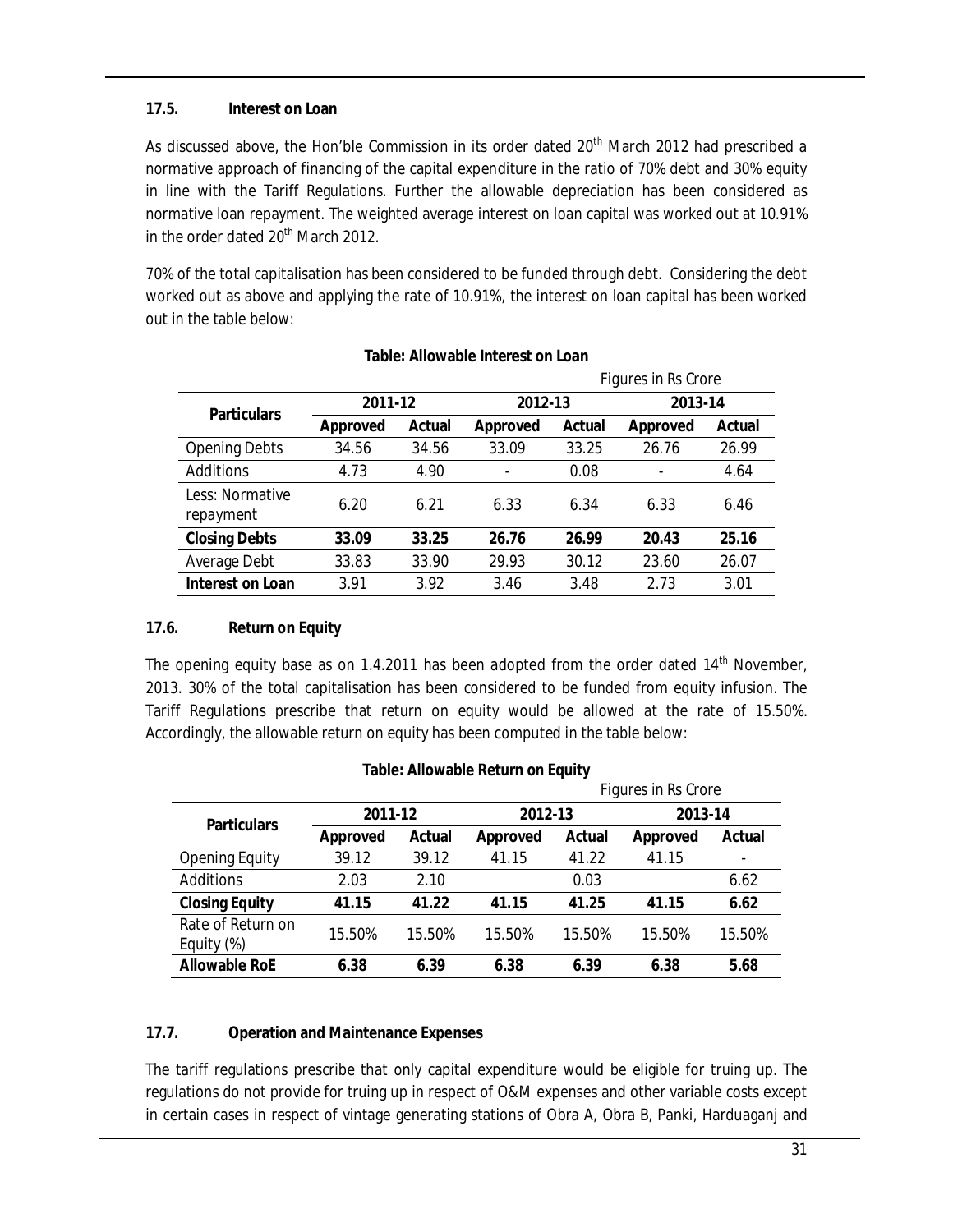Parichha where such stations can claim the adjustment in respect of employee expenses, repair and maintenance expenses and insurance charges.

Accordingly the variations in respect of Operation and Maintenance Expenses has been claimed for this thermal power station, Wherever the actual O&M Expenses are lower than the approved O&M expenses the total True-up is shown as '-ve' and wherever the actual O&M expense are higher than approved O&M expenses, the total True-up is shown as '+ve'. The variation in O&M expenses has been detailed in the table given below.

|                         |          |        | Figures in Rs Crore |        |          |        |  |  |
|-------------------------|----------|--------|---------------------|--------|----------|--------|--|--|
| <b>Particulars</b>      | 2011-12  |        | 2012-13             |        | 2013-14  |        |  |  |
|                         | Approved | Actual | Approved            | Actual | Approved | Actual |  |  |
| <b>O&amp;M Expenses</b> | 9599     | 111.95 | 78.98               | 118.08 | 83.50    | 127 92 |  |  |

# **Table: Allowable Operation and Maintenance Expenses**

# **17.8. Compensation Allowance**

The Hon'ble Commission had allowed Rs. 1.37 crore per year in respect of compensation allowance in the MYT order. As no variation is to be allowed in respect of compensation allowance, no adjustment is being sought in true-up petition.

# **17.9. Interest on Working Capital**

The tariff regulations do not prescribe any variation to be allowed in true-up in respect of interest on working capital.

# **17.10. Summary of the true-up claimed for FY 2011-12, 2012-13 and FY 2013-14**

Based on the foregoing discussions, the following table summarizes the truing-up computations for the financial years 2011-12, 2012-13 and FY 2013-14 for approval by the Hon'ble Commission.

|                                       | <b>Figures in Rs Crore</b> |                  |                          |         |                  |                |         |           |                          |                          |
|---------------------------------------|----------------------------|------------------|--------------------------|---------|------------------|----------------|---------|-----------|--------------------------|--------------------------|
|                                       | 2011-12                    |                  |                          | 2012-13 |                  |                | 2013-14 |           |                          | <b>Total</b>             |
| <b>Particulars</b>                    | Order                      | <b>Allowable</b> | True-<br>Up(A)           | Order   | <b>Allowable</b> | True-<br>Up(B) | Order   | Allowable | True-<br>Up(C)           | True-<br>Up<br>$(A+B+C)$ |
| Depreciation incl<br><b>AAD</b>       | 6.20                       | 6.21             | 0.01                     | 6.33    | 6.34             | 0.01           | 6.33    | 6.46      | 0.13                     | 0.15                     |
| Interest on Long<br><b>Term Loans</b> | 3.91                       | 3.92             | 0.01                     | 3.46    | 3.48             | 0.02           | 2.73    | 3.01      | 0.28                     | 0.31                     |
| <b>Return on Equity</b>               | 6.38                       | 6.39             | 0.01                     | 6.38    | 6.39             | 0.01           | 6.38    | 5.68      | $-0.70$                  | $-0.68$                  |
| <b>IoWC</b>                           | 17.05                      | 17.05            | $\overline{a}$           | 17.72   | 17.72            |                | 18.22   | 18.22     | $\overline{\phantom{a}}$ | ۰                        |
| 0&M                                   | 95.99                      | 111.95           | 15.96                    | 78.98   | 118.08           | 39.10          | 83.50   | 127.92    | 44.42                    | 99.47                    |
| Compensation<br>Allowance             | 1.37                       | 1.37             | $\overline{\phantom{a}}$ | 1.37    | 1.37             | ۰              | 1.37    | 1.37      | $\overline{\phantom{a}}$ | ۰                        |
| Total                                 | 130.90                     | 146.89           | 15.99                    | 114.23  | 153.38           | 39.14          | 118.52  | 162.66    | 44.13                    | 99.25                    |

**Table: True-up Summary for FY 2011-12, 2012-13 and FY 2013-14**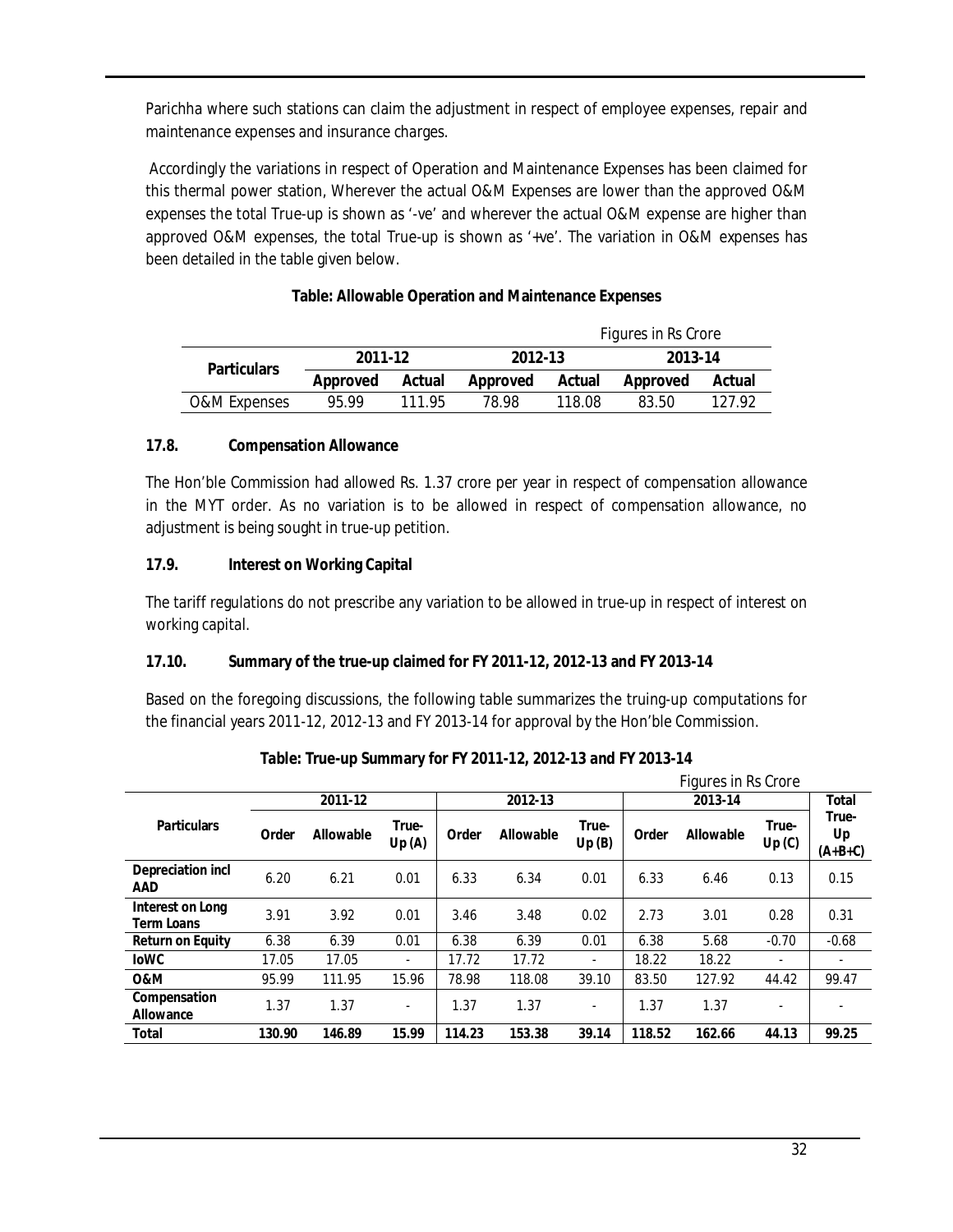# **18. Harduaganj TPS**

This section presents the final true-up for FY 2011-12, 2012-13 and 2013-14 in respect of this Thermal Power Station.

# **18.1. Annual Capacity Charges**

As per tariff regulations the annual capacity (fixed) charges consist of

- a) Interest on Loan Capital
- b) Depreciation including Advance against Depreciation
- c) Return on Equity
- d) Operation and maintenance expenses including insurance
- e) Interest on Working Capital
- f) Compensation Allowance

This section provides the description of the approved capacity charges Vs allowable capacity charges for FY 2011-12, FY 2012-13 and FY 2013-14 based on financial statements of the UPRVUNL. On the basis of which the Petitioner has proposed the revised Annual Revenue Requirement and consequentially applied for reduction of its tariff to be charged from beneficiaries.

# **18.2. Gross Fixed Assets**

The Petitioner submits that it has considered the opening balance of gross fixed assets for the financial year 2011-12 from the True-up Order issued by the Hon'ble Commission on  $14<sup>th</sup>$  November, 2013. The details of such capitalization have been shown in the specific formats annexed to this petition.

Accordingly the following table depicts the approved gross fixed asset balance vis-à-vis actual gross fixed asset balance for FY 2011-12, FY 2012-13 and FY 2013-14:

|                    |          |                          | <u>HUULGO III NG GIULG</u> |                          |                 |        |  |
|--------------------|----------|--------------------------|----------------------------|--------------------------|-----------------|--------|--|
| <b>Particulars</b> | 2011-12  |                          | 2012-13                    |                          | 2013-14         |        |  |
|                    | Approved | Actual                   | <b>Approved</b>            | Actual                   | <b>Approved</b> | Actual |  |
| <b>Opening GFA</b> | 270.49   | 270.49                   | 263.87                     | 264.29                   | 263.87          | 264.30 |  |
| Capitalisation     | 0.03     | $-6.20$                  |                            | 0.01                     | 531.12          | 0.03   |  |
| <b>Deletions</b>   | 6.65     | $\overline{\phantom{a}}$ |                            | $\overline{\phantom{a}}$ |                 | 118.92 |  |
| <b>Closing GFA</b> | 263.87   | 264.29                   | 263.87                     | 264.30                   | 794.99          | 145.42 |  |

# **Table: Gross Fixed Asset Balance**

*Figures in Rs Crore*

# **18.3. Means of Finance**

The Hon'ble Commission in its order dated 20<sup>th</sup> March 2012 had prescribed a normative approach of financing of the capital expenditure in the ratio of 70% debt and 30% equity in line with the Tariff Regulations. Further the allowable depreciation had been considered as normative loan repayment.

In order to maintain consistency in approach, the Petitioner has considered the aforementioned philosophy and calculated the normative debt and normative equity. The opening values of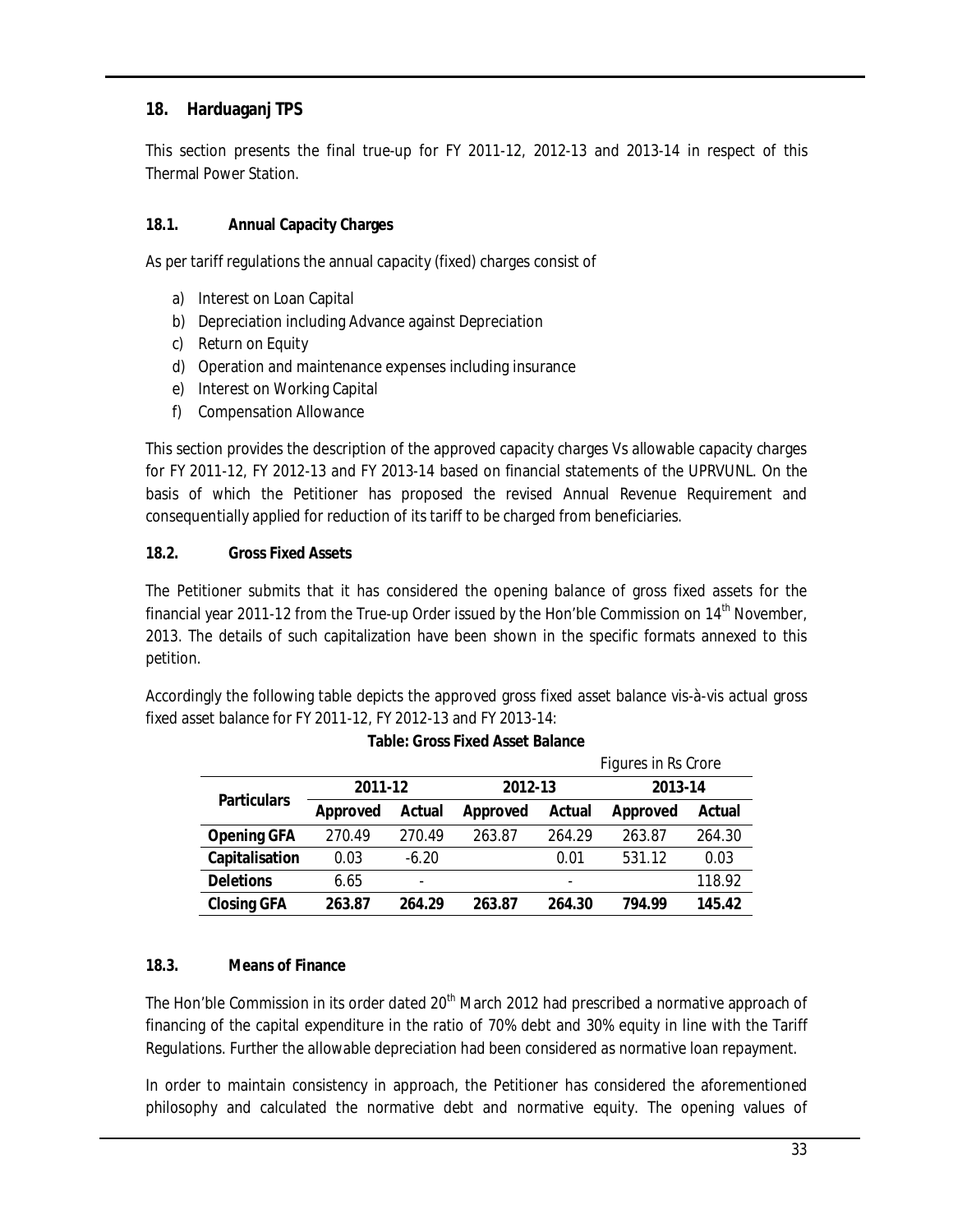accumulated depreciation, normative loan and normative equity as on 1.4.2011 has been adopted from the approved values in the order dated  $14<sup>th</sup>$  November, 2013. Accordingly the gross fixed asset balance, the net fixed asset balance and its financing is presented in the table below:

|                                 |         | <b>Figures in Rs Crore</b> |          |  |
|---------------------------------|---------|----------------------------|----------|--|
| <b>Harduaganj Power Station</b> | 2011-12 | 2012-13                    | 2013-14  |  |
|                                 |         | True up                    |          |  |
| <b>Opening GFA</b>              | 270.49  | 264.29                     | 264.30   |  |
| Additions                       | $-6.20$ | 0.01                       | 0.03     |  |
| Deletions                       |         |                            | 118.92   |  |
| <b>Closing GFA</b>              | 264.29  | 264.30                     | 145.42   |  |
| <b>Closing Net FA</b>           | 264.29  | 264.30                     | 145.42   |  |
| Financing:                      |         |                            |          |  |
| <b>Opening Equity</b>           | 82.15   | 80.29                      | 80.29    |  |
| Additions                       | $-1.86$ | 0.00                       | $-35.66$ |  |
| <b>Closing Equity</b>           | 80.29   | 80.29                      | 44.63    |  |
| Open. Accumulated Depreciation  | 184.22  | 194.08                     | 203.82   |  |
| Depreciation during the year    | 9.86    | 9.74                       | 9.74     |  |
| <b>Closing Accumulated</b>      | 194.08  | 203.82                     | 213.56   |  |
| <b>Depreciation</b>             |         |                            |          |  |
| <b>Opening Debts</b>            | 22.85   | 8.65                       |          |  |
| Additions                       | $-4.34$ | 0.01                       | 0.02     |  |
| Less: Depreciation              | 9.86    | 8.66                       | 0.02     |  |
| (normative repayment)           |         |                            |          |  |
| <b>Closing Debts</b>            | 8.65    |                            |          |  |

**Table: Calculation of GFA, NFA and its financing**

# **18.4. Depreciation**

The Petitioner submits that the depreciation as per accounts is calculated as per the prescription of Schedule XIV of the Companies Act, 1956 which is depicted in the accounting policies annexed with the audited accounts. However the Tariff Regulations prescribe that the eligible depreciation shall be calculated annually, based on straight line method over the useful life of the asset and the rates prescribed in Appendix II of such regulations. It is noteworthy of mentioning that the Appendix II prescribes distinct depreciation rates for each class of assets.

The Petitioner has provided the asset class wise list of gross fixed assets in Form 12 of the tariff formats submitted along with this petition. Accordingly the Petitioner has calculated the eligible depreciation based on the rates prescribed in the tariff regulations.

The allowable depreciation is depicted in the table below:

|                                      | Figures in Rs Crore |        |          |        |          |        |  |
|--------------------------------------|---------------------|--------|----------|--------|----------|--------|--|
| <b>Particulars</b>                   | 2011-12             |        | 2012-13  |        | 2013-14  |        |  |
|                                      | Approved            | Actual | Approved | Actual | Approved | Actual |  |
| <b>Depreciation</b><br>including AAD | 997                 | 9.86   | 9 73     | 9 74   | 49.67    | 9 74   |  |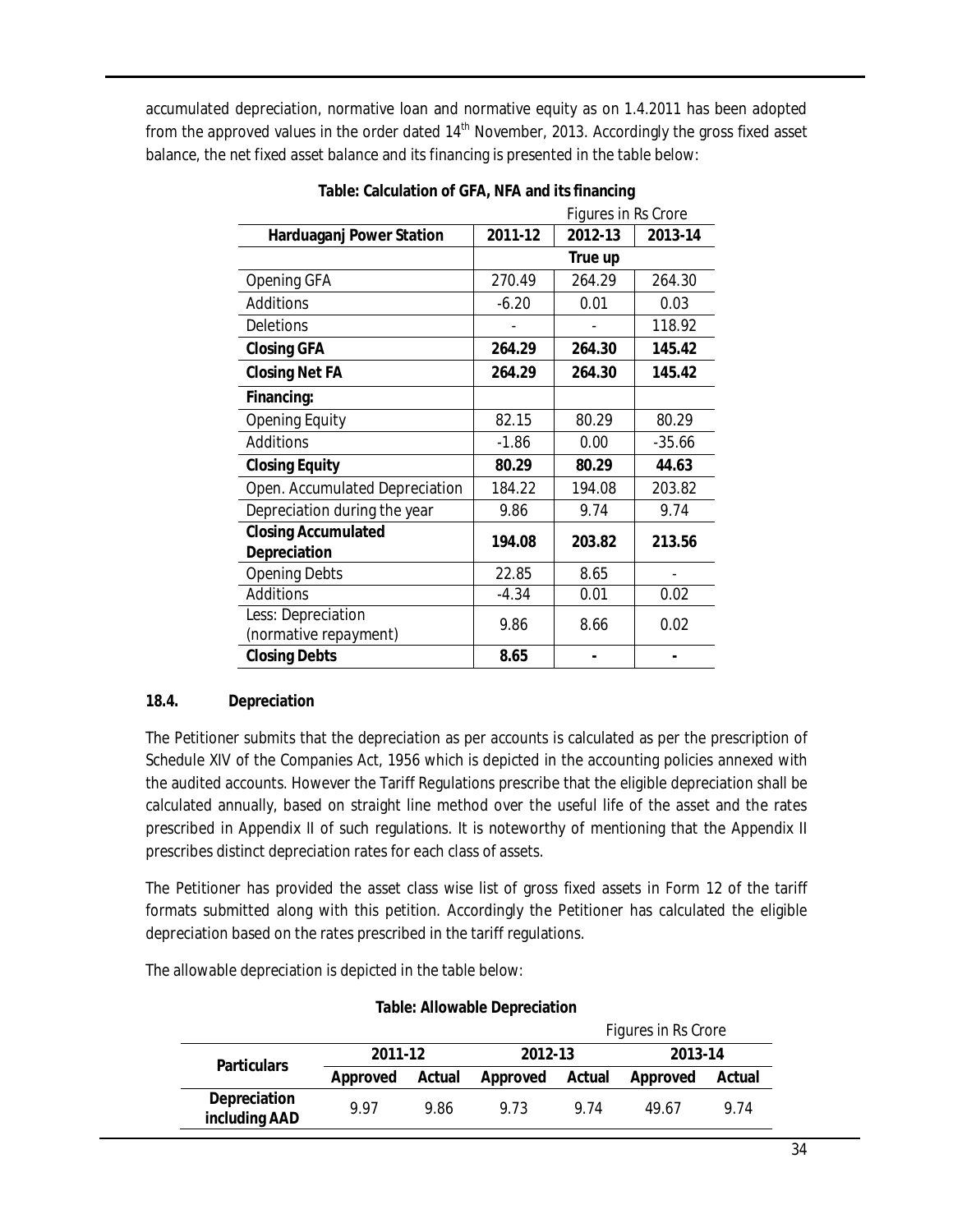#### **18.5. Interest on Loan**

As discussed above, the Hon'ble Commission in its order dated 20<sup>th</sup> March 2012 had prescribed a normative approach of financing of the capital expenditure in the ratio of 70% debt and 30% equity in line with the Tariff Regulations. Further the allowable depreciation has been considered as normative loan repayment. The weighted average interest on loan capital was worked out at 10.91% in the order dated 20<sup>th</sup> March 2012.

70% of the total capitalisation has been considered to be funded through debt. Considering the debt worked out as above and applying the rate of 10.91%, the interest on loan capital has been worked out in the table below:

|                              |                 |         |                 | Figures in Rs Crore |                 |                          |
|------------------------------|-----------------|---------|-----------------|---------------------|-----------------|--------------------------|
| <b>Particulars</b>           | 2011-12         |         | 2012-13         |                     | 2013-14         |                          |
|                              | <b>Approved</b> | Actual  | <b>Approved</b> | <b>Actual</b>       | <b>Approved</b> | Actual                   |
| <b>Opening Debts</b>         | 22.85           | 22.85   | 12.90           | 8.65                | 3.17            | $\overline{\phantom{a}}$ |
| <b>Additions</b>             | 0.02            | $-4.34$ |                 | 0.01                | 399.39          | 0.02                     |
| Less: Normative<br>repayment | 9.97            | 9.86    | 9.73            | 8.66                | 49.67           | 0.02                     |
| <b>Closing Debts</b>         | 12.90           | 8.65    | 3.17            | $\blacksquare$      | 352.89          | ۰                        |
| Average Debt                 | 17.88           | 15.75   | 8.04            | 4.33                | 178.03          |                          |
| Interest on Loan             | 2.16            | 1.91    | 0.97            | 0.52                | 21.56           |                          |

# **Table: Allowable Interest on Loan**

# **18.6. Return on Equity**

The opening equity base as on 1.4.2011 has been adopted from the order dated 14<sup>th</sup> November, 2013. 30% of the total capitalisation has been considered to be funded from equity infusion. The Tariff Regulations prescribe that return on equity would be allowed at the rate of 15.50%. Accordingly, the allowable return on equity has been computed in the table below:

# **Table: Allowable Return on Equity**

|                                 |                 |         | Figures in Rs Crore |        |                 |        |  |
|---------------------------------|-----------------|---------|---------------------|--------|-----------------|--------|--|
| <b>Particulars</b>              | 2011-12         |         | 2012-13             |        | 2013-14         |        |  |
|                                 | <b>Approved</b> | Actual  | <b>Approved</b>     | Actual | <b>Approved</b> | Actual |  |
| <b>Opening Equity</b>           | 82.15           | 82.15   | 82.16               | 80.29  | 82.16           | 80.29  |  |
| <b>Additions</b>                | 0.01            | $-1.86$ |                     | 0.00   | 131.74          |        |  |
| <b>Closing Equity</b>           | 82.16           | 80.29   | 82.16               | 80.29  | 213.89          | 80.29  |  |
| Rate of Return on<br>Equity (%) | 15.50%          | 15.50%  | 15.50%              | 15.50% | 15.50%          | 15.50% |  |
| <b>Allowable RoE</b>            | 12.27           | 12.29   | 12.27               | 12.29  | 33.15           | 6.76   |  |

# **18.7. Operation and Maintenance Expenses**

The tariff regulations prescribe that only capital expenditure would be eligible for truing up. The regulations do not provide for truing up in respect of O&M expenses and other variable costs except in certain cases in respect of vintage generating stations of Obra A, Obra B, Panki, Harduaganj and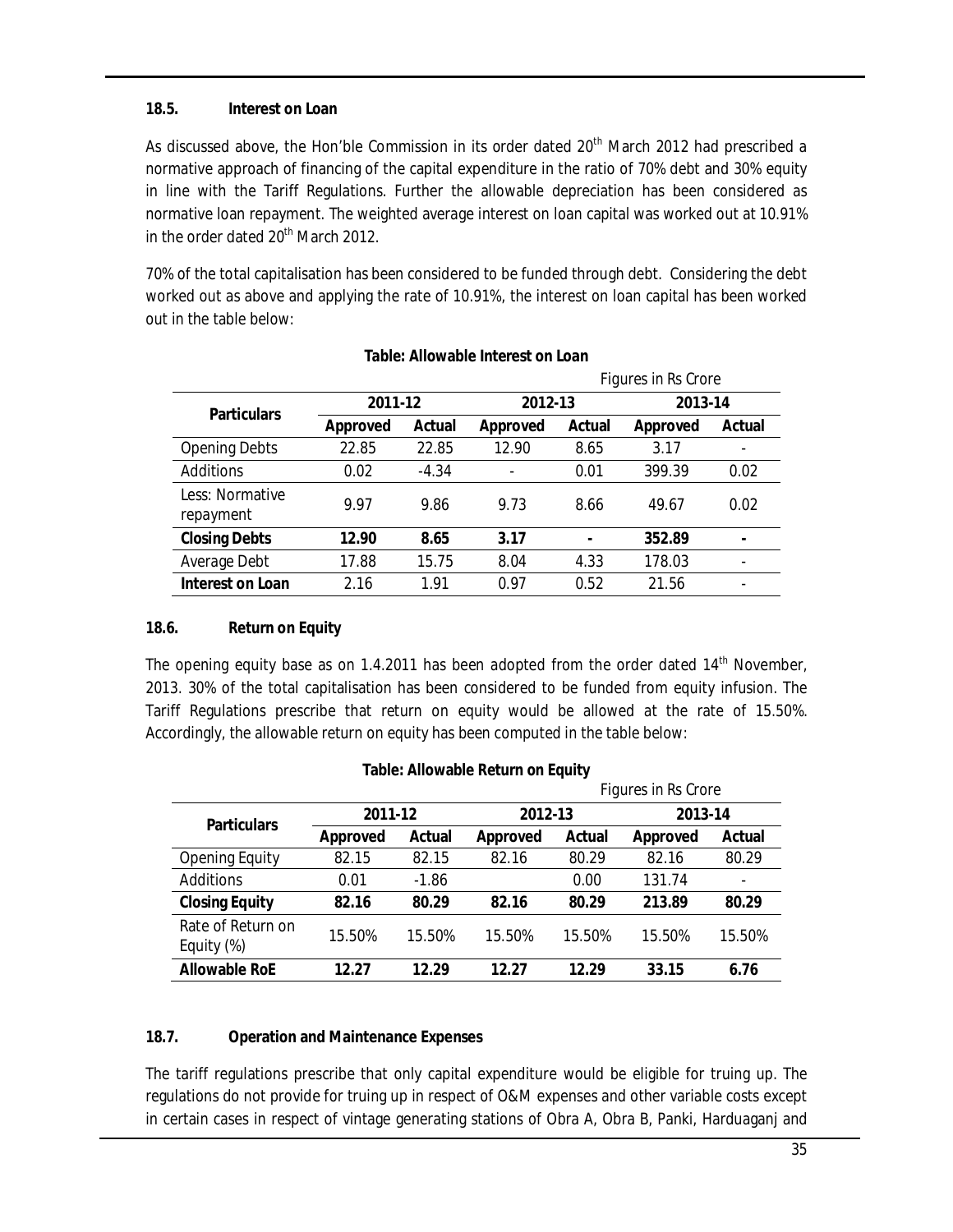Parichha where such stations can claim the adjustment in respect of employee expenses, repair and maintenance expenses and insurance charges.

Accordingly the variations in respect of Operation and Maintenance Expenses has been claimed for this thermal power station, Wherever the actual O&M Expenses are lower than the approved O&M expenses the total True-up is shown as '-ve' and wherever the actual O&M expense are higher than approved O&M expenses, the total True-up is shown as '+ve'. The variation in O&M expenses has been detailed in the table given below.

|                         |          |        | Figures in Rs Crore |        |          |        |  |  |
|-------------------------|----------|--------|---------------------|--------|----------|--------|--|--|
| <b>Particulars</b>      | 2011-12  |        | 2012-13             |        | 2013-14  |        |  |  |
|                         | Approved | Actual | Approved            | Actual | Approved | Actual |  |  |
| <b>O&amp;M</b> Expenses | 83.00    | 95.16  | 46.01               | 7045   | 53.07    | 72.33  |  |  |

# **Table: Allowable Operation and Maintenance Expenses**

# **18.8. Compensation Allowance**

The Hon'ble Commission had allowed Rs. 1.07 crore per year in respect of compensation allowance in the MYT order. As no variation is to be allowed in respect of compensation allowance, no adjustment is being sought in true-up petition.

# **18.9. Interest on Working Capital**

The tariff regulations do not prescribe any variation to be allowed in true-up in respect of interest on working capital.

# **18.10. Summary of the true-up claimed for FY 2011-12, 2012-13 and FY 2013-14**

Based on the foregoing discussions, the following table summarizes the truing-up computations for the financial years 2011-12, 2012-13 and FY 2013-14 for approval by the Hon'ble Commission.

|                                       | <b>Figures in Rs Crore</b> |                  |                          |       |           |                    |        |                  |                              |                          |
|---------------------------------------|----------------------------|------------------|--------------------------|-------|-----------|--------------------|--------|------------------|------------------------------|--------------------------|
|                                       |                            | 2011-12          |                          |       | 2012-13   |                    |        | 2013-14          |                              | <b>Total</b>             |
| <b>Particulars</b>                    | Order                      | <b>Allowable</b> | True-<br>Up(A)           | Order | Allowable | True-<br>Up<br>(B) | Order  | <b>Allowable</b> | True-Up<br>$\left( 0\right)$ | True-<br>Up<br>$(A+B+C)$ |
| <b>Depreciation incl</b><br>AAD       | 9.97                       | 9.86             | $-0.11$                  | 9.73  | 9.74      | 0.01               | 49.67  | 9.74             | $-39.93$                     | $-40.03$                 |
| Interest on Long<br><b>Term Loans</b> | 2.16                       | 1.91             | $-0.25$                  | 0.97  | 0.52      | $-0.45$            | 21.56  |                  | $-21.56$                     | $-22.26$                 |
| <b>Return on Equity</b>               | 12.27                      | 12.29            | 0.02                     | 12.27 | 12.29     | 0.02               | 33.15  | 6.76             | $-26.39$                     | $-26.35$                 |
| <b>IoWC</b>                           | 10.67                      | 10.67            |                          | 11.81 | 11.81     | ۰                  | 14.36  | 14.36            |                              |                          |
| 0&M                                   | 83.00                      | 95.16            | 12.16                    | 46.01 | 70.45     | 24.44              | 53.07  | 72.33            | 19.26                        | 55.87                    |
| Compensation<br><b>Allowance</b>      | 1.07                       | 1.07             | $\overline{\phantom{a}}$ | 1.07  | 1.07      | ۰                  | 1.17   | 1.17             | ٠                            | ٠                        |
| <b>Total</b>                          | 119.14                     | 130.95           | 11.81                    | 81.87 | 105.89    | 24.03              | 172.98 | 104.37           | $-68.61$                     | $-32.76$                 |

# **Table: True-up Summary for FY 2011-12, 2012-13 and FY 2013-14**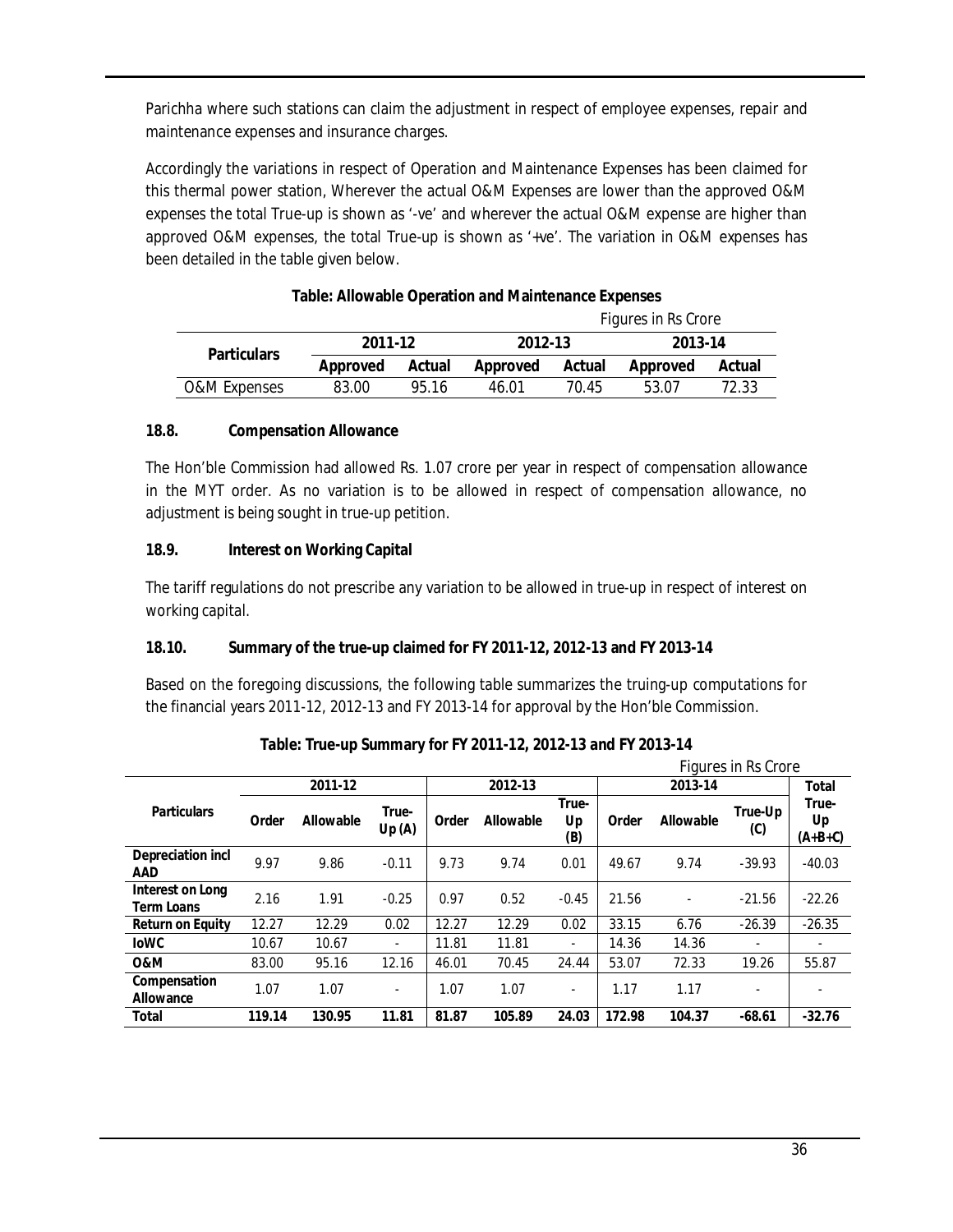# **19. Parichha TPS**

This section presents the final true-up for FY 2011-12, 2012-13 and 2013-14 in respect of this Thermal Power Station.

# **19.1. Annual Capacity Charges**

As per tariff regulations the annual capacity (fixed) charges consist of

- a) Interest on Loan Capital
- b) Depreciation including Advance against Depreciation
- c) Return on Equity
- d) Operation and maintenance expenses including insurance
- e) Interest on Working Capital
- f) Compensation Allowance

This section provides the description of the approved capacity charges Vs allowable capacity charges for FY 2011-12, FY 2012-13 and FY 2013-14 based on financial statements of the UPRVUNL. On the basis of which the Petitioner has proposed the revised Annual Revenue Requirement and consequentially applied for reduction of its tariff to be charged from beneficiaries.

# **19.2. Gross Fixed Assets**

The Petitioner submits that it has considered the opening balance of gross fixed assets for the financial year 2011-12 from the True-up Order issued by the Hon'ble Commission on  $14<sup>th</sup>$  November, 2013. The details of such capitalization have been shown in the specific formats annexed to this petition.

Accordingly the following table depicts the approved gross fixed asset balance vis-à-vis actual gross fixed asset balance for FY 2011-12, FY 2012-13 and FY 2013-14:

|                    |          |                          | Thurs III No GIUI <del>C</del> |                |                 |        |  |
|--------------------|----------|--------------------------|--------------------------------|----------------|-----------------|--------|--|
| <b>Particulars</b> | 2011-12  |                          | 2012-13                        |                | 2013-14         |        |  |
|                    | Approved | Actual                   | Approved                       | Actual         | <b>Approved</b> | Actual |  |
| <b>Opening GFA</b> | 224.05   | 224.05                   | 224.08                         | 224.39         | 283.75          | 224.39 |  |
| Capitalisation     | 0.02     | 0.34                     | 59.68                          | 0.01           |                 | 80.87  |  |
| <b>Deletions</b>   |          | $\overline{\phantom{0}}$ |                                | $\blacksquare$ |                 |        |  |
| <b>Closing GFA</b> | 224.08   | 224.39                   | 283.75                         | 224.39         | 283.75          | 305.26 |  |

#### **Table: Gross Fixed Asset Balance**

*Figures in Rs Crore*

# **19.3. Means of Finance**

The Hon'ble Commission in its order dated 20<sup>th</sup> March 2012 had prescribed a normative approach of financing of the capital expenditure in the ratio of 70% debt and 30% equity in line with the Tariff Regulations. Further the allowable depreciation had been considered as normative loan repayment.

In order to maintain consistency in approach, the Petitioner has considered the aforementioned philosophy and calculated the normative debt and normative equity. The opening values of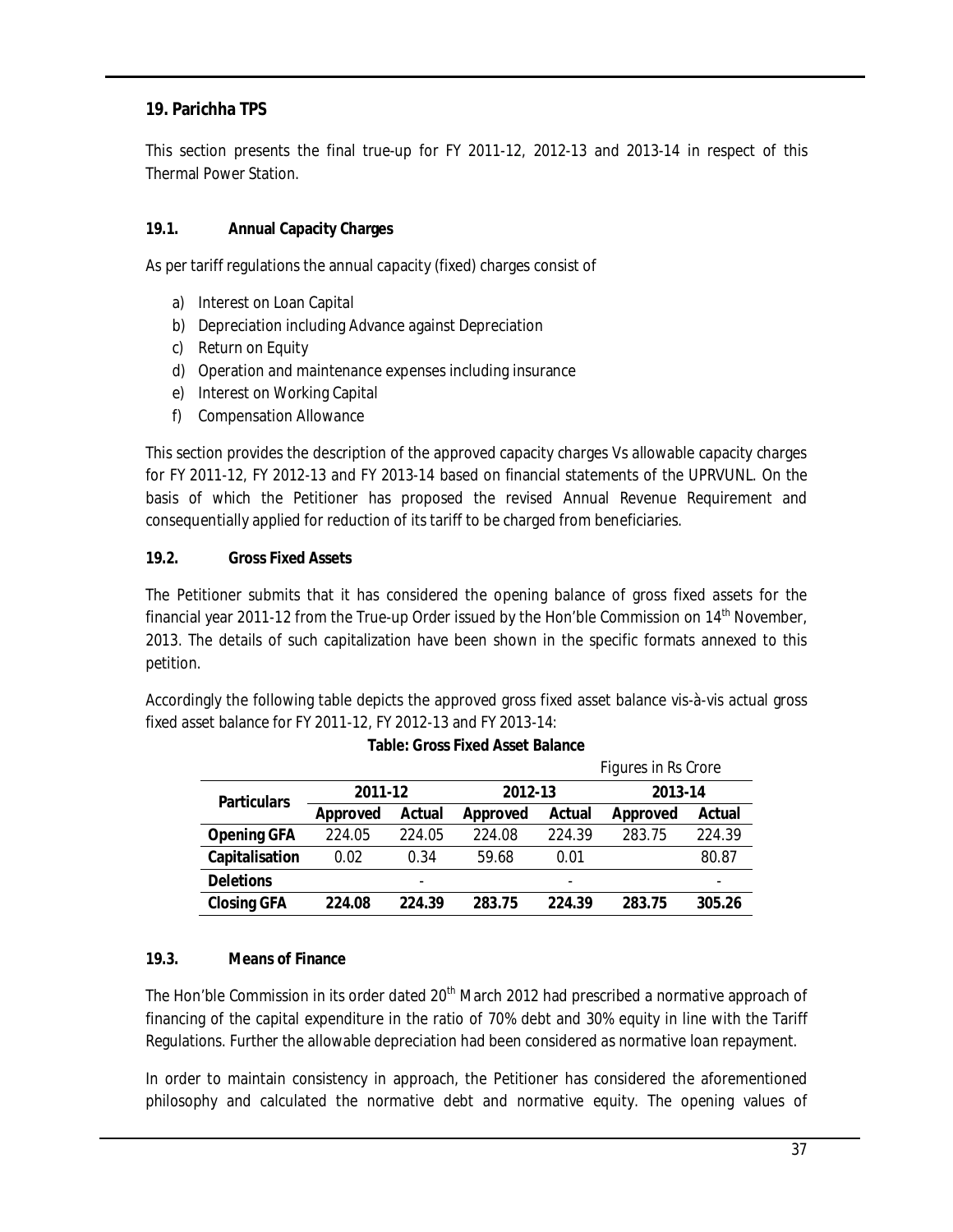accumulated depreciation, normative loan and normative equity as on 1.4.2011 has been adopted from the approved values in the order dated  $14<sup>th</sup>$  November, 2013. Accordingly the gross fixed asset balance, the net fixed asset balance and its financing is presented in the table below:

| <b>Figures in Rs Crore</b>                        |         |         |         |  |  |
|---------------------------------------------------|---------|---------|---------|--|--|
| <b>Parichha Power Station</b>                     | 2011-12 | 2012-13 | 2013-14 |  |  |
|                                                   |         | True up |         |  |  |
| <b>Opening GFA</b>                                | 224.05  | 224.39  | 224.39  |  |  |
| Additions                                         | 0.34    | 0.01    | 80.87   |  |  |
| Deletions                                         |         |         |         |  |  |
| <b>Closing GFA</b>                                | 224.39  | 224.39  | 305.26  |  |  |
| <b>Closing Net FA</b>                             | 224.39  | 224.39  | 305.26  |  |  |
| Financing:                                        |         |         |         |  |  |
| <b>Opening Equity</b>                             | 54.66   | 54.76   | 54.76   |  |  |
| Additions                                         | 0.10    | 0.00    | 24.26   |  |  |
| <b>Closing Equity</b>                             | 54.76   | 54.76   | 79.02   |  |  |
| Open. Accumulated Depreciation                    | 146.55  | 154.61  | 162.68  |  |  |
| Depreciation during the year                      | 8.06    | 8.07    | 9.52    |  |  |
| AAD                                               |         |         |         |  |  |
| <b>Closing Accumulated</b><br><b>Depreciation</b> | 154.61  | 162.68  | 172.20  |  |  |
| <b>Opening Debts</b>                              | 22.91   | 15.08   | 7.02    |  |  |
| Additions                                         | 0.23    | 0.01    | 56.61   |  |  |
| Less: Depreciation<br>(normative repayment)       | 8.06    | 8.07    | 9.52    |  |  |
| <b>Closing Debts</b>                              | 15.08   | 7.02    | 54.10   |  |  |

**Table: Calculation of GFA, NFA and its financing**

# **19.4. Depreciation**

The Petitioner submits that the depreciation as per accounts is calculated as per the prescription of Schedule XIV of the Companies Act, 1956 which is depicted in the accounting policies annexed with the audited accounts. However the Tariff Regulations prescribe that the eligible depreciation shall be calculated annually, based on straight line method over the useful life of the asset and the rates prescribed in Appendix II of such regulations. It is noteworthy of mentioning that the Appendix II prescribes distinct depreciation rates for each class of assets.

The Petitioner has provided the asset class wise list of gross fixed assets in Form 12 of the tariff formats submitted along with this petition. Accordingly the Petitioner has calculated the eligible depreciation based on the rates prescribed in the tariff regulations.

The allowable depreciation is depicted in the table below:

|                                   | <b>Figures in Rs Crore</b> |        |          |        |          |        |
|-----------------------------------|----------------------------|--------|----------|--------|----------|--------|
| <b>Particulars</b>                | 2011-12                    |        | 2012-13  |        | 2013-14  |        |
|                                   | Approved                   | Actual | Approved | Actual | Approved | Actual |
| <b>Depreciation including AAD</b> | 8.06                       | 8.06   | 14.02    | 8.07   | 12 23    | 9.52   |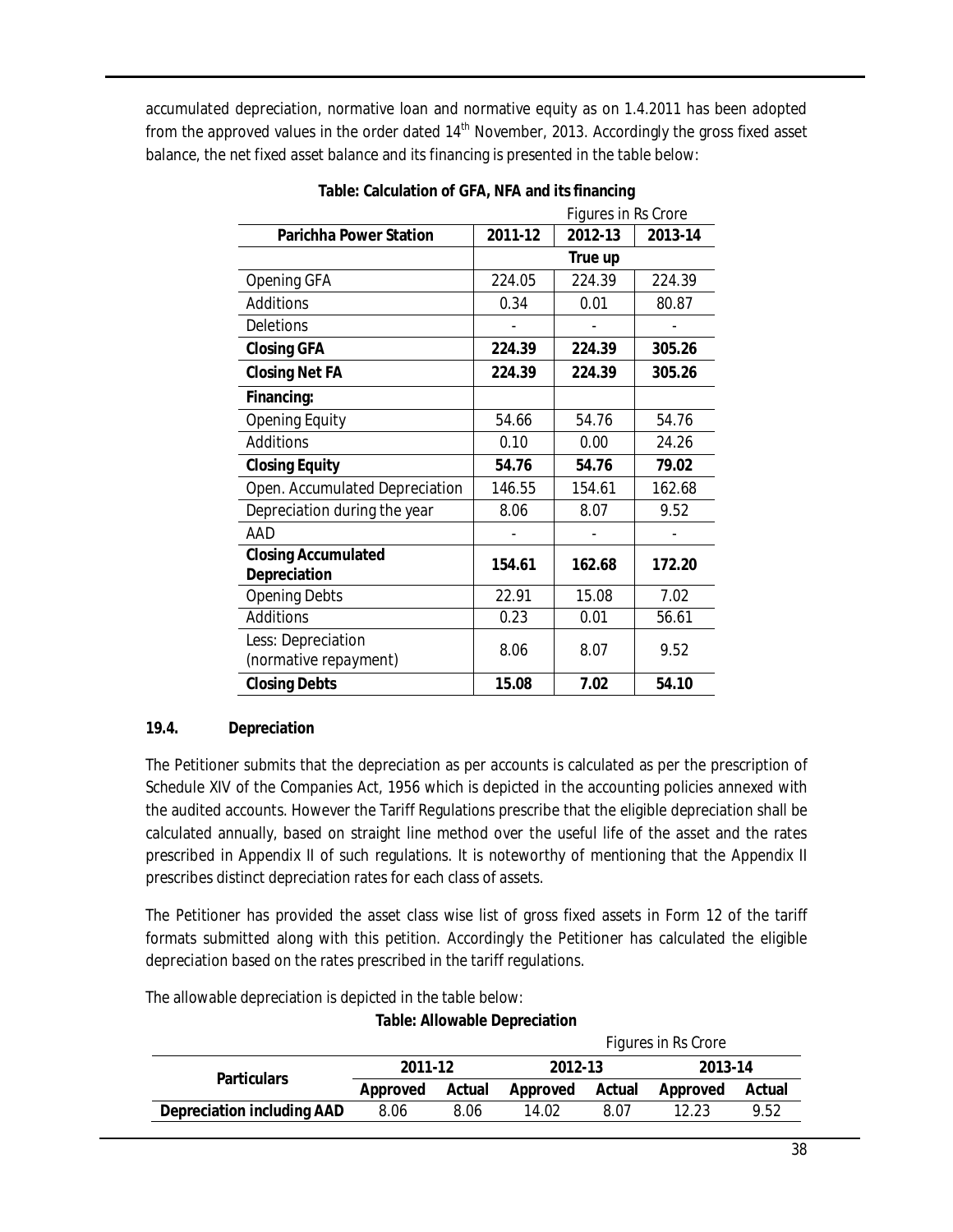#### **19.5. Interest on Loan**

As discussed above, the Hon'ble Commission in its order dated  $20<sup>th</sup>$  March 2012 had prescribed a normative approach of financing of the capital expenditure in the ratio of 70% debt and 30% equity in line with the Tariff Regulations. Further the allowable depreciation has been considered as normative loan repayment. The weighted average interest on loan capital was worked out at 10.91% in the order dated 20<sup>th</sup> March 2012.

70% of the total capitalisation has been considered to be funded through debt. Considering the debt worked out as above and applying the rate of 10.91%, the interest on loan capital has been worked out in the table below:

|                              |          |        | Figures in Rs Crore |        |          |               |
|------------------------------|----------|--------|---------------------|--------|----------|---------------|
| <b>Particulars</b>           | 2011-12  |        | 2012-13             |        | 2013-14  |               |
|                              | Approved | Actual | Approved            | Actual | Approved | <b>Actual</b> |
| <b>Opening Debts</b>         | 22.91    | 22.91  | 14.87               | 15.08  | 42.62    | 7.02          |
| Additions                    | 0.02     | 0.23   | 41.77               | 0.01   |          | 56.61         |
| Less: Normative<br>repayment | 8.06     | 8.06   | 14.02               | 8.07   | 12.23    | 9.52          |
| <b>Closing Debts</b>         | 14.87    | 15.08  | 42.62               | 7.02   | 30.39    | 54.10         |
| Average Debt                 | 18.89    | 19.00  | 28.75               | 11.05  | 36.51    | 30.56         |
| Interest on Loan             | 2.37     | 2.38   | 3.60                | 1.38   | 4.57     | 3.83          |

# **Table: Allowable Interest on Loan**

# **19.6. Return on Equity**

The opening equity base as on 1.4.2011 has been adopted from the order dated 14<sup>th</sup> November, 2013. 30% of the total capitalisation has been considered to be funded from equity infusion. The Tariff Regulations prescribe that return on equity would be allowed at the rate of 15.50%. Accordingly, the allowable return on equity has been computed in the table below:

|                                 |          |        | Figures in Rs Crore |        |          |        |  |
|---------------------------------|----------|--------|---------------------|--------|----------|--------|--|
|                                 | 2011-12  |        | 2012-13             |        | 2013-14  |        |  |
| <b>Particulars</b>              | Approved | Actual | <b>Approved</b>     | Actual | Approved | Actual |  |
| <b>Opening Equity</b>           | 54.66    | 54.66  | 54.66               | 54.76  | 72.57    | 54.76  |  |
| Additions                       | 0.01     | 0.10   | 17.90               | 0.00   |          |        |  |
| <b>Closing Equity</b>           | 54.66    | 54.76  | 72.57               | 54.76  | 72.57    | 54.76  |  |
| Rate of Return on<br>Equity (%) | 15.50%   | 15.50% | 15.50%              | 15.50% | 15.50%   | 15.50% |  |
| <b>Allowable RoE</b>            | 8.47     | 8.49   | 11.25               | 8.49   | 11.25    | 12.25  |  |

# **19.7. Operation and Maintenance Expenses**

The tariff regulations prescribe that only capital expenditure would be eligible for truing up. The regulations do not provide for truing up in respect of O&M expenses and other variable costs except in certain cases in respect of vintage generating stations of Obra A, Obra B, Panki, Harduaganj and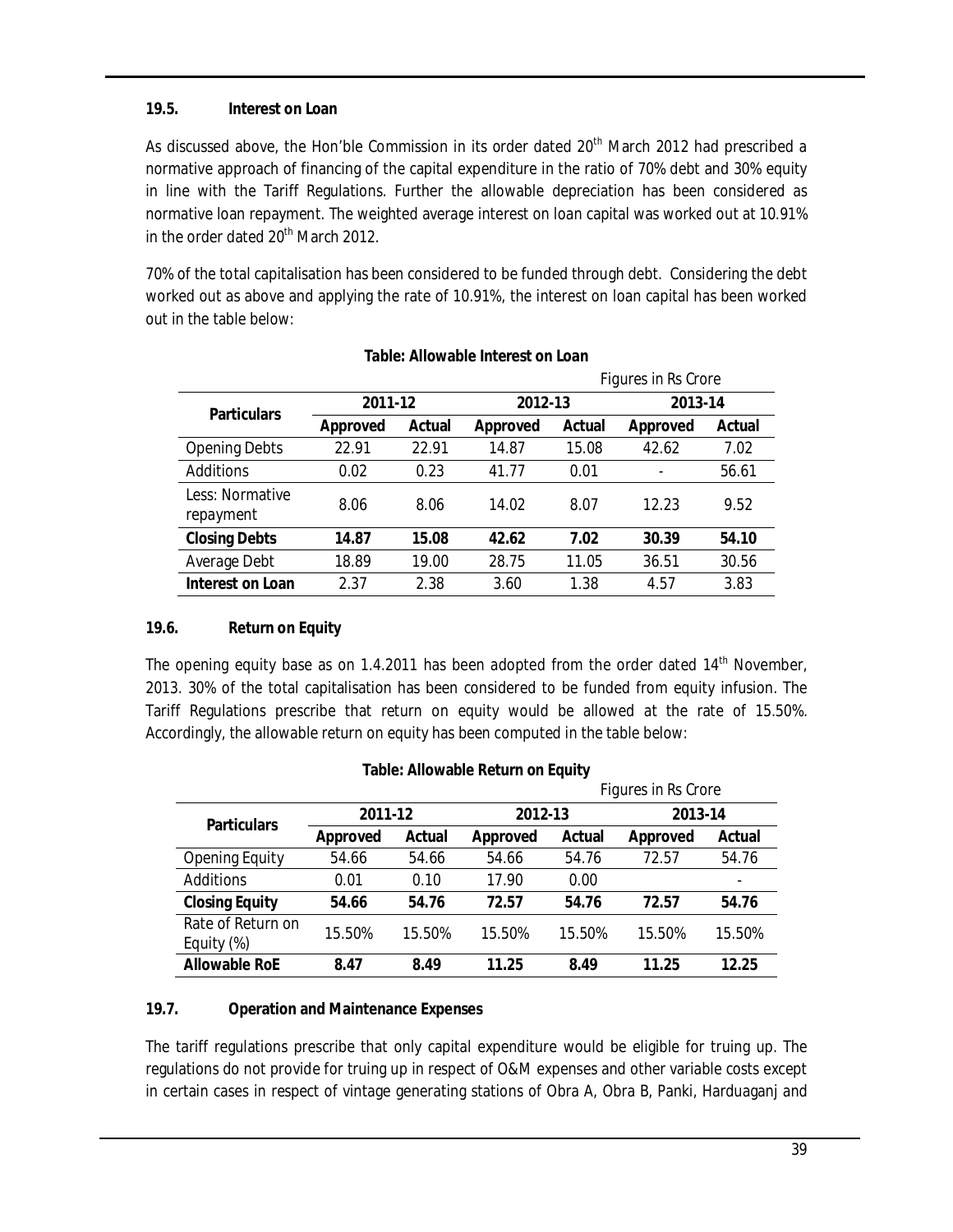Parichha where such stations can claim the adjustment in respect of employee expenses, repair and maintenance expenses and insurance charges.

Accordingly the variations in respect of Operation and Maintenance Expenses has been claimed for this thermal power station, Wherever the actual O&M Expenses are lower than the approved O&M expenses the total True-up is shown as '-ve' and wherever the actual O&M expense are higher than approved O&M expenses, the total True-up is shown as '+ve'. The variation in O&M expenses has been detailed in the table given below.

|                         |          |        | Figures in Rs Crore<br>2012-13<br>2013-14<br>Actual<br>Approved<br>Approved |       |       |        |
|-------------------------|----------|--------|-----------------------------------------------------------------------------|-------|-------|--------|
| <b>Particulars</b>      | 2011-12  |        |                                                                             |       |       |        |
|                         | Approved | Actual |                                                                             |       |       | Actual |
| <b>O&amp;M</b> Expenses | 46.96    | 52.37  | 69.02                                                                       | 54 49 | 72 97 | 46.43  |

# **Table: Allowable Operation and Maintenance Expenses**

# **19.8. Compensation Allowance**

The Hon'ble Commission had allowed Rs. 1.43 crore per year in respect of compensation allowance in the MYT order. As no variation is to be allowed in respect of compensation allowance, no adjustment is being sought in true-up petition.

# **19.9. Interest on Working Capital**

The tariff regulations do not prescribe any variation to be allowed in true-up in respect of interest on working capital.

# **19.10. Summary of the true-up claimed for FY 2011-12, 2012-13 and FY 2013-14**

Based on the foregoing discussions, the following table summarizes the truing-up computations for the financial years 2011-12, 2012-13 and FY 2013-14 for approval by the Hon'ble Commission.

|                                       | <b>Figures in Rs Crore</b> |                  |                    |        |           |                          |        |                  |                |                          |
|---------------------------------------|----------------------------|------------------|--------------------|--------|-----------|--------------------------|--------|------------------|----------------|--------------------------|
|                                       |                            | 2011-12          |                    |        | 2012-13   |                          |        | 2013-14          |                | Total                    |
| <b>Particulars</b>                    | Order                      | <b>Allowable</b> | True-<br>Up<br>(A) | Order  | Allowable | True-<br>Up(B)           | Order  | <b>Allowable</b> | True-Up<br>(C) | True-<br>Up<br>$(A+B+C)$ |
| Depreciation incl<br>AAD              | 8.06                       | 8.06             | 0.00               | 14.02  | 8.07      | $-5.95$                  | 12.23  | 9.52             | $-2.71$        | $-8.66$                  |
| Interest on Long<br><b>Term Loans</b> | 2.37                       | 2.38             | 0.01               | 3.60   | 1.38      | $-2.22$                  | 4.57   | 3.83             | $-0.74$        | $-2.95$                  |
| <b>Return on Equity</b>               | 8.47                       | 8.49             | 0.02               | 11.25  | 8.49      | $-2.76$                  | 11.25  | 12.25            | 1.00           | $-1.75$                  |
| <b>IoWC</b>                           | 15.47                      | 15.47            | ٠                  | 16.85  | 16.85     | $\overline{\phantom{a}}$ | 17.66  | 17.66            |                |                          |
| 0&M                                   | 46.96                      | 52.37            | 5.41               | 69.02  | 54.49     | $-14.53$                 | 72.97  | 46.43            | $-26.54$       | $-35.65$                 |
| Compensation<br>Allowance             | 1.43                       | 1.43             | ٠                  | 1.43   | 1.43      | $\overline{\phantom{a}}$ | 1.43   | 1.43             |                | ۰                        |
| <b>Total</b>                          | 82.75                      | 88.20            | 5.44               | 116.17 | 90.71     | $-25.46$                 | 120.10 | 91.12            | $-28.99$       | $-49.00$                 |

# **Table: True-up Summary for FY 2011-12, 2012-13 and FY 2013-14**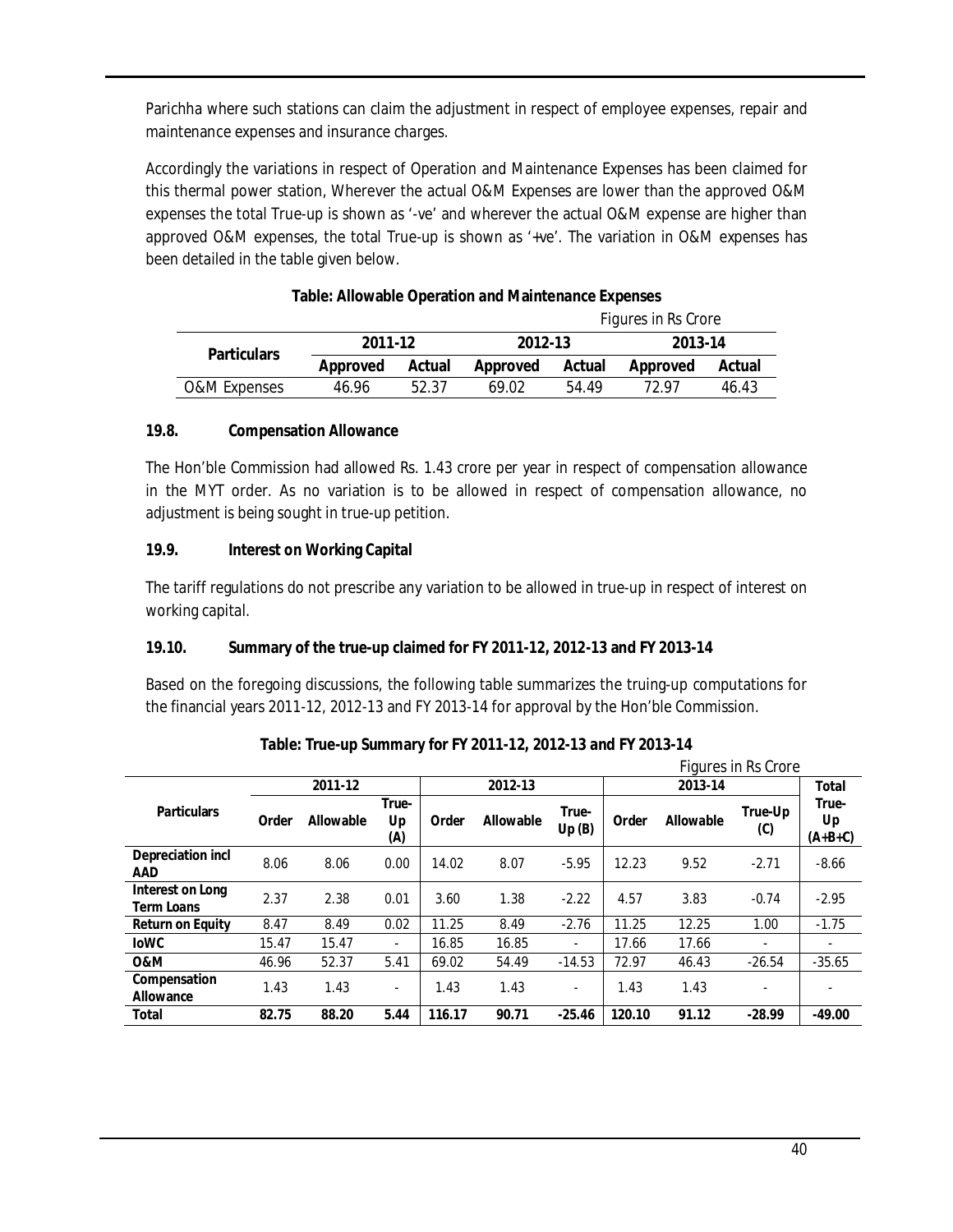# **20. Parichha Extn. TPS**

This section presents the final true-up for FY 2011-12, 2012-13 and 2013-14 in respect of this Thermal Power Station.

# **20.1. Annual Capacity Charges**

As per tariff regulations the annual capacity (fixed) charges consist of

- a) Interest on Loan Capital
- b) Depreciation including Advance against Depreciation
- c) Return on Equity
- d) Operation and maintenance expenses including insurance
- e) Interest on Working Capital
- f) Compensation Allowance

This section provides the description of the approved capacity charges Vs allowable capacity charges for FY 2011-12, FY 2012-13 and FY 2013-14 based on financial statements of the UPRVUNL. On the basis of which the Petitioner has proposed the revised Annual Revenue Requirement and consequentially applied for reduction of its tariff to be charged from beneficiaries.

# **20.2. Gross Fixed Assets**

The Petitioner submits that it has considered the opening balance of gross fixed assets for the financial year 2011-12 from the True-up Order issued by the Hon'ble Commission on  $14<sup>th</sup>$  November, 2013. The details of such capitalization have been shown in the specific formats annexed to this petition.

Accordingly the following table depicts the approved gross fixed asset balance vis-à-vis actual gross fixed asset balance for FY 2011-12, FY 2012-13 and FY 2013-14:

|                    |          |          | Figures in Rs Crore |          |          |          |  |
|--------------------|----------|----------|---------------------|----------|----------|----------|--|
| <b>Particulars</b> | 2011-12  |          | 2012-13             |          | 2013-14  |          |  |
|                    | Approved | Actual   | <b>Approved</b>     | Actual   | Approved | Actual   |  |
| <b>Opening GFA</b> | 1,740.88 | 1,740.88 | 1,751.51            | 1,751.51 | 1,751.51 | 1,751.99 |  |
| Capitalisation     | 10.63    | 10.63    |                     | 0.47     |          | 6.37     |  |
| <b>Deletions</b>   |          | ۰        |                     | -        |          |          |  |
| <b>Closing GFA</b> | 1,751.51 | 1,751.51 | 1,751.51            | 1,751.99 | 1,751.51 | 1,758.35 |  |

# **20.3. Means of Finance**

The Hon'ble Commission in its order dated 20<sup>th</sup> March 2012 had prescribed a normative approach of financing of the capital expenditure in the ratio of 70% debt and 30% equity in line with the Tariff Regulations. Further the allowable depreciation had been considered as normative loan repayment.

In order to maintain consistency in approach, the Petitioner has considered the aforementioned philosophy and calculated the normative debt and normative equity. The opening values of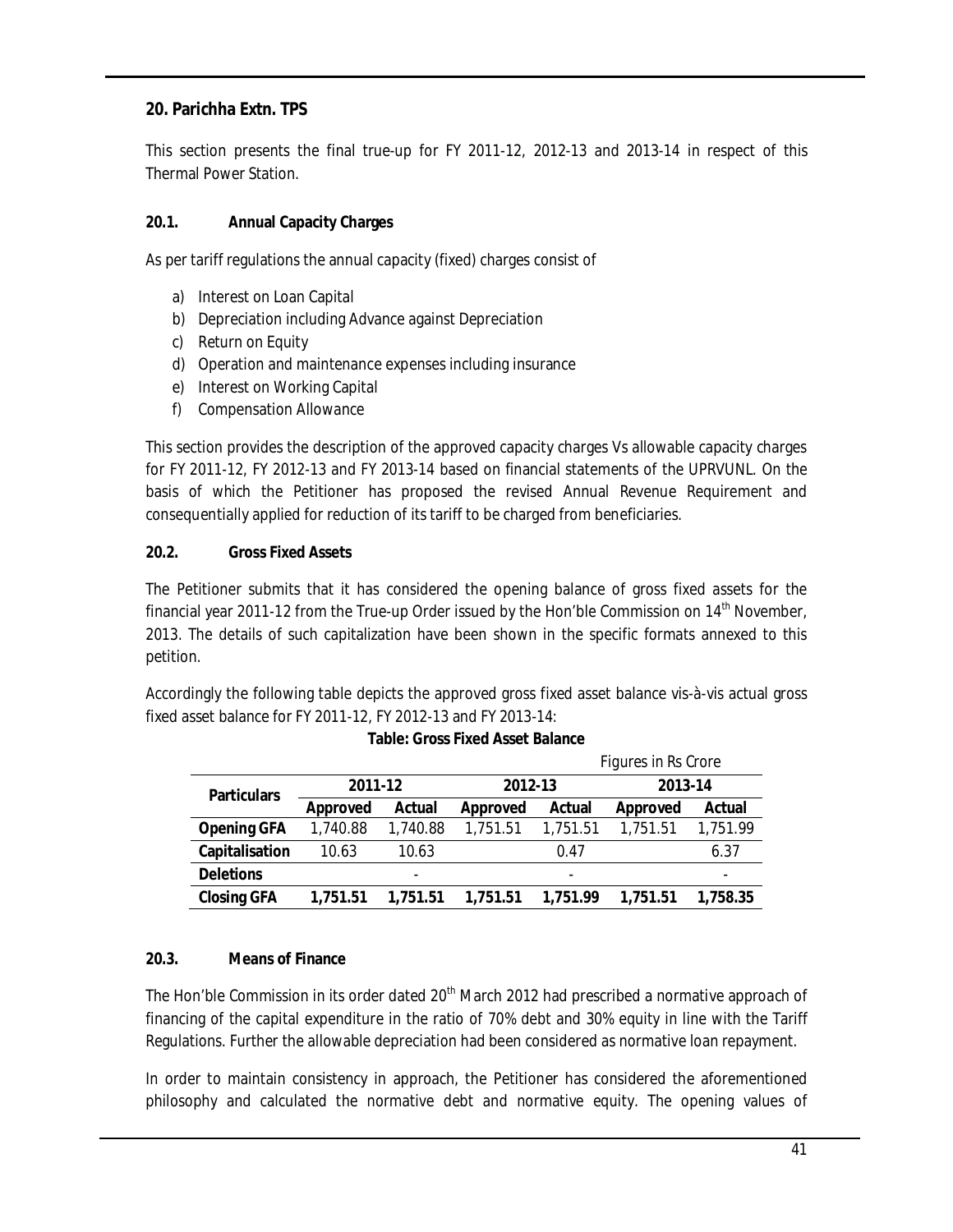accumulated depreciation, normative loan and normative equity as on 1.4.2011 has been adopted from the approved values in the order dated  $14<sup>th</sup>$  November, 2013. Accordingly the gross fixed asset balance, the net fixed asset balance and its financing is presented in the table below:

|                                     | <b>Figures in Rs Crore</b> |          |          |  |  |  |
|-------------------------------------|----------------------------|----------|----------|--|--|--|
| <b>Parichha Extn. Power Station</b> | 2011-12                    | 2012-13  | 2013-14  |  |  |  |
|                                     |                            | True up  |          |  |  |  |
| <b>Opening GFA</b>                  | 1,740.88                   | 1,751.51 | 1,751.99 |  |  |  |
| Additions                           | 10.63                      | 0.47     | 6.37     |  |  |  |
| Deletions                           |                            |          |          |  |  |  |
| <b>Closing GFA</b>                  | 1,751.51                   | 1,751.99 | 1,758.35 |  |  |  |
| <b>Closing Net FA</b>               | 1,428.41                   | 1,365.73 | 1,308.82 |  |  |  |
| Financing:                          |                            |          |          |  |  |  |
| <b>Opening Equity</b>               | 352.53                     | 355.71   | 355.86   |  |  |  |
| Additions                           | 3.19                       | 0.14     | 1.91     |  |  |  |
| <b>Closing Equity</b>               | 355.71                     | 355.86   | 357.77   |  |  |  |
| Open. Accumulated Depreciation      | 260.15                     | 323.11   | 386.26   |  |  |  |
| Depreciation during the year        | 62.96                      | 63.15    | 63.28    |  |  |  |
| <b>Closing Accumulated</b>          | 323.11                     | 386.26   | 449.54   |  |  |  |
| Depreciation                        |                            |          |          |  |  |  |
| <b>Opening Debts</b>                | 1,128.22                   | 1,072.71 | 1,009.88 |  |  |  |
| Additions                           | 7.44                       | 0.33     | 4.46     |  |  |  |
| Less: Depreciation                  | 62.96                      | 63.15    | 63.28    |  |  |  |
| (normative repayment)               |                            |          |          |  |  |  |
| <b>Closing Debts</b>                | 1,072.71                   | 1,009.88 | 951.06   |  |  |  |

**Table: Calculation of GFA, NFA and its financing**

# **20.4. Depreciation**

The Petitioner submits that the depreciation as per accounts is calculated as per the prescription of Schedule XIV of the Companies Act, 1956 which is depicted in the accounting policies annexed with the audited accounts. However the Tariff Regulations prescribe that the eligible depreciation shall be calculated annually, based on straight line method over the useful life of the asset and the rates prescribed in Appendix II of such regulations. It is noteworthy of mentioning that the Appendix II prescribes distinct depreciation rates for each class of assets.

The Petitioner has provided the asset class wise list of gross fixed assets in Form 12 of the tariff formats submitted along with this petition. Accordingly the Petitioner has calculated the eligible depreciation based on the rates prescribed in the tariff regulations.

The allowable depreciation is depicted in the table below:

**Table: Allowable Depreciation**

|                                      |          |               |          |        | Figures in Rs Crore |        |
|--------------------------------------|----------|---------------|----------|--------|---------------------|--------|
| <b>Particulars</b>                   | 2011-12  |               | 2012-13  |        | 2013-14             |        |
|                                      | Approved | <b>Actual</b> | Approved | Actual | Approved            | Actual |
| <b>Depreciation</b><br>including AAD | 62.96    | 62.96         | 63.15    | 63.15  | 63 15               | 63.28  |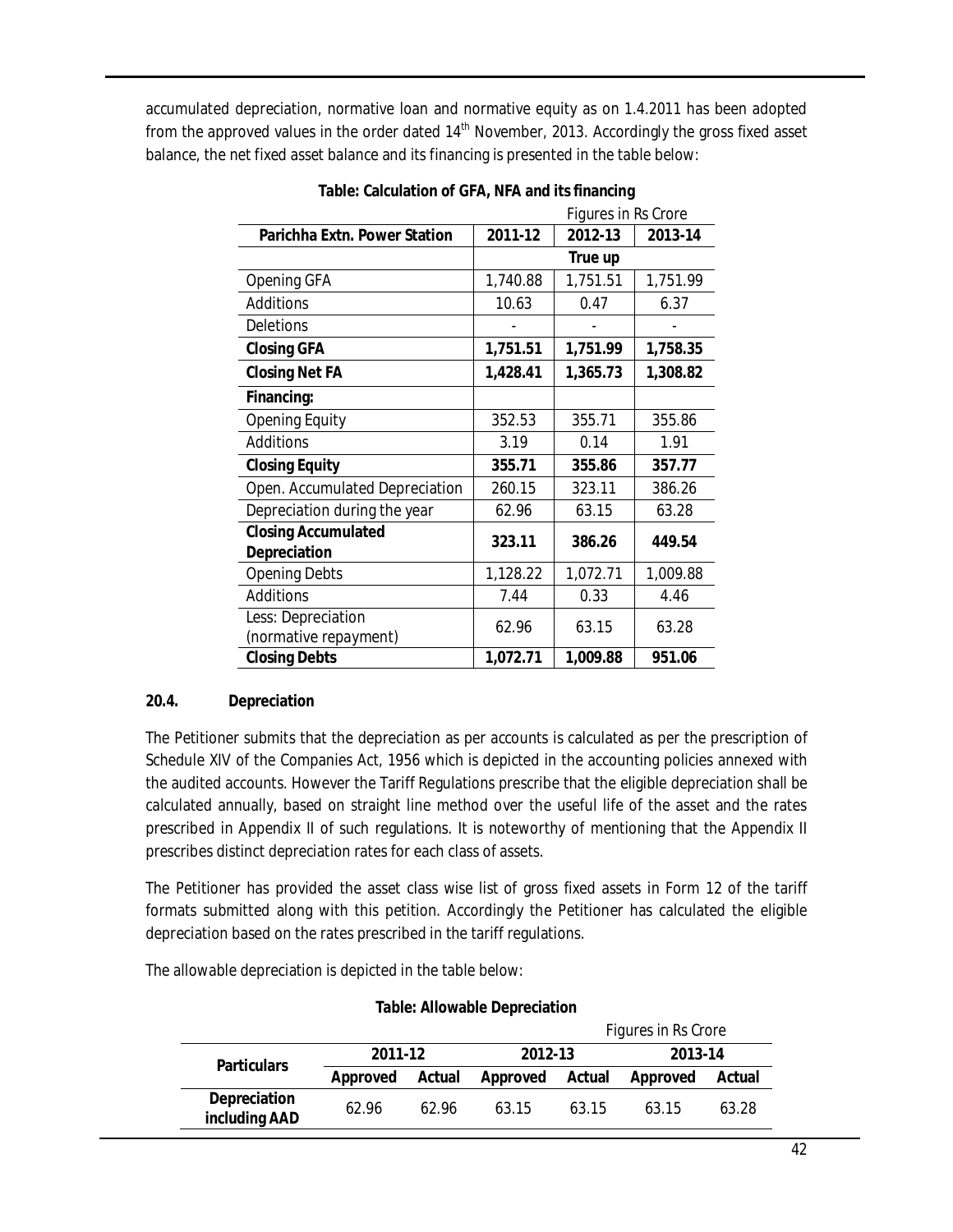#### **20.5. Interest on Loan**

As discussed above, the Hon'ble Commission in its order dated  $20<sup>th</sup>$  March 2012 had prescribed a normative approach of financing of the capital expenditure in the ratio of 70% debt and 30% equity in line with the Tariff Regulations. Further the allowable depreciation has been considered as normative loan repayment. The weighted average interest on loan capital was worked out at 10.91% in the order dated 20<sup>th</sup> March 2012.

70% of the total capitalisation has been considered to be funded through debt. Considering the debt worked out as above and applying the rate of 10.91%, the interest on loan capital has been worked out in the table below:

|                              |          |          | Figures in Rs Crore |               |                 |               |
|------------------------------|----------|----------|---------------------|---------------|-----------------|---------------|
| <b>Particulars</b>           | 2011-12  |          | 2012-13             |               | 2013-14         |               |
|                              | Approved | Actual   | Approved            | <b>Actual</b> | <b>Approved</b> | <b>Actual</b> |
| <b>Opening Debts</b>         | 1,128.22 | 1,128.22 | 1,072.70            | 1,072.71      | 1,009.56        | 1,009.88      |
| Additions                    | 7.44     | 7.44     |                     | 0.33          |                 | 4.46          |
| Less: Normative<br>repayment | 62.96    | 62.96    | 63.15               | 63.15         | 63.15           | 63.28         |
| <b>Closing Debts</b>         | 1,072.70 | 1,072.71 | 1,009.56            | 1,009.88      | 946.41          | 951.06        |
| Average Debt                 | 1,100.46 | 1,100.46 | 1,041.13            | 1,041.29      | 977.99          | 980.47        |
| Interest on Loan             | 99.70    | 99.70    | 94.33               | 94.34         | 88.60           | 88.83         |

# **Table: Allowable Interest on Loan**

# **20.6. Return on Equity**

The opening equity base as on 1.4.2011 has been adopted from the order dated 14<sup>th</sup> November, 2013. 30% of the total capitalisation has been considered to be funded from equity infusion. The Tariff Regulations prescribe that return on equity would be allowed at the rate of 15.50%. Accordingly, the allowable return on equity has been computed in the table below:

|                                 |          |               | Figures in Rs Crore |        |          |                          |  |
|---------------------------------|----------|---------------|---------------------|--------|----------|--------------------------|--|
| <b>Particulars</b>              | 2011-12  |               | 2012-13             |        | 2013-14  |                          |  |
|                                 | Approved | <b>Actual</b> | <b>Approved</b>     | Actual | Approved | Actual                   |  |
| <b>Opening Equity</b>           | 352.52   | 352.52        | 355.71              | 355.71 | 355.71   | 355.85                   |  |
| Additions                       | 3.19     | 3.19          |                     | 0.14   |          | $\overline{\phantom{a}}$ |  |
| <b>Closing Equity</b>           | 355.71   | 355.71        | 355.71              | 355.85 | 355.71   | 355.85                   |  |
| Rate of Return on<br>Equity (%) | 15.50%   | 15.50%        | 15.50%              | 15.50% | 15.50%   | 15.50%                   |  |
| <b>Allowable RoE</b>            | 55.14    | 55.14         | 55.14               | 55.16  | 55.14    | 55.45                    |  |

# **Table: Allowable Return on Equity**

#### **20.7. Operation and Maintenance Expenses**

The tariff regulations prescribe that only capital expenditure would be eligible for truing up. The regulations do not provide for truing up in respect of O&M expenses and other variable costs except in certain cases in respect of vintage generating stations of Obra A, Obra B, Panki, Harduaganj and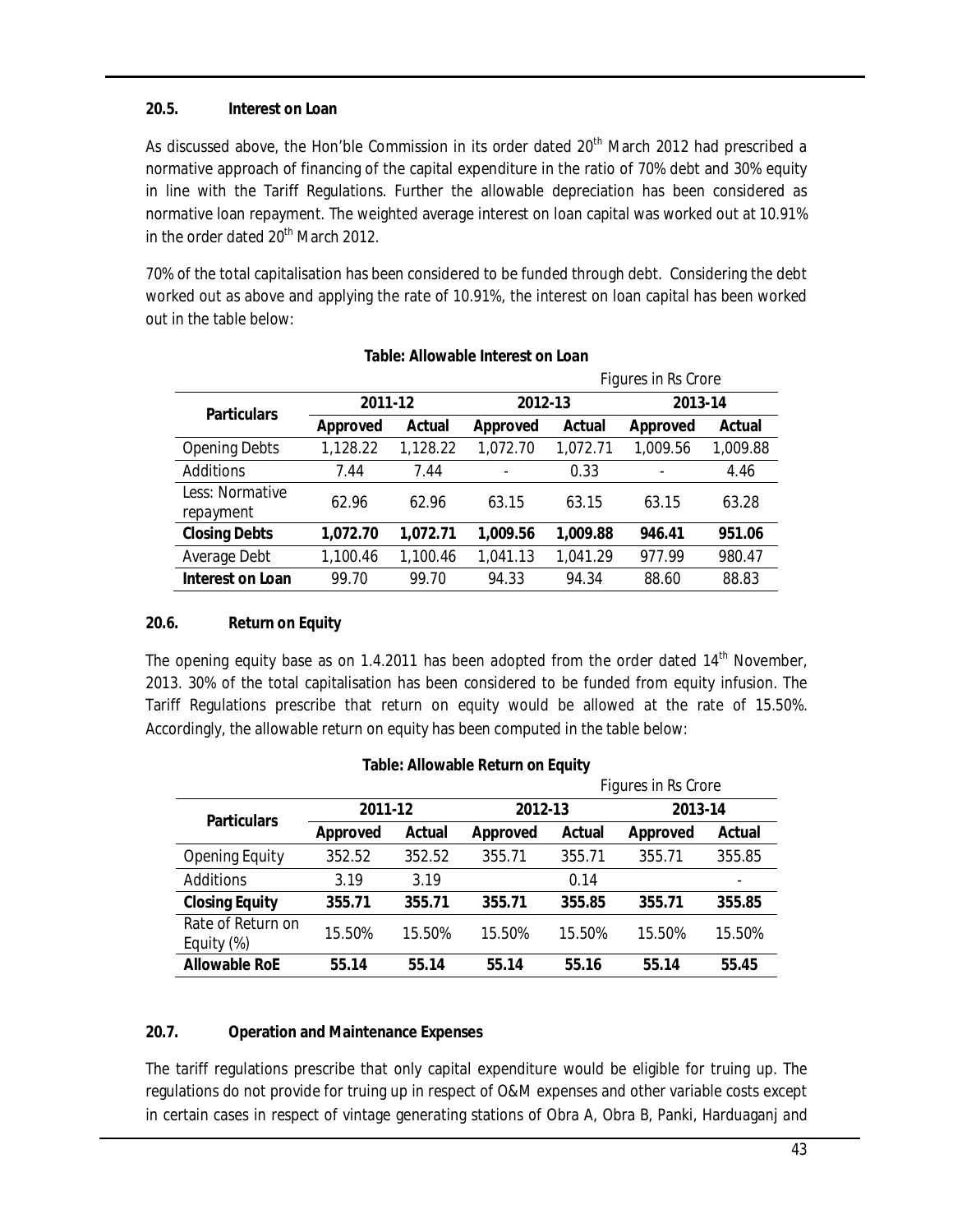Parichha where such stations can claim the adjustment in respect of employee expenses, repair and maintenance expenses and insurance charges.

As this thermal power station does not qualify to claim any upside variations in respect of Operation and Maintenance Expenses, hence the same has not been claimed.

However, a summary of the actual O&M expenses vis-à-vis the approved expenses are depicted in the table below for depicting purposes:

|                         |          |               |          | Figures in Rs Crore |          |        |  |
|-------------------------|----------|---------------|----------|---------------------|----------|--------|--|
| <b>Particulars</b>      | 2011-12  |               | 2012-13  |                     | 2013-14  |        |  |
|                         | Approved | <b>Actual</b> | Approved | Actual              | Approved | Actual |  |
| <b>O&amp;M Expenses</b> | 77.93    | 71 09         | 90.32    | 77.89               | 9549     | 84.50  |  |

# **Table: Allowable Operation and Maintenance Expenses**

# **20.8. Compensation Allowance**

The Hon'ble Commission had allowed Rs. 0.00 crore per year in respect of compensation allowance in the MYT order. As no variation is to be allowed in respect of compensation allowance, no adjustment is being sought in true-up petition.

# **20.9. Interest on Working Capital**

The tariff regulations do not prescribe any variation to be allowed in true-up in respect of interest on working capital.

# **20.10. Summary of the true-up claimed for FY 2011-12, 2012-13 and FY 2013-14**

Based on the foregoing discussions, the following table summarizes the truing-up computations for the financial years 2011-12, 2012-13 and FY 2013-14 for approval by the Hon'ble Commission.

|                                       | <b>Figures in Rs Crore</b> |                  |                          |        |                  |                          |        |                  |                          |                          |
|---------------------------------------|----------------------------|------------------|--------------------------|--------|------------------|--------------------------|--------|------------------|--------------------------|--------------------------|
|                                       |                            | 2011-12          |                          |        | 2012-13          |                          |        | 2013-14          |                          | Total                    |
| <b>Particulars</b>                    | Order                      | <b>Allowable</b> | True-<br>Up(A)           | Order  | <b>Allowable</b> | True-<br>Up(B)           | Order  | <b>Allowable</b> | True-<br>Up(G)           | True-<br>Up<br>$(A+B+C)$ |
| Depreciation incl<br>AAD              | 62.96                      | 62.96            | $-0.00$                  | 63.15  | 63.15            | 0.00                     | 63.15  | 63.28            | 0.13                     | 0.13                     |
| Interest on Long<br><b>Term Loans</b> | 99.70                      | 99.70            | 0.00                     | 94.33  | 94.34            | 0.01                     | 88.61  | 88.83            | 0.22                     | 0.23                     |
| <b>Return on Equity</b>               | 55.14                      | 55.14            | $-0.00$                  | 55.14  | 55.16            | 0.02                     | 55.14  | 55.45            | 0.31                     | 0.33                     |
| <b>IoWC</b>                           | 33.94                      | 33.94            | $\overline{\phantom{a}}$ | 33.06  | 33.06            | $\overline{\phantom{a}}$ | 33.23  | 33.23            | $\overline{\phantom{a}}$ | ٠                        |
| 0&M                                   | 77.93                      | 71.09            | $-6.84$                  | 90.32  | 77.89            | $-12.43$                 | 95.49  | 84.50            | $-10.99$                 | $-30.25$                 |
| Compensation<br>Allowance             |                            |                  | $\overline{\phantom{a}}$ |        |                  | ٠                        |        |                  |                          |                          |
| <b>Total</b>                          | 329.66                     | 322.83           | $-6.84$                  | 335.99 | 323.60           | $-12.40$                 | 335.60 | 325.30           | $-10.32$                 | $-29.56$                 |

# **Table: True-up Summary for FY 2011-12, 2012-13 and FY 2013-14**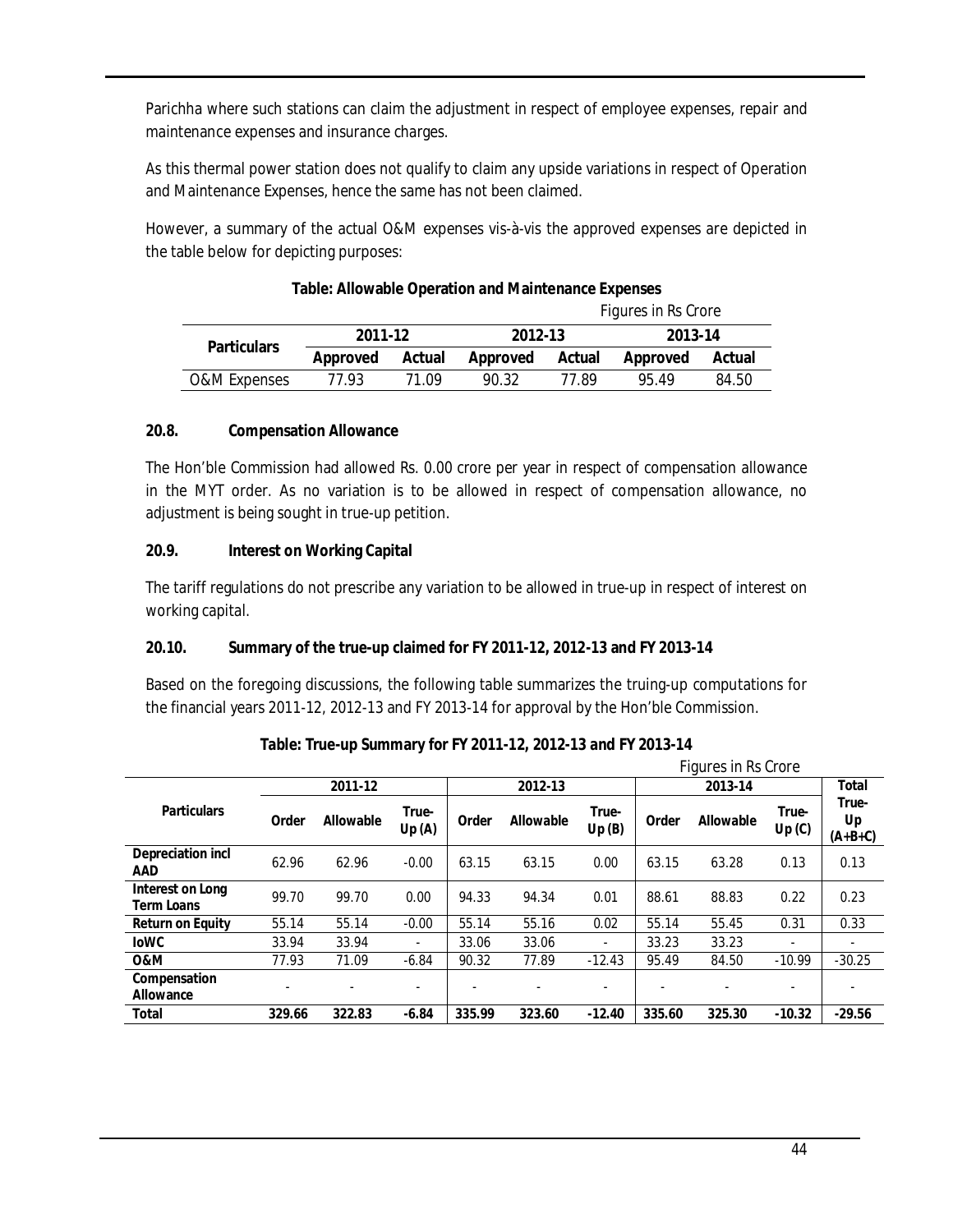# **21. Harduaganj Extn.**

This section presents the final true-up for FY 2011-12, 2012-13 and 2013-14 in respect of this Thermal Power Station.

# **21.1. Annual Capacity Charges**

As per tariff regulations the annual capacity (fixed) charges consist of

- a) Interest on Loan Capital
- b) Depreciation including Advance against Depreciation
- c) Return on Equity
- d) Operation and maintenance expenses including insurance
- e) Interest on Working Capital
- f) Compensation Allowance

This section provides the description of the approved capacity charges Vs allowable capacity charges for FY 2011-12, FY 2012-13 and FY 2013-14 based on financial statements of the UPRVUNL. On the basis of which the Petitioner has proposed the revised Annual Revenue Requirement and consequentially applied for reduction of its tariff to be charged from beneficiaries.

# **21.2. Gross Fixed Assets**

The Petitioner submits that it has considered the opening balance of gross fixed assets for the financial year 2011-12 from the True-up Order issued by the Hon'ble Commission on  $14<sup>th</sup>$  November, 2013. The details of such capitalization have been shown in the specific formats annexed to this petition.

Accordingly the following table depicts the approved gross fixed asset balance vis-à-vis actual gross fixed asset balance for FY 2011-12, FY 2012-13 and FY 2013-14:

|                    |                |                          | Figures in Rs Crore |          |          |          |  |
|--------------------|----------------|--------------------------|---------------------|----------|----------|----------|--|
| <b>Particulars</b> | 2011-12        |                          | 2012-13             |          | 2013-14  |          |  |
|                    | Approved       | Actual                   | <b>Approved</b>     | Actual   | Approved | Actual   |  |
| <b>Opening GFA</b> | $\blacksquare$ | $\overline{\phantom{a}}$ | 1,518.88            | 1,518.88 | 2,956.00 | 1,537.93 |  |
| Capitalisation     | 1,518.88       | 1,518.88                 | 1,437.12            | 19.05    |          | 1,579.75 |  |
| <b>Deletions</b>   |                | -                        |                     |          |          |          |  |
| <b>Closing GFA</b> | 1,518.88       | 1,518.88                 | 2,956.00            | 1,537.93 | 2,956.00 | 3,117.68 |  |

*Figures in Rs Crore*

# **21.3. Means of Finance**

The Hon'ble Commission in its order dated 20<sup>th</sup> March 2012 had prescribed a normative approach of financing of the capital expenditure in the ratio of 70% debt and 30% equity in line with the Tariff Regulations. Further the allowable depreciation had been considered as normative loan repayment.

In order to maintain consistency in approach, the Petitioner has considered the aforementioned philosophy and calculated the normative debt and normative equity. The opening values of accumulated depreciation, normative loan and normative equity as on 1.4.2011 has been adopted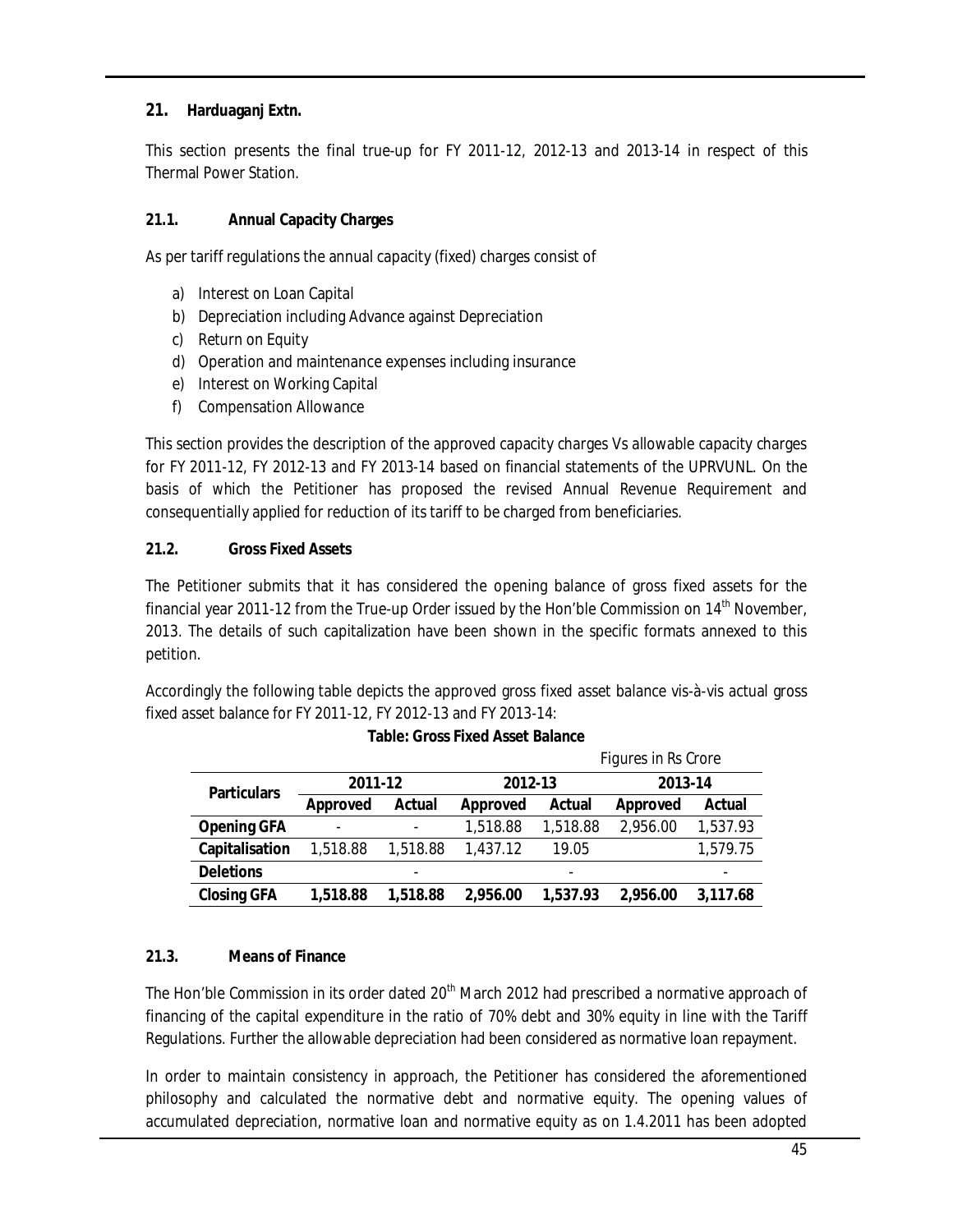from the approved values in the order dated  $14<sup>th</sup>$  November, 2013. Accordingly the gross fixed asset balance, the net fixed asset balance and its financing is presented in the table below:

|                                                   |          | Figures in Rs Crore |          |  |  |
|---------------------------------------------------|----------|---------------------|----------|--|--|
| Harduaganj Extn. Power Station                    | 2011-12  | 2012-13             | 2013-14  |  |  |
|                                                   |          | True up             |          |  |  |
| Opening GFA                                       |          | 1,518.88            | 1,537.93 |  |  |
| Additions                                         | 1,518.88 | 19.05               | 1,579.75 |  |  |
| Deletions                                         |          |                     |          |  |  |
| <b>Closing GFA</b>                                | 1,518.88 | 1,537.93            | 3,117.68 |  |  |
| <b>Closing Net FA</b>                             | 1,518.88 | 1,537.93            | 3,117.68 |  |  |
| Financing:                                        |          |                     |          |  |  |
| <b>Opening Equity</b>                             |          | 455.66              | 461.38   |  |  |
| Additions                                         | 455.66   | 5.71                | 473.93   |  |  |
| <b>Closing Equity</b>                             | 455.66   | 461.38              | 935.30   |  |  |
| Open. Accumulated Depreciation                    |          | 27.35               | 82.40    |  |  |
| Depreciation during the year                      | 27.35    | 55.05               | 83.83    |  |  |
| AAD                                               |          |                     |          |  |  |
| <b>Closing Accumulated</b><br><b>Depreciation</b> | 27.35    | 82.40               | 166.23   |  |  |
| <b>Opening Debts</b>                              |          | 1,035.86            | 994.15   |  |  |
| Additions                                         | 1,063.22 | 13.33               | 1,105.83 |  |  |
| Less: Depreciation<br>(normative repayment)       | 27.35    | 55.05               | 83.83    |  |  |
| <b>Closing Debts</b>                              | 1,035.86 | 994.15              | 2,016.15 |  |  |

**Table: Calculation of GFA, NFA and its financing**

# **21.4. Depreciation**

The Petitioner submits that the depreciation as per accounts is calculated as per the prescription of Schedule XIV of the Companies Act, 1956 which is depicted in the accounting policies annexed with the audited accounts. However the Tariff Regulations prescribe that the eligible depreciation shall be calculated annually, based on straight line method over the useful life of the asset and the rates prescribed in Appendix II of such regulations. It is noteworthy of mentioning that the Appendix II prescribes distinct depreciation rates for each class of assets.

The Petitioner has provided the asset class wise list of gross fixed assets in Form 12 of the tariff formats submitted along with this petition. Accordingly the Petitioner has calculated the eligible depreciation based on the rates prescribed in the tariff regulations.

The allowable depreciation is depicted in the table below:

 *Figures in Rs Crore* **Particulars 2011-12 2012-13 2013-14 Approved Actual Approved Actual Approved Actual Depreciation including AAD** 54.70 27.35 147.69 55.05 160.39 83.83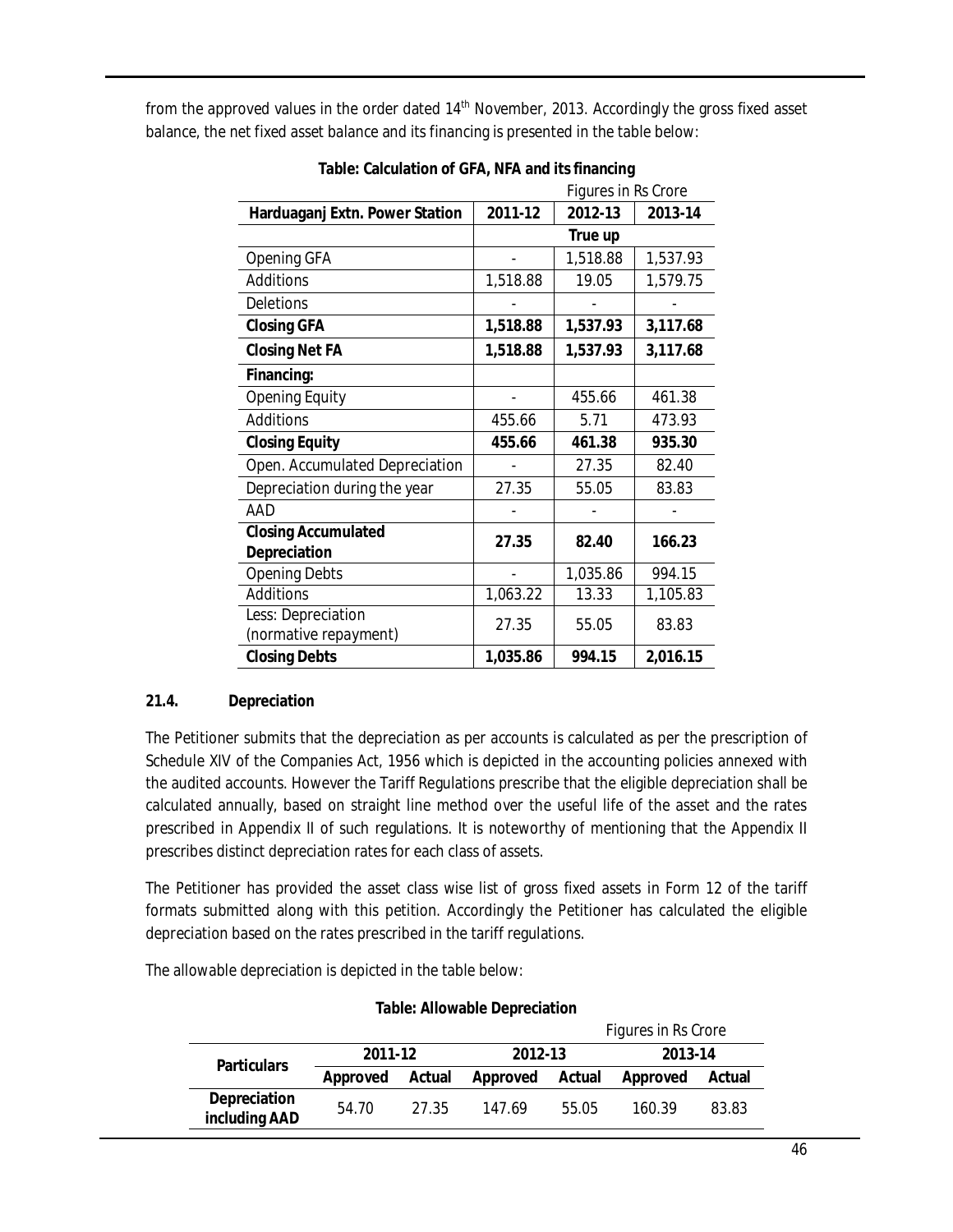# **21.5. Interest on Loan**

As discussed above, the Hon'ble Commission in its order dated  $20<sup>th</sup>$  March 2012 had prescribed a normative approach of financing of the capital expenditure in the ratio of 70% debt and 30% equity in line with the Tariff Regulations. Further the allowable depreciation has been considered as normative loan repayment. The weighted average interest on loan capital was worked out at 10.91% in the order dated 20<sup>th</sup> March 2012.

70% of the total capitalisation has been considered to be funded through debt. Considering the debt worked out as above and applying the rate of 10.91%, the interest on loan capital has been worked out in the table below:

|                              |                 |                          | Figures in Rs Crore |          |                 |               |  |
|------------------------------|-----------------|--------------------------|---------------------|----------|-----------------|---------------|--|
| <b>Particulars</b>           | 2011-12         |                          | 2012-13             |          | 2013-14         |               |  |
|                              | <b>Approved</b> | <b>Actual</b>            | Approved            | Actual   | <b>Approved</b> | <b>Actual</b> |  |
| <b>Opening Debts</b>         |                 | $\overline{\phantom{a}}$ | 1,008.52            | 1,035.86 | 1,866.82        | 994.15        |  |
| Additions                    | 1,063.22        | 1,063.22                 | 1,005.98            | 13.33    |                 | 1,105.83      |  |
| Less: Normative<br>repayment | 54.70           | 27.35                    | 147.68              | 55.05    | 160.39          | 83.83         |  |
| <b>Closing Debts</b>         | 1,008.52        | 1,035.86                 | 1,866.82            | 994.15   | 1,706.43        | 2,016.15      |  |
| Average Debt                 | 504.26          | 517.93                   | 1,437.67            | 1,015.01 | 1,786.63        | 1,505.15      |  |
| <b>Interest on Loan</b>      | 52.95           | 54.38                    | 150.96              | 106.58   | 187.60          | 158.04        |  |

# **Table: Allowable Interest on Loan**

# **21.6. Return on Equity**

The opening equity base as on 1.4.2011 has been adopted from the order dated 14<sup>th</sup> November, 2013. 30% of the total capitalisation has been considered to be funded from equity infusion. The Tariff Regulations prescribe that return on equity would be allowed at the rate of 15.50%. Accordingly, the allowable return on equity has been computed in the table below:

| Table: Allowable Return on Equity |  |  |
|-----------------------------------|--|--|
|                                   |  |  |

|                                 |          |               | Figures in Rs Crore |               |          |                          |  |
|---------------------------------|----------|---------------|---------------------|---------------|----------|--------------------------|--|
| <b>Particulars</b>              | 2011-12  |               | 2012-13             |               | 2013-14  |                          |  |
|                                 | Approved | <b>Actual</b> | Approved            | <b>Actual</b> | Approved | <b>Actual</b>            |  |
| <b>Opening Equity</b>           |          |               | 455.66              | 455.66        | 886.80   | 461.38                   |  |
| <b>Additions</b>                | 455.66   | 455.66        | 431.14              | 5.71          |          | $\overline{\phantom{a}}$ |  |
| <b>Closing Equity</b>           | 455.66   | 455.66        | 886.80              | 461.38        | 886.80   | 461.38                   |  |
| Rate of Return<br>on Equity (%) | 15.50%   | 15.50%        | 15.50%              | 15.50%        | 15.50%   | 15.50%                   |  |
| <b>Allowable RoE</b>            | 70.63    | 70.63         | 137.45              | 71.51         | 137.45   | 144.97                   |  |

# **21.7. Operation and Maintenance Expenses**

The tariff regulations prescribe that only capital expenditure would be eligible for truing up. The regulations do not provide for truing up in respect of O&M expenses and other variable costs except in certain cases in respect of vintage generating stations of Obra A, Obra B, Panki, Harduaganj and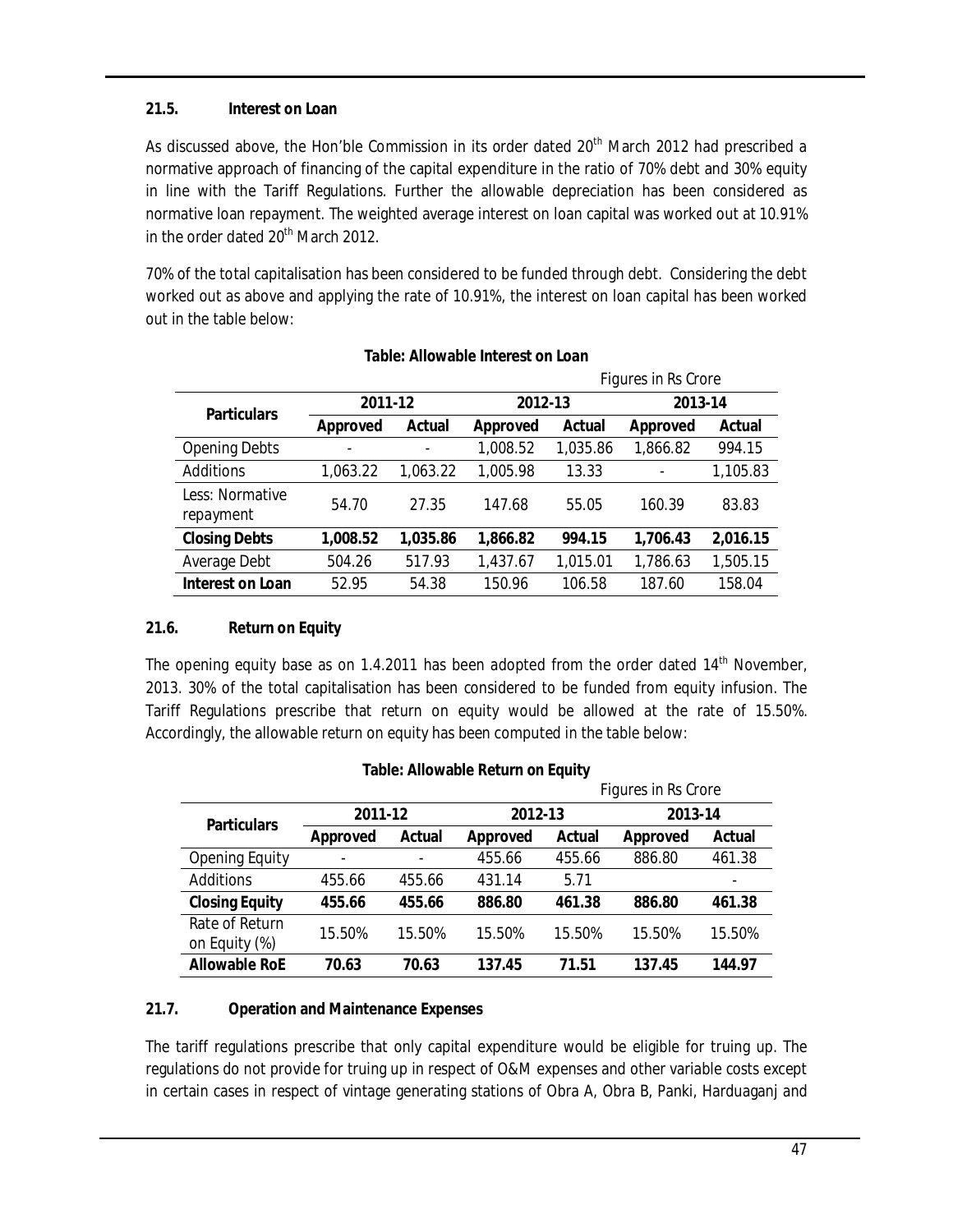Parichha where such stations can claim the adjustment in respect of employee expenses, repair and maintenance expenses and insurance charges.

As this thermal power station does not qualify to claim any upside variations in respect of Operation and Maintenance Expenses, hence the same has not been claimed.

However, a summary of the actual O&M expenses vis-à-vis the approved expenses are depicted in the table below for depicting purposes:

|                        |          |               |          |        | Figures in Rs Crore |               |  |
|------------------------|----------|---------------|----------|--------|---------------------|---------------|--|
| <b>Particulars</b>     | 2011-12  |               | 2012-13  |        | 2013-14             |               |  |
|                        | Approved | <b>Actual</b> | Approved | Actual | Approved            | <b>Actual</b> |  |
| 0&M<br><b>Expenses</b> | 3.26     | 3.02          | 107.53   | 33.26  | 113.68              | 82.19         |  |

#### **Table: Allowable Operation and Maintenance Expenses**

# **21.8. Compensation Allowance**

The Hon'ble Commission had allowed Rs. 0.00 crore per year in respect of compensation allowance in the MYT order. As no variation is to be allowed in respect of compensation allowance, no adjustment is being sought in true-up petition.

# **21.9. Interest on Working Capital**

The tariff regulations do not prescribe any variation to be allowed in true-up in respect of interest on working capital.

# **21.10. Summary of the true-up claimed for FY 2011-12, 2012-13 and FY 2013-14**

Based on the foregoing discussions, the following table summarizes the truing-up computations for the financial years 2011-12, 2012-13 and FY 2013-14 for approval by the Hon'ble Commission.

|                                       | <b>Figures in Rs Crore</b> |                  |                |         |                  |                |         |                  |                              |                          |
|---------------------------------------|----------------------------|------------------|----------------|---------|------------------|----------------|---------|------------------|------------------------------|--------------------------|
| 2011-12                               |                            |                  |                | 2012-13 |                  |                | 2013-14 |                  | Total                        |                          |
| <b>Particulars</b>                    | Order                      | <b>Allowable</b> | True-Up<br>(A) | Order   | <b>Allowable</b> | True-Up<br>(B) | Order   | <b>Allowable</b> | True-Up<br>$\left( 0\right)$ | True-<br>Up<br>$(A+B+C)$ |
| Depreciation incl<br>AAD              | 54.70                      | 27.35            | $-27.35$       | 147.69  | 55.05            | $-92.64$       | 160.39  | 83.83            | $-76.56$                     | $-196.55$                |
| Interest on Long<br><b>Term Loans</b> | 52.95                      | 54.38            | 1.43           | 150.96  | 106.58           | $-44.38$       | 187.60  | 158.04           | $-29.56$                     | $-72.51$                 |
| <b>Return on Equity</b>               | 70.63                      | 70.63            | $-0.00$        | 137.45  | 71.51            | $-65.94$       | 137.45  | 144.97           | 7.52                         | $-58.42$                 |
| <b>IoWC</b>                           | 20.35                      | 20.35            | ۰              | 49.39   | 49.39            |                | 50.76   | 50.76            | ٠                            |                          |
| 0&M                                   | 3.26                       | 3.02             | $-0.24$        | 107.53  | 33.26            | $-74.27$       | 113.68  | 82.19            | $-31.49$                     | $-106.00$                |
| Compensation<br><b>Allowance</b>      |                            |                  |                |         |                  |                |         |                  | ٠                            |                          |
| <b>Total</b>                          | 201.88                     | 175.73           | $-26.16$       | 593.01  | 315.79           | $-277.23$      | 649.89  | 519.79           | $-130.09$                    | $-433.48$                |

# **Table: True-up Summary for FY 2011-12, 2012-13 and FY 2013-14**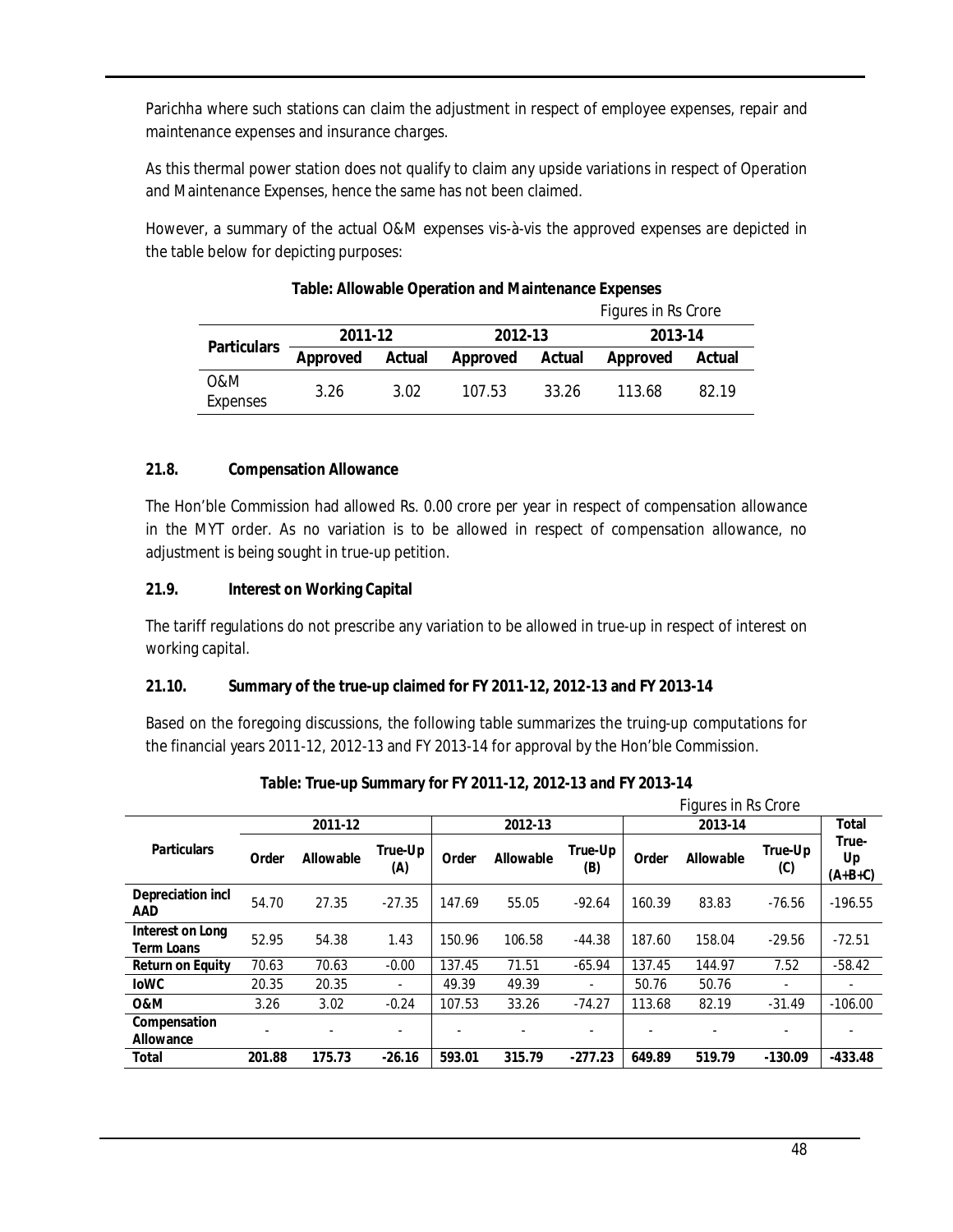# **22. Parichha Extn. Stage 2**

This section presents the final true-up for FY 2011-12, 2012-13 and 2013-14 in respect of this Thermal Power Station.

# **22.1. Annual Capacity Charges**

As per tariff regulations the annual capacity (fixed) charges consist of

- a) Interest on Loan Capital
- b) Depreciation including Advance against Depreciation
- c) Return on Equity
- d) Operation and maintenance expenses including insurance
- e) Interest on Working Capital
- f) Compensation Allowance

This section provides the description of the approved capacity charges Vs allowable capacity charges for FY 2011-12, FY 2012-13 and FY 2013-14 based on financial statements of the UPRVUNL. On the basis of which the Petitioner has proposed the revised Annual Revenue Requirement and consequentially applied for reduction of its tariff to be charged from beneficiaries.

# **22.2. Gross Fixed Assets**

The Petitioner submits that it has considered the opening balance of gross fixed assets for the financial year 2011-12 from the True-up Order issued by the Hon'ble Commission on  $14<sup>th</sup>$  November, 2013. The details of such capitalization have been shown in the specific formats annexed to this petition.

Accordingly the following table depicts the approved gross fixed asset balance vis-à-vis actual gross fixed asset balance for FY 2011-12, FY 2012-13 and FY 2013-14:

|                    |                          | Figures in Rs Crore |          |          |  |  |  |  |
|--------------------|--------------------------|---------------------|----------|----------|--|--|--|--|
| <b>Particulars</b> |                          | 2012-13             | 2013-14  |          |  |  |  |  |
|                    | <b>Approved</b>          | Actual              | Approved | Actual   |  |  |  |  |
| <b>Opening GFA</b> | $\overline{\phantom{a}}$ | ۰                   | 1,411.41 | 1,261.23 |  |  |  |  |
| Capitalisation     | 1,411.41                 | 1,261.23            | 1,411.41 | 1,412.32 |  |  |  |  |
| <b>Deletions</b>   |                          |                     |          | $\,$     |  |  |  |  |
| <b>Closing GFA</b> | 1,411.41                 | 1,261.23            | 2,822.82 | 2,673.54 |  |  |  |  |

# **Table: Gross Fixed Asset Balance**

#### **22.3. Means of Finance**

The Hon'ble Commission in its order dated 20<sup>th</sup> March 2012 had prescribed a normative approach of financing of the capital expenditure in the ratio of 70% debt and 30% equity in line with the Tariff Regulations. Further the allowable depreciation had been considered as normative loan repayment.

In order to maintain consistency in approach, the Petitioner has considered the aforementioned philosophy and calculated the normative debt and normative equity. The opening values of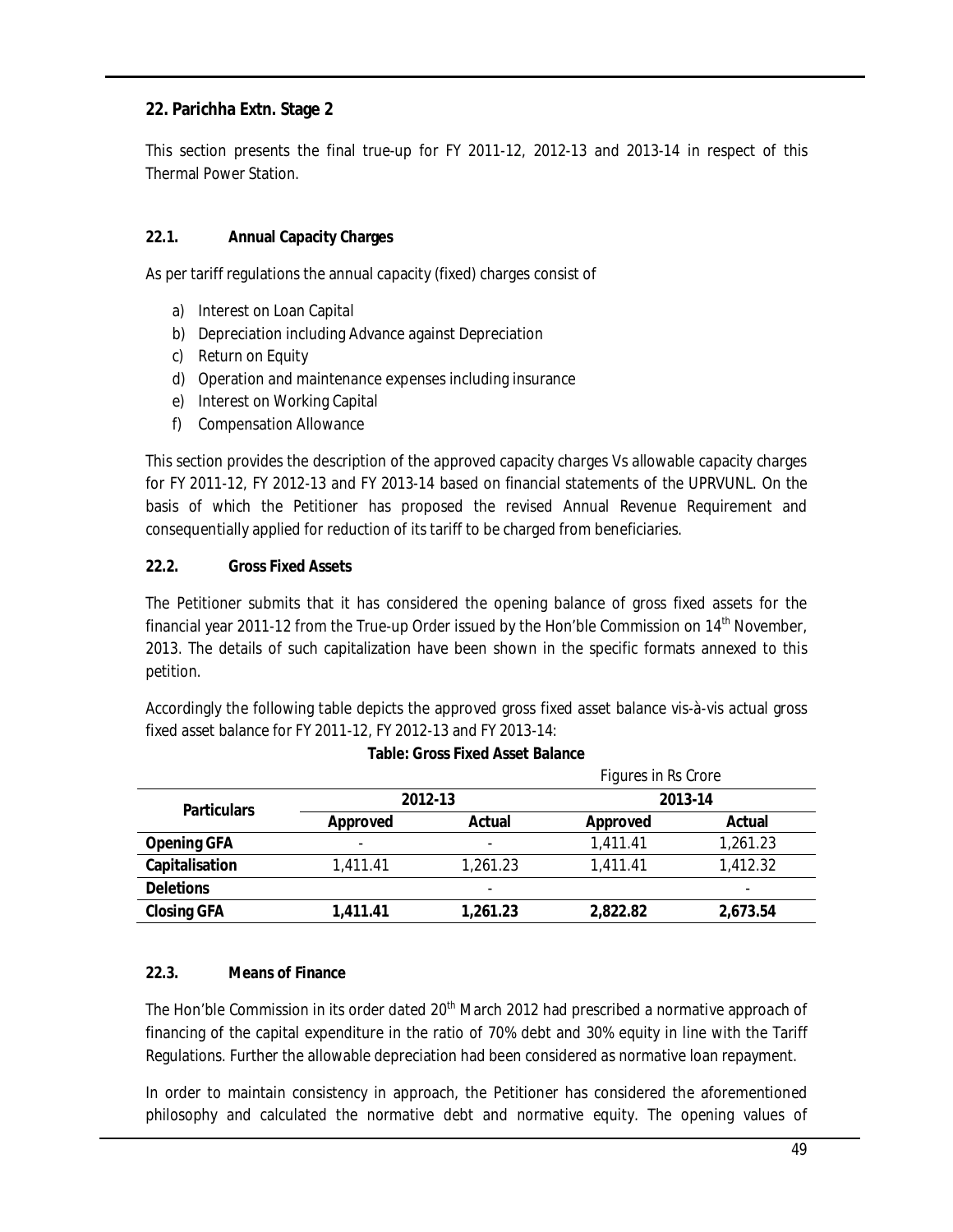accumulated depreciation, normative loan and normative equity as on 1.4.2011 has been adopted from the approved values in the order dated  $14<sup>th</sup>$  November, 2013. Accordingly the gross fixed asset balance, the net fixed asset balance and its financing is presented in the table below:

|                                             | <b>Figures in Rs Crore</b> |          |  |  |  |
|---------------------------------------------|----------------------------|----------|--|--|--|
| Parichha Extn. Stage 2 Power Station        | 2012-13                    | 2013-14  |  |  |  |
|                                             |                            | True up  |  |  |  |
| <b>Opening GFA</b>                          |                            | 1,261.23 |  |  |  |
| Additions                                   | 1,261.23                   | 1,412.32 |  |  |  |
| Deletions                                   |                            |          |  |  |  |
| <b>Closing GFA</b>                          | 1,261.23                   | 2,673.54 |  |  |  |
| <b>Closing Net FA</b>                       | 1,261.23                   | 2,673.54 |  |  |  |
| Financing:                                  |                            |          |  |  |  |
| Opening Equity                              |                            | 378.37   |  |  |  |
| Additions                                   | 378.37                     | 423.70   |  |  |  |
| <b>Closing Equity</b>                       | 378.37                     | 802.06   |  |  |  |
| Open. Accumulated Depreciation              |                            | 22.70    |  |  |  |
| Depreciation during the year                | 22.70                      | 70.83    |  |  |  |
| <b>Closing Accumulated Depreciation</b>     | 22.70                      | 93.53    |  |  |  |
| <b>Opening Debts</b>                        |                            | 860.15   |  |  |  |
| Additions                                   | 882.86                     | 988.62   |  |  |  |
| Less: Depreciation<br>(normative repayment) | 22.70                      | 70.83    |  |  |  |
| <b>Closing Debts</b>                        | 860.15                     | 1,777.95 |  |  |  |

# **Table: Calculation of GFA, NFA and its financing**

# **22.4. Depreciation**

The Petitioner submits that the depreciation as per accounts is calculated as per the prescription of Schedule XIV of the Companies Act, 1956 which is depicted in the accounting policies annexed with the audited accounts. However the Tariff Regulations prescribe that the eligible depreciation shall be calculated annually, based on straight line method over the useful life of the asset and the rates prescribed in Appendix II of such regulations. It is noteworthy of mentioning that the Appendix II prescribes distinct depreciation rates for each class of assets.

The Petitioner has provided the asset class wise list of gross fixed assets in Form 12 of the tariff formats submitted along with this petition. Accordingly the Petitioner has calculated the eligible depreciation based on the rates prescribed in the tariff regulations.

The allowable depreciation is depicted in the table below:

| <b>Table: Allowable Depreciation</b> |          |        |                     |        |  |  |  |
|--------------------------------------|----------|--------|---------------------|--------|--|--|--|
|                                      |          |        | Figures in Rs Crore |        |  |  |  |
| <b>Particulars</b>                   | 2012-13  |        | 2013-14             |        |  |  |  |
|                                      | Approved | Actual | <b>Approved</b>     | Actual |  |  |  |
| <b>Depreciation including AAD</b>    | 73.03    | 22.70  | 164.67              | 70.83  |  |  |  |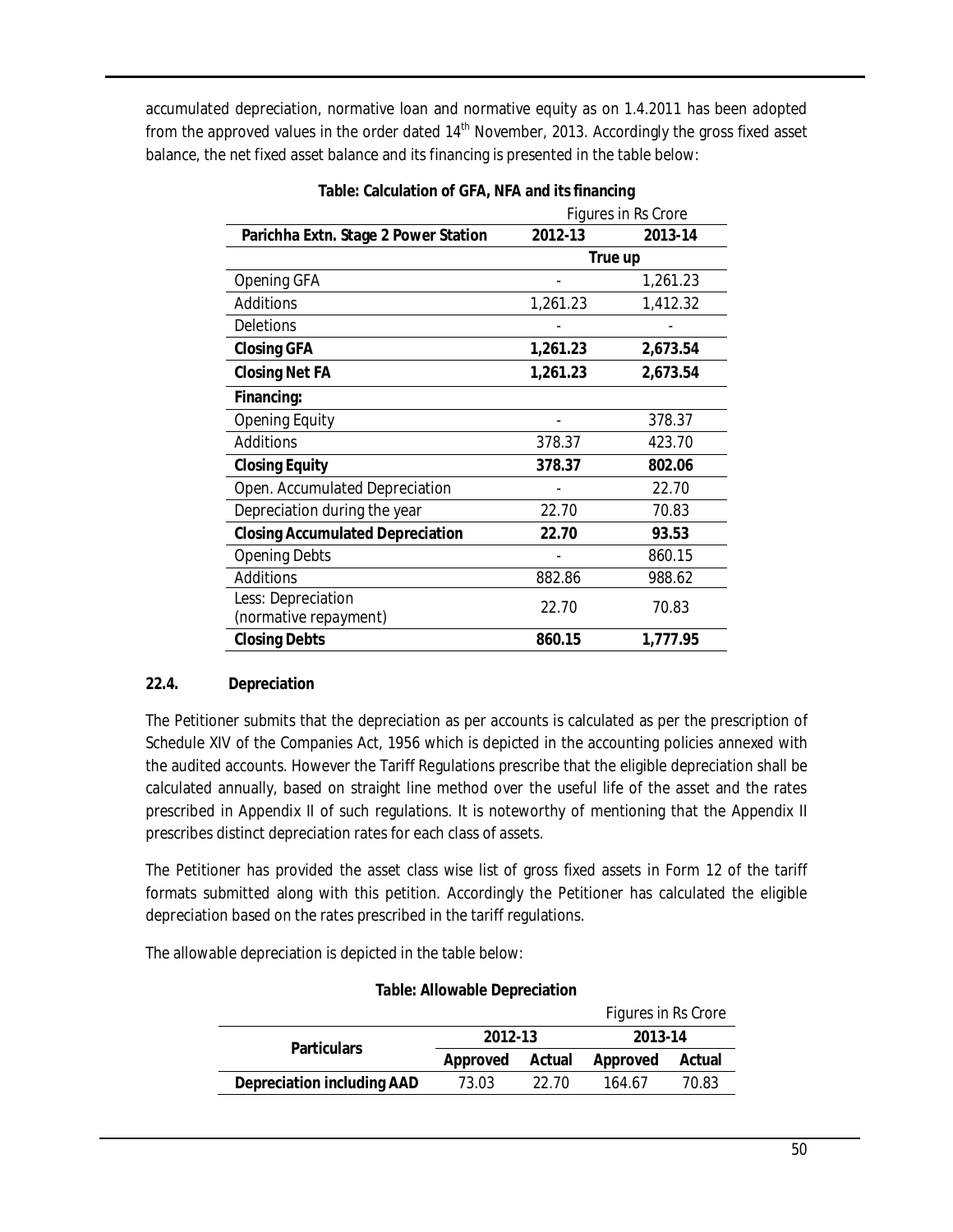# **22.5. Interest on Loan**

As discussed above, the Hon'ble Commission in its order dated  $20<sup>th</sup>$  March 2012 had prescribed a normative approach of financing of the capital expenditure in the ratio of 70% debt and 30% equity in line with the Tariff Regulations. Further the allowable depreciation has been considered as normative loan repayment. The weighted average interest on loan capital was worked out at 10.91% in the order dated 20<sup>th</sup> March 2012.

70% of the total capitalisation has been considered to be funded through debt. Considering the debt worked out as above and applying the rate of 10.91%, the interest on loan capital has been worked out in the table below:

|                              |                 |                                                                                                                                               | Figures in Rs Crore |          |  |  |
|------------------------------|-----------------|-----------------------------------------------------------------------------------------------------------------------------------------------|---------------------|----------|--|--|
| <b>Particulars</b>           |                 |                                                                                                                                               | 2013-14             |          |  |  |
|                              | <b>Approved</b> | 2012-13<br>Actual<br>Approved<br>914.96<br>987.99<br>882.86<br>22.70<br>164.67<br>1,738.28<br>860.15<br>1,326.62<br>430.08<br>139.30<br>45.16 | <b>Actual</b>       |          |  |  |
| <b>Opening Debts</b>         | ۰               |                                                                                                                                               |                     | 860.15   |  |  |
| <b>Additions</b>             | 987.99          |                                                                                                                                               |                     | 988.62   |  |  |
| Less: Normative<br>repayment | 73.03           |                                                                                                                                               |                     | 70.83    |  |  |
| <b>Closing Debts</b>         | 914.96          |                                                                                                                                               |                     | 1,777.95 |  |  |
| Average Debt                 | 457.48          |                                                                                                                                               |                     | 1,319.05 |  |  |
| Interest on Loan             | 48.04           |                                                                                                                                               |                     | 138.50   |  |  |

# **Table: Allowable Interest on Loan**

# **22.6. Return on Equity**

The opening equity base as on 1.4.2011 has been adopted from the order dated 14<sup>th</sup> November, 2013. 30% of the total capitalisation has been considered to be funded from equity infusion. The Tariff Regulations prescribe that return on equity would be allowed at the rate of 15.50%. Accordingly, the allowable return on equity has been computed in the table below:

| Table: Allowable Return on Equity |  |  |
|-----------------------------------|--|--|
|-----------------------------------|--|--|

|                                 |          |                 | Figures in Rs Crore                                                            |        |  |
|---------------------------------|----------|-----------------|--------------------------------------------------------------------------------|--------|--|
| <b>Particulars</b>              | 2012-13  |                 | 2013-14                                                                        |        |  |
|                                 | Approved | Actual          | Approved<br>423.42<br>423.42<br>378.37<br>378.37<br>846.84<br>15.50%<br>15.50% | Actual |  |
| <b>Opening Equity</b>           |          |                 |                                                                                | 378.37 |  |
| <b>Additions</b>                | 423.42   |                 |                                                                                | ۰      |  |
| <b>Closing Equity</b>           | 423.42   |                 |                                                                                |        |  |
| Rate of Return on<br>Equity (%) | 15.50%   |                 |                                                                                | 15.50% |  |
| <b>Allowable RoE</b>            | 65.63    | 131.26<br>58.65 |                                                                                | 124.32 |  |

# **22.7. Operation and Maintenance Expenses**

The tariff regulations prescribe that only capital expenditure would be eligible for truing up. The regulations do not provide for truing up in respect of O&M expenses and other variable costs except in certain cases in respect of vintage generating stations of Obra A, Obra B, Panki, Harduaganj and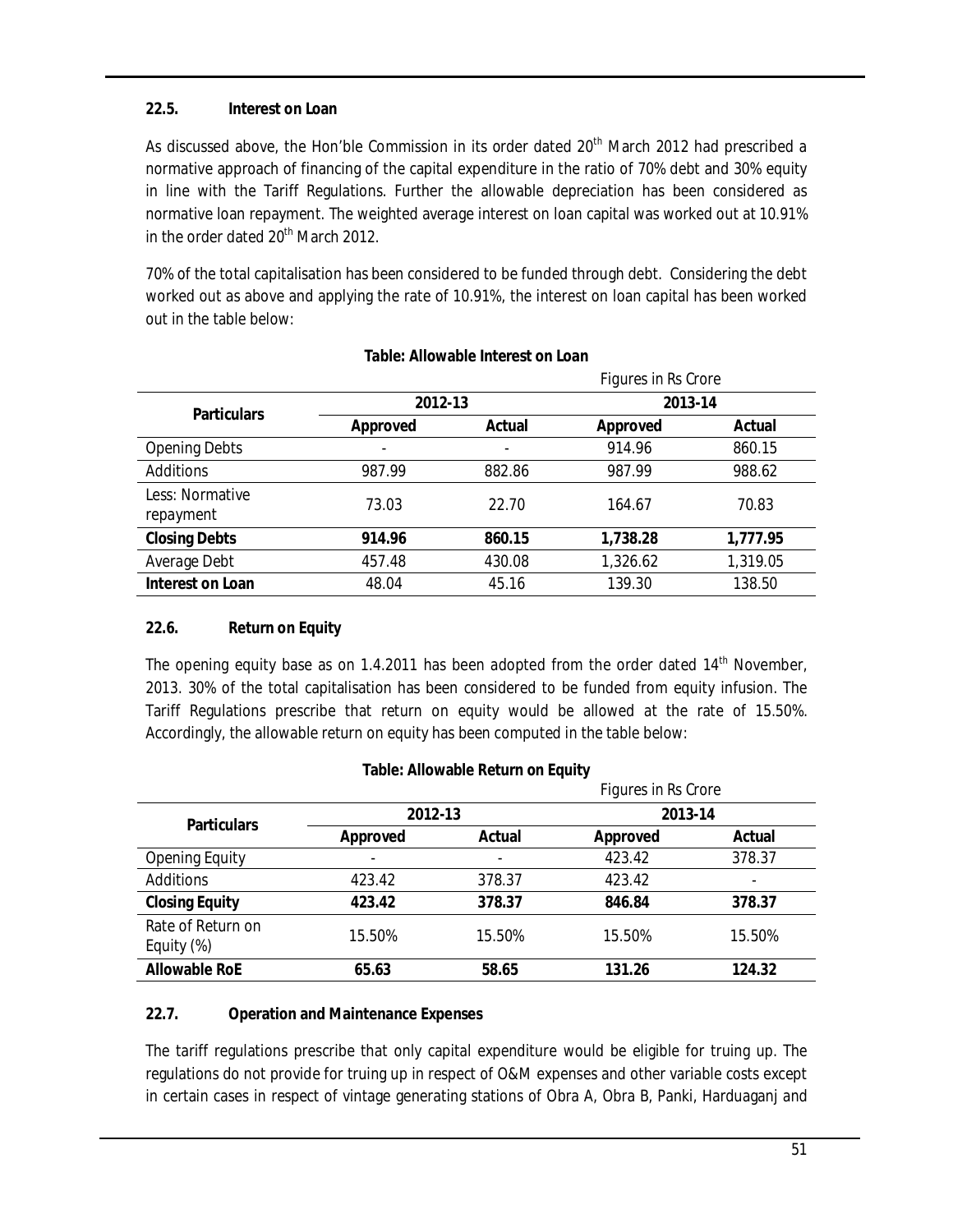Parichha where such stations can claim the adjustment in respect of employee expenses, repair and maintenance expenses and insurance charges.

As this thermal power station does not qualify to claim any upside variations in respect of Operation and Maintenance Expenses, hence the same has not been claimed.

However, a summary of the actual O&M expenses vis-à-vis the approved expenses are depicted in the table below for depicting purposes:

|                         |          |               |          | Figures in Rs Crore |  |
|-------------------------|----------|---------------|----------|---------------------|--|
| <b>Particulars</b>      | 2012-13  |               | 2013-14  |                     |  |
|                         | Approved | <b>Actual</b> | Approved | Actual              |  |
| <b>O&amp;M</b> Expenses | 53.76    | 21.80         | 113.68   | 43.36               |  |

#### **Table: Allowable Operation and Maintenance Expenses**

#### **22.8. Compensation Allowance**

The Hon'ble Commission had allowed Rs. 0.00 crore per year in respect of compensation allowance in the MYT order. As no variation is to be allowed in respect of compensation allowance, no adjustment is being sought in true-up petition.

# **22.9. Interest on Working Capital**

The tariff regulations do not prescribe any variation to be allowed in true-up in respect of interest on working capital.

# **22.10. Summary of the true-up claimed for FY 2011-12, 2012-13 and FY 2013-14**

Based on the foregoing discussions, the following table summarizes the truing-up computations for the financial years 2011-12, 2012-13 and FY 2013-14 for approval by the Hon'ble Commission.

|                                       |         |                  |                          | <b>Figures in Rs Crore</b> |                          |                |                                 |
|---------------------------------------|---------|------------------|--------------------------|----------------------------|--------------------------|----------------|---------------------------------|
|                                       | 2012-13 |                  | 2013-14                  |                            |                          |                |                                 |
| <b>Particulars</b>                    | Order   | <b>Allowable</b> | True-<br>Up(A)           | Order                      | <b>Allowable</b>         | True-Up<br>(B) | <b>Total True-</b><br>$Up(A+B)$ |
| Depreciation incl<br>AAD              | 73.03   | 22.70            | $-50.33$                 | 164.67                     | 70.83                    | $-93.84$       | $-144.17$                       |
| Interest on Long<br><b>Term Loans</b> | 48.04   | 45.16            | $-2.88$                  | 139.29                     | 138.50                   | $-0.79$        | $-3.67$                         |
| <b>Return on Equity</b>               | 65.63   | 58.65            | $-6.98$                  | 131.26                     | 124.32                   | $-6.94$        | $-13.92$                        |
| <b>IoWC</b>                           | 25.85   | 25.85            | ٠                        | 53.34                      | 53.34                    |                |                                 |
| 0&M                                   | 53.76   | 21.80            | $-31.96$                 | 113.68                     | 43.36                    | $-70.32$       | $-102.28$                       |
| Compensation<br><b>Allowance</b>      |         | ۰                | $\overline{\phantom{a}}$ | ٠                          | $\overline{\phantom{a}}$ |                |                                 |
| <b>Total</b>                          | 266.31  | 174.16           | $-92.15$                 | 602.25                     | 430.35                   | $-171.89$      | $-264.04$                       |

# **Table: True-up Summary for FY 2011-12, 2012-13 and FY 2013-14**